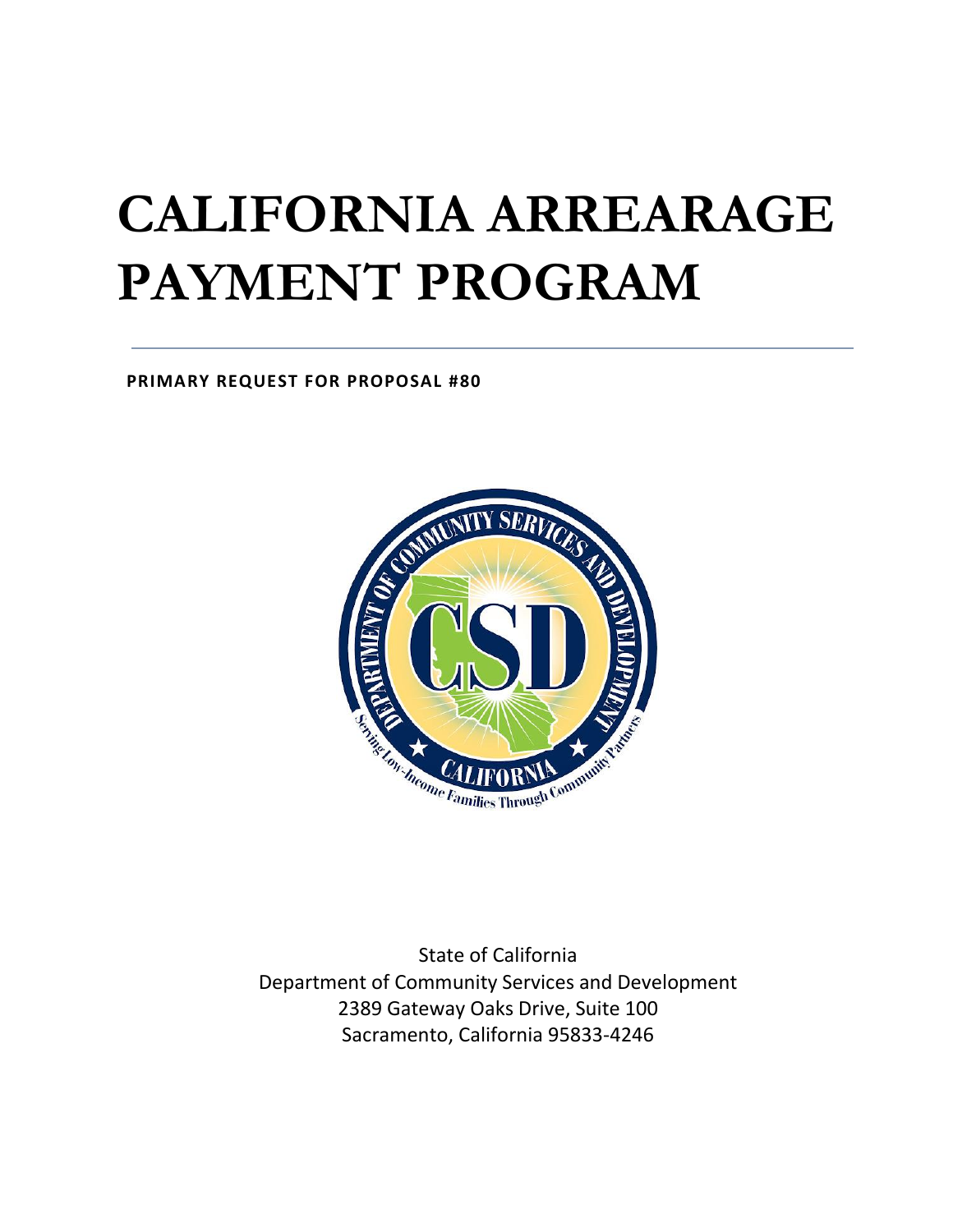## **TABLE OF CONTENTS**

| <b>1. OVERVIEW</b>                                               | 4  |
|------------------------------------------------------------------|----|
| 1.1. PURPOSE                                                     | 4  |
| 1.2. CONTRACT TERM AND AVAILABLE FUNDING                         | 4  |
| 1.3. KEY ACTIONS AND DATES                                       | 4  |
| 1.4. BIDDERS' CONFERENCE (OPTIONAL)                              | 5  |
| 1.5. QUESTIONS AND REQUEST FOR REQUIREMENTS CHANGE               | 5  |
| 1.6. RESPONSES TO WRITTEN QUESTIONS                              | 6  |
| 1.7. CONTACT INFORMATION                                         | 6  |
| <b>2. BACKGROUND</b>                                             | 6  |
| 2.1. CALIFORNIA DEPARTMENT OF COMMUNITY SERVICES AND DEVELOPMENT | 6  |
| 2.2. CALIFORNIA ARREARAGE PAYMENT PROGRAM                        | 7  |
| <b>3. SCOPE OF WORK</b>                                          | 9  |
| 3.1. TYPE OF AUDIT                                               | 9  |
| 3.2. CONTRACTOR'S TASKS AND DELIVERABLES                         | 10 |
| 3.3. ACCEPTANCE CRITERIA                                         | 11 |
| 3.4. CONTRACTOR'S RESPONSIBILITIES                               | 11 |
| 3.5. LOCATION                                                    | 11 |
| 3.6. CSD'S RESPONSIBILITIES                                      | 12 |
| 3.7. AUDIT OVERVIEW                                              | 12 |
| <b>4. PROPOSER QUALIFICATIONS</b>                                | 13 |
| 4.1. MINIMUM QUALIFICATIONS FOR PROPOSERS                        | 13 |
| 4.2. DESIRED QUALIFICATION FOR PROPOSERS                         | 13 |
| <b>5. PROPOSAL REQUIREMENTS</b>                                  | 13 |
| 5.1. RESPONSE FORMS PART 1                                       | 13 |
| 5.1.1. FIRM EXPERIENCE (25 POINTS)                               | 13 |
| 5.1.2. KEY PERSONNEL QUALIFICATIONS (15 POINTS)                  | 14 |
| 5.1.3. WORKPLAN NARRATIVE AND WORKPLAN TIMELINE (25 POINTS)      | 14 |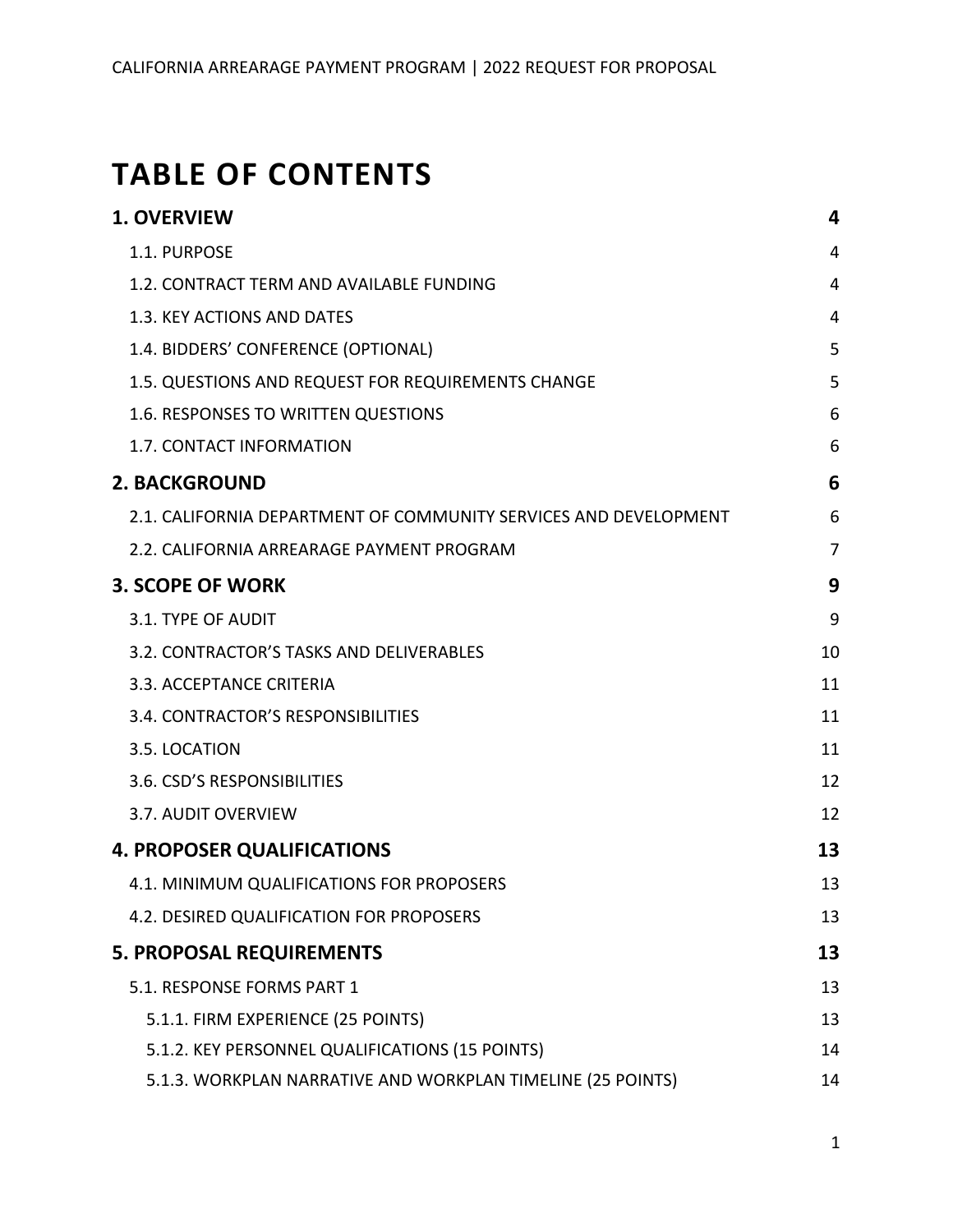| 5.1.4. AUDIT PLAN (35 POINTS)                        | 15 |
|------------------------------------------------------|----|
| 5.2. RESPONSE FORMS PART 2                           | 15 |
| 5.2.1. COST PROPOSAL                                 | 15 |
| <b>6. SUBMISSION INSTRUCTIONS</b>                    | 16 |
| <b>6.1. REQUIRED ATTACHMENTS</b>                     | 16 |
| 6.2. REQUIRED FORMAT FOR A PROPOSAL                  | 16 |
| <b>6.3. ELECTRONIC SUBMISSION</b>                    | 17 |
| <b>7. SCORING PROCESS</b>                            | 17 |
| 7.1. PROPOSAL SCORING                                | 17 |
| 7.2. DISPUTE PROCEDURES                              | 18 |
| 7.3. AWARD PROCEDURES                                | 18 |
| <b>8. ADMINISTRATION</b>                             | 19 |
| 8.1. PRIMARY RFP DEFINED                             | 19 |
| 8.2. COST OF DEVELOPING PROPOSAL                     | 19 |
| 8.3. CONFIDENTIAL INFORMATION                        | 19 |
| 8.4. DARFUR CONTRACTING ACT OF 2008                  | 19 |
| 8.5. PRFP CANCELLATION AND AMENDMENTS                | 20 |
| 8.6. ERRORS                                          | 20 |
| 8.7. MODIFYING OR WITHDRAWAL OF PROPOSAL             | 21 |
| 8.8. IMMATERIAL DEFECT                               | 21 |
| 8.9. DISPOSITION OF PROPOSALS                        | 21 |
| 8.10. PROPOSER'S ADMONISHMENT                        | 21 |
| 8.11. REJECTION OF PROPOSAL                          | 21 |
| 8.12. AGREEMENT EXECUTION AND PERFORMANCE            | 22 |
| 8.13. ATTACHMENTS                                    | 22 |
| ATTACHMENT 1 - Required Attachments Check List       | 23 |
| ATTACHMENT 2 - Proposal/Proposer Certification Sheet | 24 |
| ATTACHMENT 3 - Organization Chart                    | 26 |
| ATTACHMENT 4 - Key Personnel Resumes                 | 27 |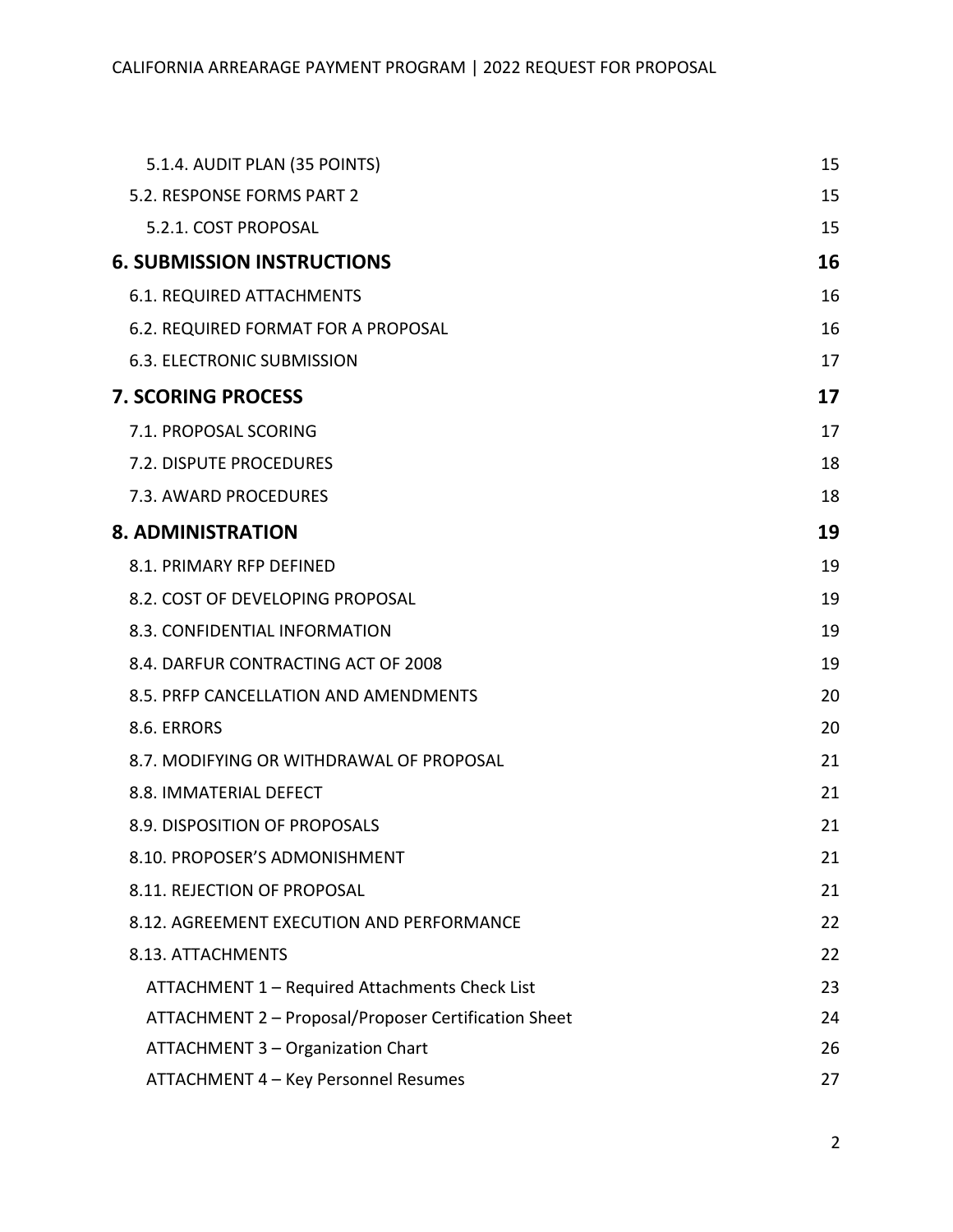| ATTACHMENT 5 – Conflict of Interest Check List                       | 28 |
|----------------------------------------------------------------------|----|
| ATTACHMENT 6 - Proposer References                                   | 31 |
| ATTACHMENT 7 - Minimum Qualification Certification                   | 33 |
| <b>ATTACHMENT 8 - Peer Review</b>                                    | 34 |
| ATTACHMENT 9 – List of Past Auditing Services                        | 35 |
| ATTACHMENT 10 - California Board of Accountancy License              | 36 |
| ATTACHMENT 11 - Bidder Declaration (GSPD-05-105)                     | 37 |
| ATTACHMENT 12 - Contract Certification Clauses (CCC 04/2017)         | 38 |
| ATTACHMENT 13 - Darfur Contracting Act Certification (if applicable) | 43 |
| ATTACHMENT 14 - Payee Data Record (STD 204)                          | 45 |
| ATTACHMENT 15 - Cost Proposal                                        | 46 |
| ATTACHMENT 16 - Standard Agreement (STD 213)                         | 49 |
| ATTACHMENT 17 - Audit Estimates                                      | 61 |
| ATTACHMENT 18 - Glossary of Terms                                    | 64 |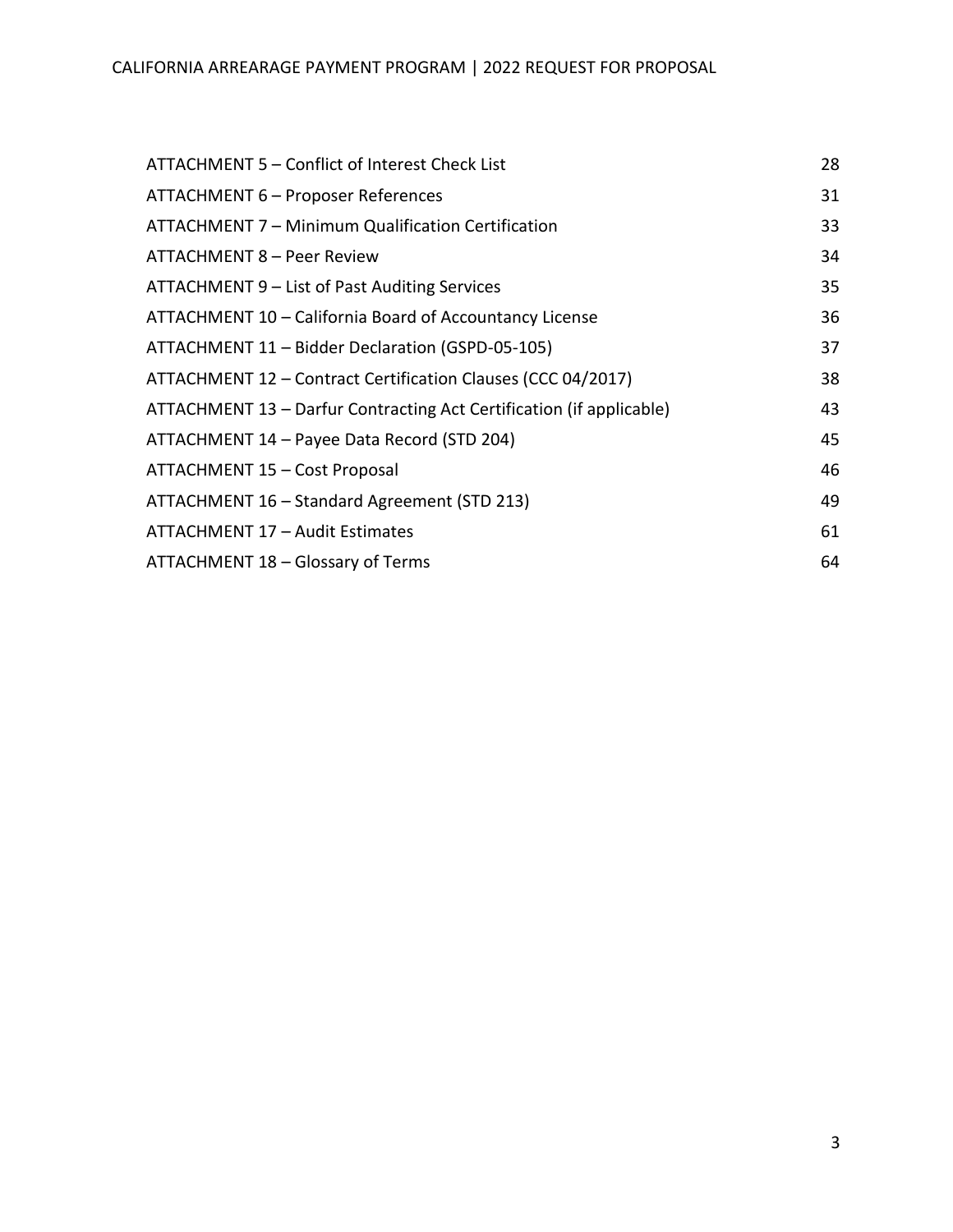## <span id="page-4-0"></span>**1. OVERVIEW**

## <span id="page-4-1"></span>**1.1. PURPOSE**

The program compliance auditing services requested for this Primary Request for Proposal (PRFP) are relevant to the California Arrearage Payment Program (CAPP), administered by the California Department of Community Services and Development (CSD). A definition of a PRFP is provided in Section 8.1.

CSD requests that proposals be submitted for the following purpose and in accordance with each of the terms and conditions in this PRFP. The purpose of this PRFP is to solicit proposals from qualified firms to audit the expenditures of energy utilities and internal controls associated with the CAPP process.

## <span id="page-4-2"></span>**1.2. CONTRACT TERM AND AVAILABLE FUNDING**

CSD will award up to \$750,000 of the State Fiscal Recovery Fund for the delivery of services with a contract term beginning approximately February 2022 and ending approximately December 31, 2022. The firm shall perform services during normal business hours of 8:00 a.m. to 5:00 p.m., Monday through Friday, except State of California holidays per the California Department of Human Resources.

CSD may, at its sole discretion, propose to augment the contract for additional funding and/or extend the contract for additional time through a contract amendment. The amount of the funding shall be no greater than one times the contract amount, contingent upon agreement between CSD and the firm for the continuation of the contract without a change in scope.

## <span id="page-4-3"></span>**1.3. KEY ACTIONS AND DATES**

It is recognized that time is of the essence. All firms are hereby advised of the following schedule and will be expected to adhere to the required dates and times:

| <b>DATE</b>                        | <b>KEY ACTION</b>                                    |
|------------------------------------|------------------------------------------------------|
| Dec 17, 2021                       | PRFP Available to Prospective Proposers              |
| Dec 29, 2021 at 1:00-3:00 p.m. PST | Bidders' Conference (Optional)                       |
| Jan 7, 2022 at 2:00 p.m. PST       | Deadline for Written Question Submission             |
| Jan 14, 2022 at 5:00 p.m. PST      | Responses to Written Questions Posted on CSD Website |
| Jan 21, 2022 at 5:00 p.m. PST      | Deadline for Proposal Submission                     |
| Jan 24-28, 2022                    | <b>Evaluation of Proposals</b>                       |
| Jan 31, 2022 (Estimate)            | Notice of Intent to Award Posted at CSD              |
| Feb 11, 2022 (Estimate)            | <b>Contract Execution</b>                            |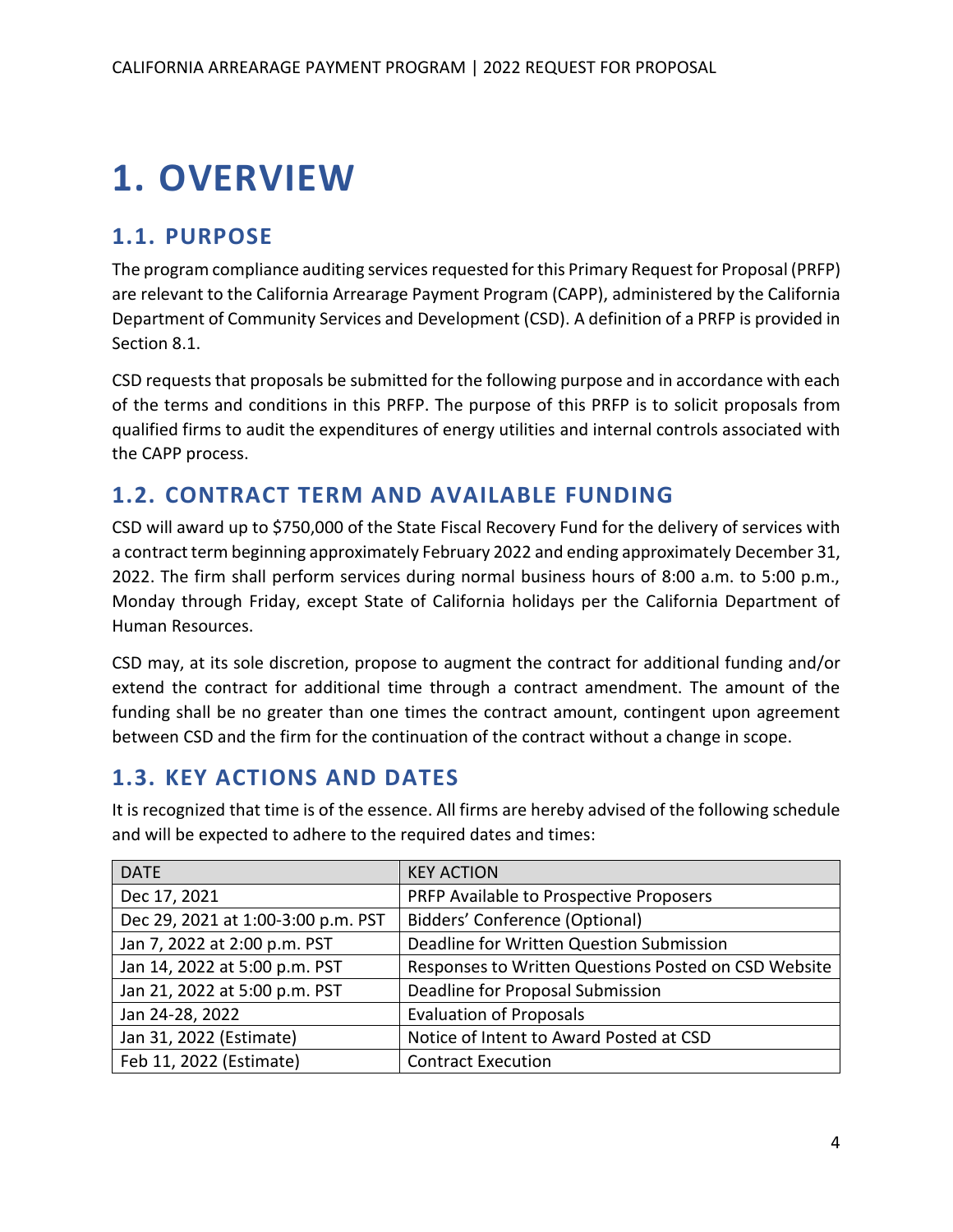## <span id="page-5-0"></span>**1.4. BIDDERS' CONFERENCE (OPTIONAL)**

For those that want to attend, an optional bidders' conference will be held December 29, 2021 from 1:00 p.m. to 3:00 p.m. Pacific Standard Time (PST) and will take place virtually on Zoom. Prior to the Conference, CSD will provide the meeting link and will provide dial-in information for those who wish to participate by telephone. Information regarding the conference will be posted on CSD's website at [www.csd.ca.gov.](http://www.csd.ca.gov/)

CSD strives to comply with the Americans with Disabilities Act (ADA) and will ensure that the bidders' conference is accessible to persons with disabilities, and ensuring this notice is available to the public in appropriate alternative formats when requested. For individuals with disabilities, the Department will provide assistive services such as sign-language interpretation, real-time captioning, note takers, reading or writing assistance, and conversion of meeting materials into Braille, large print, audiocassette or electronic form. To request such services, please call or write via email the following by 2:00 p.m. PST on December 24, 2021:

Jeffrey Kjer California Department of Community Services and Development Email: jeffrey.kjer@csd.ca.gov Phone: (916) 295-4815

## <span id="page-5-1"></span>**1.5. QUESTIONS AND REQUEST FOR REQUIREMENTS CHANGE**

During the PRFP process, written questions for the final solicitation and requests for requirements change to the PRFP must be directed to Jeffrey Kjer of CSD and submitted in writing via email to jeffrey.kjer@csd.ca.gov by 2:00 p.m. PST on January 7, 2022.

At its discretion, CSD reserves the right to contact a proposer to seek clarification on their submitted question and/or request for requirements change. If a proposer fails to report a known or suspected problem with this PRFP, or fails to seek clarification and/or correction of the PRFP, the proposer submits a proposal at their own risk.

The solicitation includes a number of requirements for submittal, including format, qualifications, technical requirements, key action dates and other content. Proposers may request changes to the solicitation within the timeframe referenced above, if they believe they are inappropriate or unduly limits competition. Requests shall be evaluated on a case-by-case basis to determine the best interest of CAPP.

All questions will be answered in writing and posted on CSD's website at [www.csd.ca.gov.](http://www.csd.ca.gov/) Any material changes to the PRFP will be made in the form of an addendum. Please note that no verbal information given will be binding upon CSD unless such information is confirmed in writing as an official addendum to all parties/participants.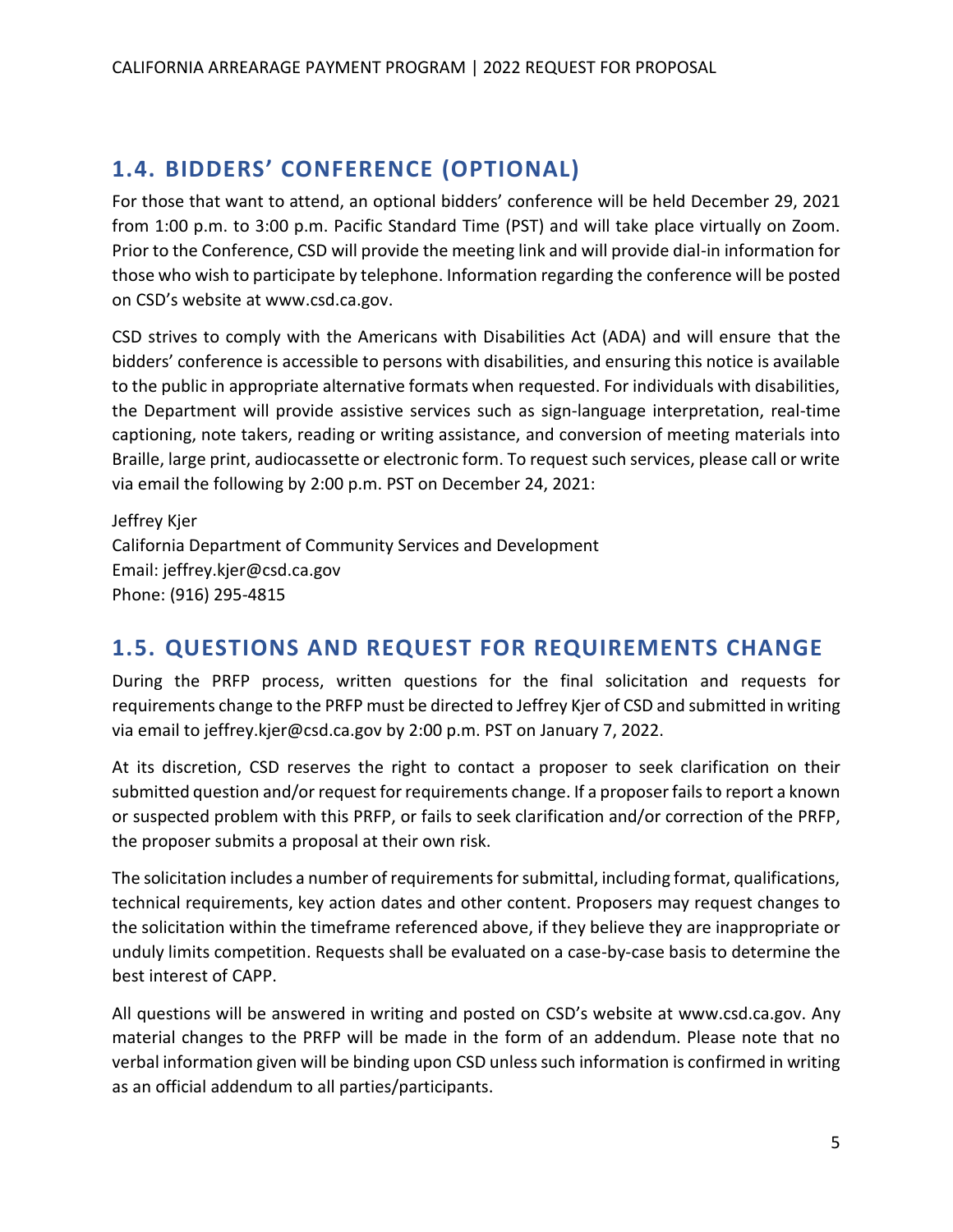## <span id="page-6-0"></span>**1.6. RESPONSES TO WRITTEN QUESTIONS**

CSD will provide responses to written inquiries about this PRFP that are received via email (by 2:00 p.m. PST on January 7, 2022) and post the responses on the CSD website [\(www.csd.ca.gov\)](http://www.csd.ca.gov/) by 5:00 p.m. PST on January 14, 2022.

## <span id="page-6-1"></span>**1.7. CONTACT INFORMATION**

All communications, unless otherwise specified, should be directed to the following:

Jeffrey Kjer California Department of Community Services and Development 2389 Gateway Oaks Drive, Suite 100 Sacramento, CA 95833 Email: jeffrey.kjer@csd.ca.gov Phone: (916) 295-4815

## <span id="page-6-2"></span>**2. BACKGROUND**

## <span id="page-6-3"></span>**2.1. CALIFORNIA DEPARTMENT OF COMMUNITY SERVICES AND DEVELOPMENT**

The Department of Community Services and Development (CSD) is a State of California Department under the California Health and Human Services Agency (CHHS).

The mission of CSD is to reduce poverty for Californians by administering and enhancing energy and community service programs that result in an improved quality of life for low-income Californians. CSD fosters strong partnerships with local community organizations to provide high impact programs and leverage strategic resources resulting in ever-increasing hope, dignity and quality of life for California's low-income residents.

CSD manages four statewide energy saving weatherization programs for low-income households through a network of forty-one (41) contracted Local Service Providers. The programs are described below:

### **LOW INCOME HOME ENERGY ASSISTANCE PROGRAM (LIHEAP)**

The U.S. Department of Health & Human Services (HHS) funded LIHEAP provides assistance to eligible low-income households to meet their immediate home heating and/or cooling needs. The Home Energy Assistance Program provides financial assistance to eligible households to offset the costs of heating and/or cooling of residential dwellings, and the Energy Crisis Intervention Program provides payments for supply shortage and weather-related or energy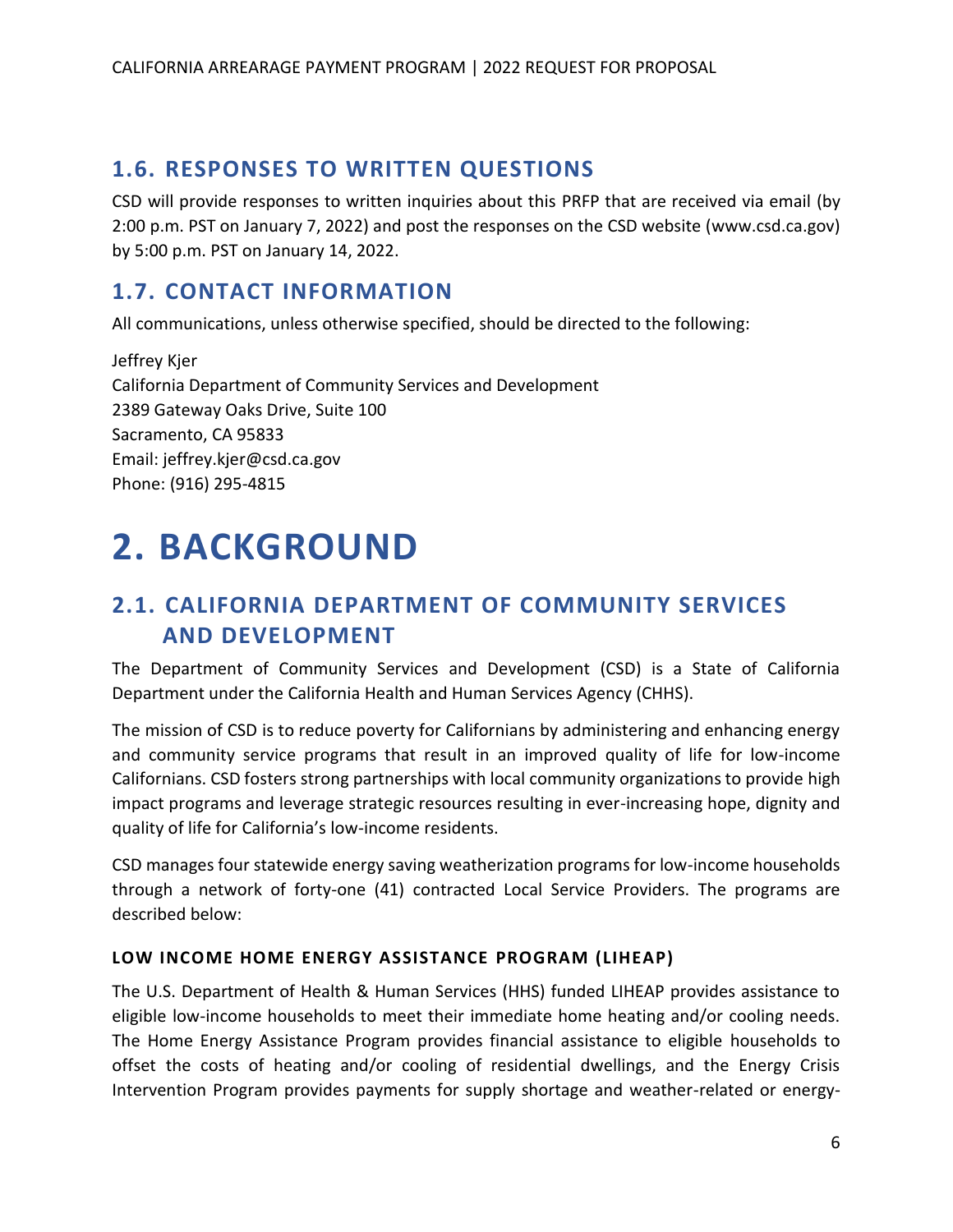related emergencies. In conjunction with the cash grant programs, LIHEAP funds a Weatherization Program providing free weatherization services to reduce heating and cooling costs and improve the energy efficiency of homes, including attic insulation, weather-stripping, minor housing repairs, caulking, water heater blankets and refrigerator replacement, electric water heater repair/replacement, heating and cooling system repair/replacement, compact fluorescent lamps and thermostat and related energy conservation measures. CSD strategically leverages its LIHEAP weatherization funding with the more extensive U.S. Department of Energy Weatherization Assistance Program described below.

### **WEATHERIZATION ASSISTANCE PROGRAM (WAP)**

The U.S. Department of Energy (DOE) WAP provides assistance to eligible low-income households with services designed to improve the energy efficiency of their homes, reducing energy usage/costs, while safeguarding the health and safety of the households. Households are also educated on basic energy efficiency practices and instructed on the proper use and maintenance of the measures installed. Typical weatherization measures may include: weather-stripping, insulation, caulking, water heater blankets, refrigerator replacement, electric water heater repair/replacement, heating and cooling system repair/replacement, compact fluorescent lamps, and thermostats.

### **LOW INCOME WEATHERIZATION PROGRAM (LIWP)**

The Low-Income Weatherization Program (LIWP), part of California Climate Investments, is an energy efficiency and renewable energy generation program administered by CSD. LIWP includes the Single-Family Energy Efficiency and Solar Photovoltaics (PV) Program that installs a variety of measures that include energy efficiency upgrades, solar PV, health and safety improvements, and limited home repairs at no cost to eligible, low-income households to reduce greenhouse gas emissions and save energy.

### **LOW INCOME HOUSEHOLD WATER ASSISTANCE PROGRAM (LIHWAP)**

Modeled after LIHEAP, the Low-Income Household Water Assistance Program (LIHWAP) provides financial assistance to low-income Californians to help manage their residential water utility costs. Established by Congress in December 2020, this federally funded program will help lowincome households pay down their outstanding water bills. California has allocated \$116 million in one-time funding to provide LIHWAP assistance.

Find more information about the history of CSD and its programs at: [www.csd.ca.gov](http://www.csd.ca.gov/)

## <span id="page-7-0"></span>**2.2. CALIFORNIA ARREARAGE PAYMENT PROGRAM**

The newly established California Arrearage Payment Program (CAPP) will offer financial assistance for California energy utility customers to help reduce past due energy bill balances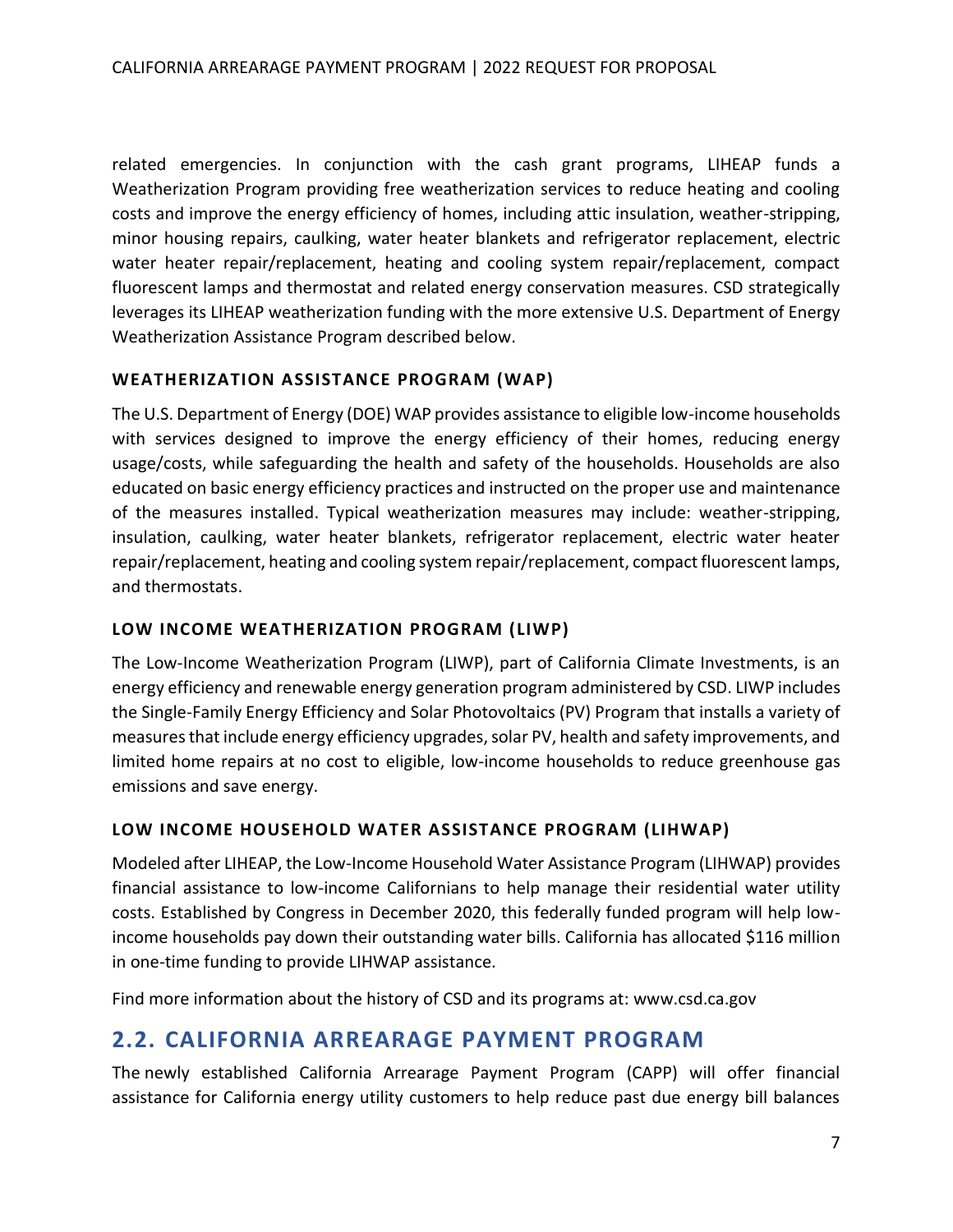that were incurred during the COVID-19 pandemic. Established by Governor Newsom and the California Legislature in the 2021-22 State Budget and administered by CSD, the CAPP program dedicates approximately \$1 billion in federal American Rescue Plan Act funding to address Californian's energy debts.

Utility customers **do not need to apply** to receive assistance under CAPP. Energy utilities will apply for CAPP assistance on behalf of customers who incurred a past due balance of 60 days or more on their energy bill during the COVID-19 pandemic relief period covering March 4, 2020 through June 15, 2021. If a customer account is eligible, a credit will be automatically applied to the customer's bill.

CAPP benefits will be credited to customer accounts on a rolling basis as energy utilities apply and are approved for CAPP funding. To expedite the release and distribution of CAPP assistance to eligible Californian utility customers, CSD is working closely with the state's energy utilities. There are four distinct phases of CAPP implementation that are required for energy utilities participating in the program.

### **PHASE 1: UTILITY SURVEY -** *COMPLETED*

Energy utilities have provided arrearage survey data to calculate total statewide energy bill arrearages and determine CAPP allocations for individual utilities. CSD has released the results of the Utility Survey and CAPP allocations via CAPP Program Notices.

#### **PHASE 2: CAPP APPLICATION –** *IN PROGRESS*

CSD distributed CAPP applications to energy utilities following the release of arrearage data and allocation determinations. After the release of applications, utilities will have 60 days to complete and submit a CAPP Application to CSD. Customers do not need to apply to receive a CAPP benefit. Utilities will directly apply a CAPP benefit to qualifying customer accounts.

#### **PHASE 3: CAPP ALLOCATIONS AWARDED –** *IN PROGRESS*

CSD will review and approve CAPP applications on a rolling basis. CAPP allocations must be distributed to utilities by January 31, 2022. Energy utilities will be required to apply CAPP benefits to customer accounts within 60 days of receiving CAPP funds.

#### **PHASE 4: UTILITY OUTCOMES REPORTING**

Energy utilities will be required to report CAPP outcomes within 6 months following the receipt of the CAPP allocation. Utilities will report data on total funds distributed, number of customers served, and average benefit, among other outcomes.

Find more information about CAPP at: [www.csd.ca.gov/Pages/CAPP.aspx](http://www.csd.ca.gov/Pages/CAPP.aspx)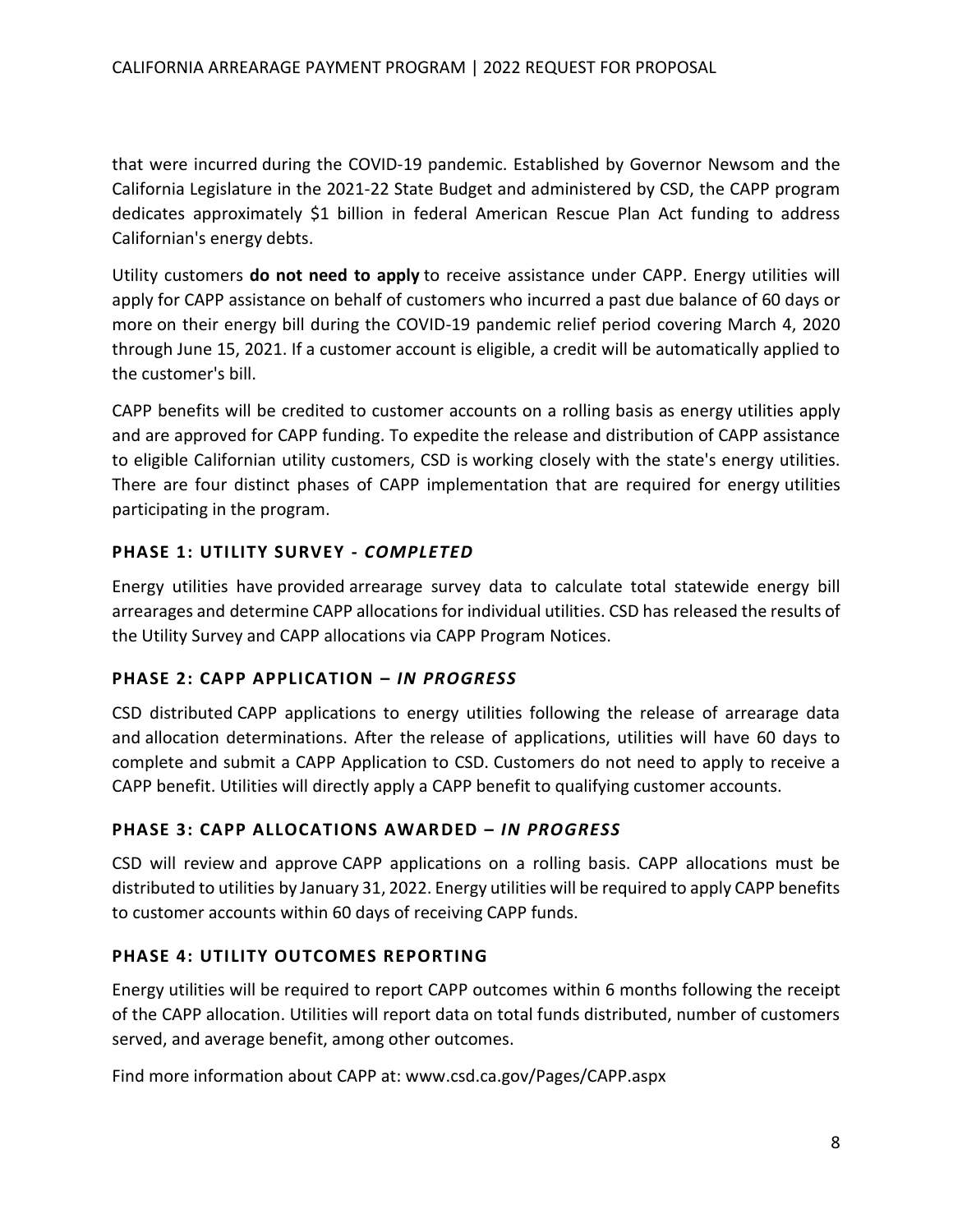## <span id="page-9-0"></span>**3. SCOPE OF WORK**

## <span id="page-9-1"></span>**3.1. TYPE OF AUDIT**

The audit will encompass a program compliance examination of up to 44 energy utilities participating in CAPP, in accordance with the laws and regulations of the State of California. The program compliance audit will cover CAPP funding sources in accordance with generally accepted auditing standards:

- G*overnment Auditing Standards* issued by the Comptroller General of the United States;
- Title 2 Code of Federal Regulations Part 200 Uniform Administrative Requirements, Cost Principles, and Audit Requirements for Federal Awards (Uniform Guidance) issued by the Office of Management and Budget (OMB); and
- Statement on Standards for Attestation Engagements (SSAE).

Among the 44 energy utilities, there are 8 investor-owned electric utilities and 36 publicly owned electric utilities and electric cooperatives. Out of the approximate \$1 billion in federal American Rescue Plan Act funding allocated for arrearages, about \$300 million was allocated for public utilities and electric cooperatives and about \$700 million was allocated for investor-owned utilities and partnered community choice aggregators. The contract recipient will adopt the critical role in applying its professional capabilities to determine if applicable state energy utilities distributed the CAPP funds appropriately to thousands of customer households that may be facing a utility service disconnection.

The reported statewide energy utility arrearages were calculated to be \$1,994,976,176, which far exceeds the total CAPP allocation of \$993.5 million. Given that CAPP funding will not cover the total reported statewide energy utility arrearages, utility applicants shall apply CAPP Benefits to customer accounts using the "Waterfall" method, which will: Serve customers in order of priority by distributing CAPP funds in a way that provides a meaningful benefit to all customers within a utility company's highest customer priority group before providing a CAPP Benefit to subsequent customer priority groups in the same manner; and treat customers equitably by ensuring that all customers within a particular priority group receive the same percentage of arrearage offset. The following are the four priority categories:

- 1. Active residential customers with past due balances who are at risk of disconnection due to nonpayment;
- 2. Active residential customers with past due balances;
- 3. Inactive residential customers with past due balances; then
- 4. Commercial customers with past due balances.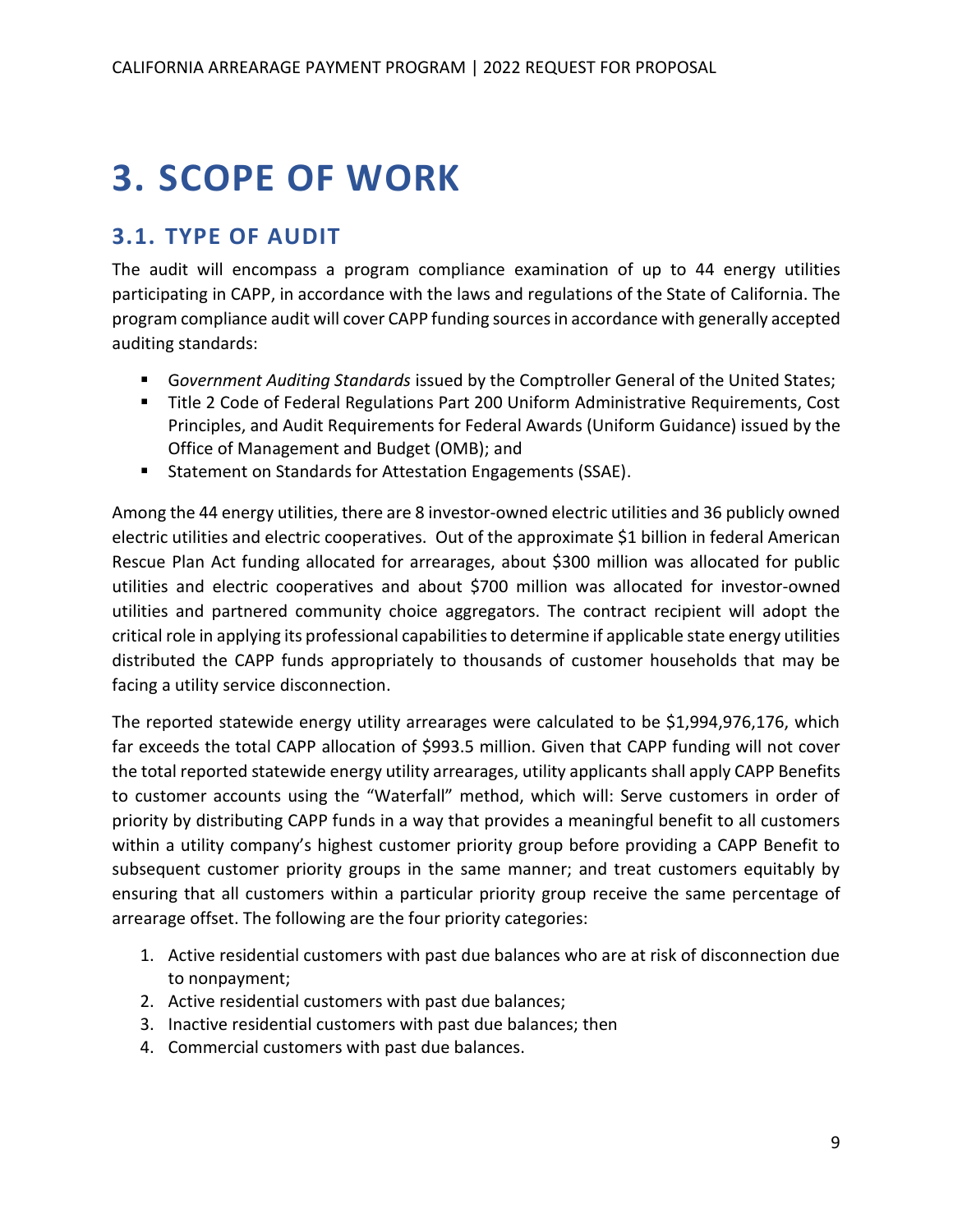The contractor shall be mindful of the "Waterfall" guideline for distribution of customer benefits when accessing the performance compliance of applicable energy utilities participating in CAPP.

## <span id="page-10-0"></span>**3.2. CONTRACTOR'S TASKS AND DELIVERABLES**

The contractor shall perform the following tasks and provide the following deliverables as described herein:

### **TASK 1: PROJECT TEAM MANAGEMENT AND QUALITY CONTROL**

The contractor shall:

- 1. Designate a lead project manager as the main point of contact.
- 2. Understand and become familiar with state contracting requirements applicable to the project.
- 3. Starting one (1) week after contract execution, provide a status update every two (2) weeks or sooner if issues arise, to the CSD project manager, detailing progress along the project schedule and addressing any concerns or issues that may come up.
- 4. Plan, organize, review, monitor, train, and provide general direction to contractor staff.
- 5. Identify resources required for completion of the identified deliverables, including access to experts within CSD and data required to perform analysis.

#### **TASK 1: DELIVERABLES**

The contractor shall provide:

1. Detailed status updates via email to the CSD project manager every two (2) weeks or sooner if issues arise throughout the project duration. The status update shall identify how the contractor is staying within the required timeline of the project. In addition to identifying accomplishments, identify any risks and risk mitigation.

#### **TASK 2: FINAL AUDIT REPORTS**

The contractor shall:

- 1. Prepare and provide comprehensive findings of the audit for each applicable energy utility. The reports shall be provided via email in Microsoft (MS) Word and PDF to the CSD Project Manager and outline the following:
	- a. Summary of the work performed;
	- b. Summary of findings and results; and
	- c. Summary of problems encountered.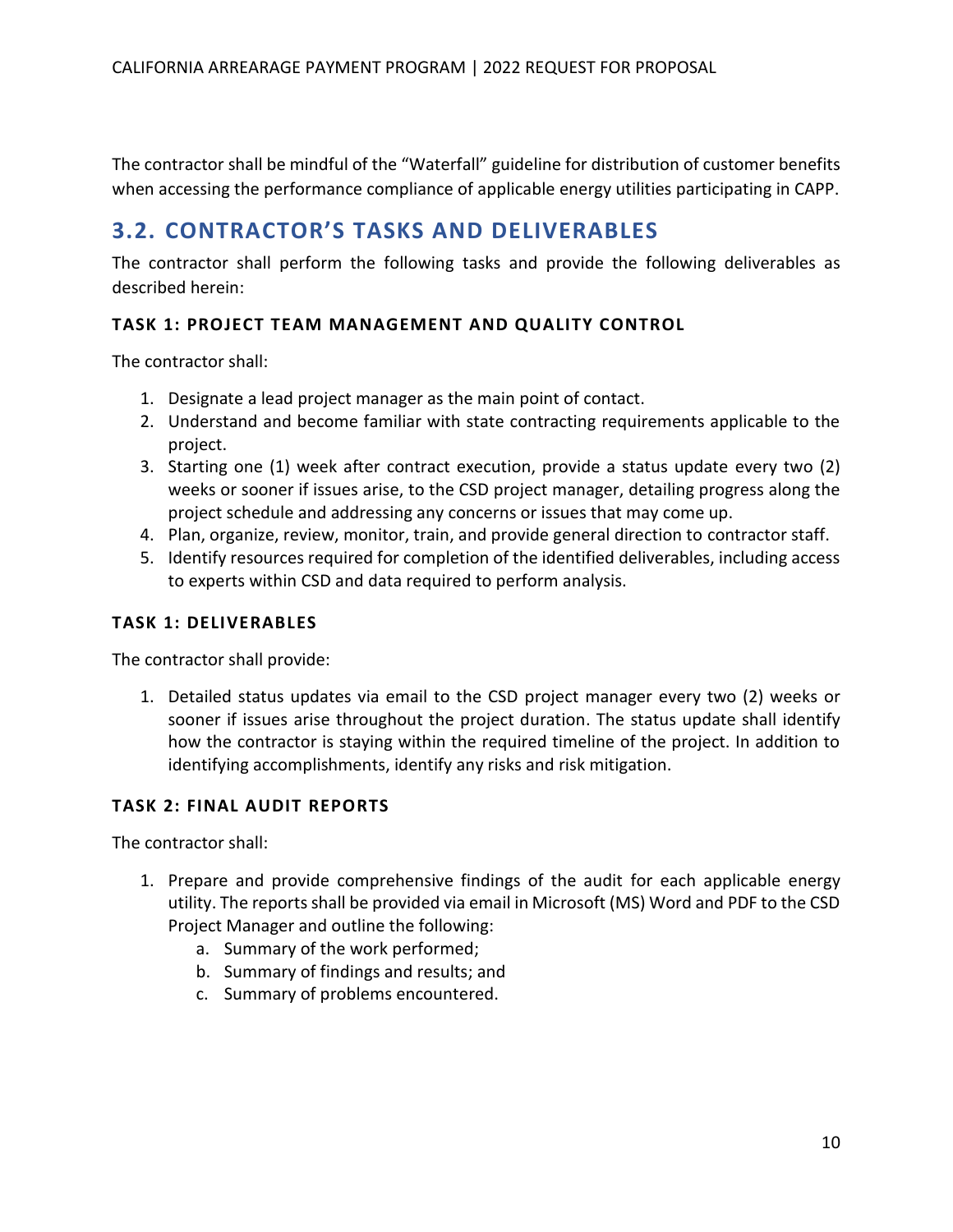#### **TASK 2: DELIVERABLES**

For each applicable energy utility, the contractor shall:

- 1. Issue a draft final audit report in MS Word and PDF via email to the CSD project manager. The CSD project manager shall review the draft audit report prior to the contractor finalizing and issuing the final audit report to CSD.
- 2. Issue a final audit report to the CSD project manager within seventy-five (75) days after the energy utility is provided the audit engagement letter, unless the contractor gets prior approval from CSD to extend the time period due to complexities or extenuating circumstances. The contractor shall provide a PDF copy via email to the CSD project manager.

## <span id="page-11-0"></span>**3.3. ACCEPTANCE CRITERIA**

It shall be CSD's sole determination as to whether a deliverable (i.e., draft audit report, billing invoice) has been successfully completed and acceptable to CSD. The CSD project manager will provide an email to the contractor once acceptance/approval of a deliverable is confirmed.

## <span id="page-11-1"></span>**3.4. CONTRACTOR'S RESPONSIBILITIES**

The contractor shall:

- 1. Contact the CSD project manager if additional information or access to specific data is needed;
- 2. Ensure information that is deemed confidential or marked confidential shall be kept in a confidential manner in relation to data security requirements;
- 3. Make all appropriate revisions to a deliverable and resubmit to the CSD project manager for review within five (5) business days of receiving notification from the CSD project manager, unless additional time is approved in writing; and,
- 4. Make themselves available to CSD should they need to be involved in any additional meetings or hearings/testifying as a result of the culmination of information from the performed audits. CSD shall provide a ten (10) business days notification of any scheduled hearings that requires the contractor's appearance.

## <span id="page-11-2"></span>**3.5. LOCATION**

The contractor shall perform the services primarily at the contractor's office. There may be a need to travel to the energy utilities in order to meet the established criteria.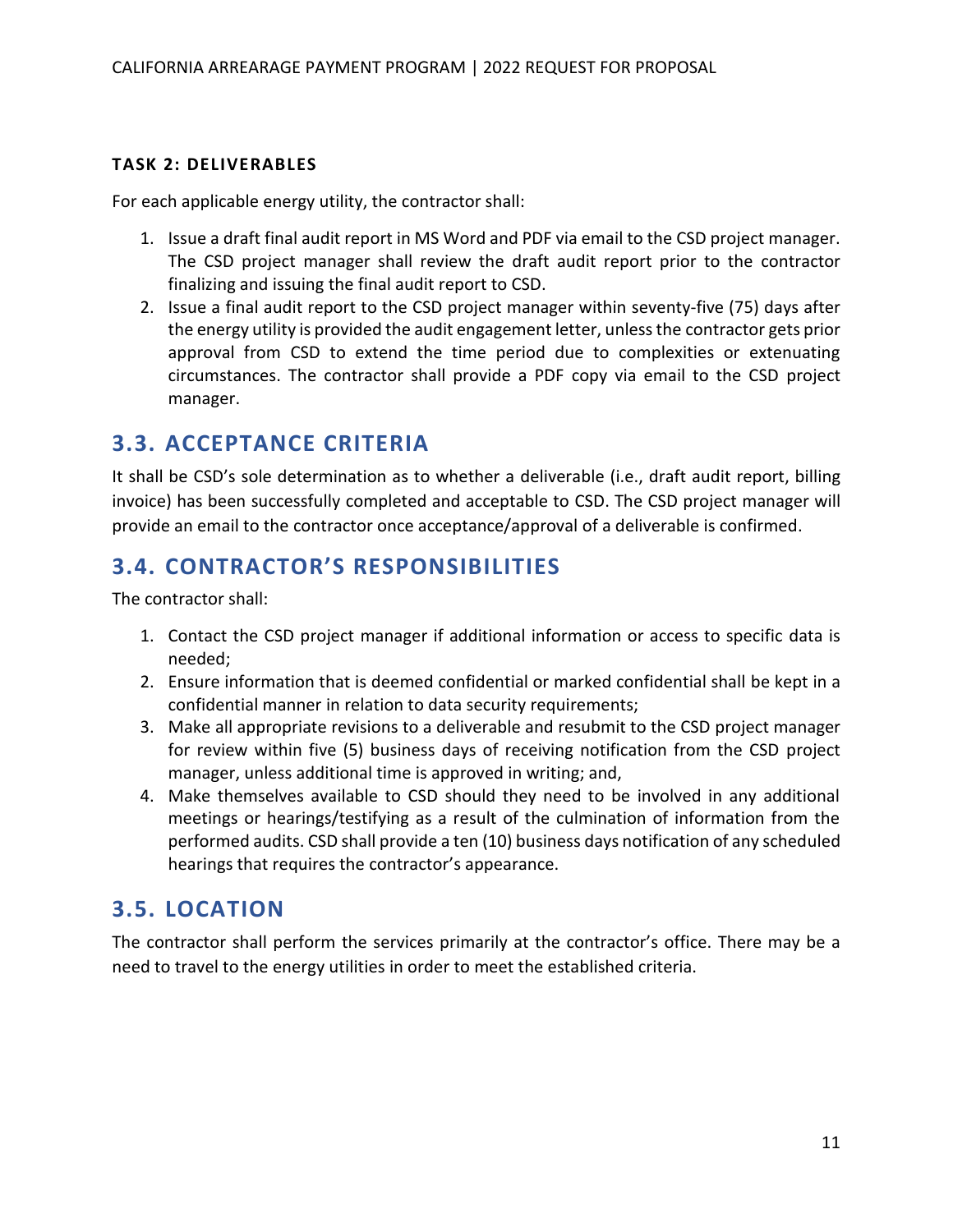## <span id="page-12-0"></span>**3.6. CSD'S RESPONSIBILITIES**

CSD shall:

- 1. Designate a project manager to whom all communication may be addressed and oversee the contractor's performance, completion of requested services, approval of the deliverables, and other reports to CSD management on the status of the agreement.
- 2. Introduce the energy utilities to the contractor through a CAPP Program Notice that will be posted on the CSD website [\(www.csd.ca.gov\)](http://www.csd.ca.gov/).
- 3. Review the contractor's deliverables and provide feedback for revisions, or approval via email, within ten (10) working days, in order for the contractor to perform its obligations under the agreement. It shall be CSD's sole determination as to whether a deliverable has been successfully completed and is acceptable to CSD.
- 4. CSD shall provide access to business and technical documents as necessary for the contractor to complete the tasks and deliverables specified in Section 3.2.

## <span id="page-12-1"></span>**3.7. AUDIT OVERVIEW**

- 1. The audit of an applicable energy utility will begin after the final report on CAPP outcomes is received from the energy utility company.
- 2. Auditors are to verify that the customer account remained active and service was not discontinued, in alignment with the statutory requirements (Assembly Bill 135, Section 9, Article 12, and Gov. Code § 16429.5).
- 3. The audit testing of client payment plans will only extend ninety (90) days after credit was applied to the customer accounts.
- 4. The auditor will not audit for payment plans for inactive customer accounts.
- 5. The auditor will only audit the arrearage amount and the credit applied to the customer accounts.
- 6. The final utility data report will be available in a spreadsheet format (or other format as requested of CSD by the auditor) in addition to the original format that the energy utility provides.
- 7. An audit engagement letter will be issued by the auditor to the energy utility within seven (7) days of notification by CSD.
- 8. The final auditor's report for each applicable energy utility will need to be submitted to CSD within seventy-five (75) days after the energy utility is provided the audit engagement letter, unless the auditor gets prior approval from CSD to extend the time period due to complexities or extenuating circumstances.

Refer to Section 5.1.4 of the PRFP for more details about the audit plan.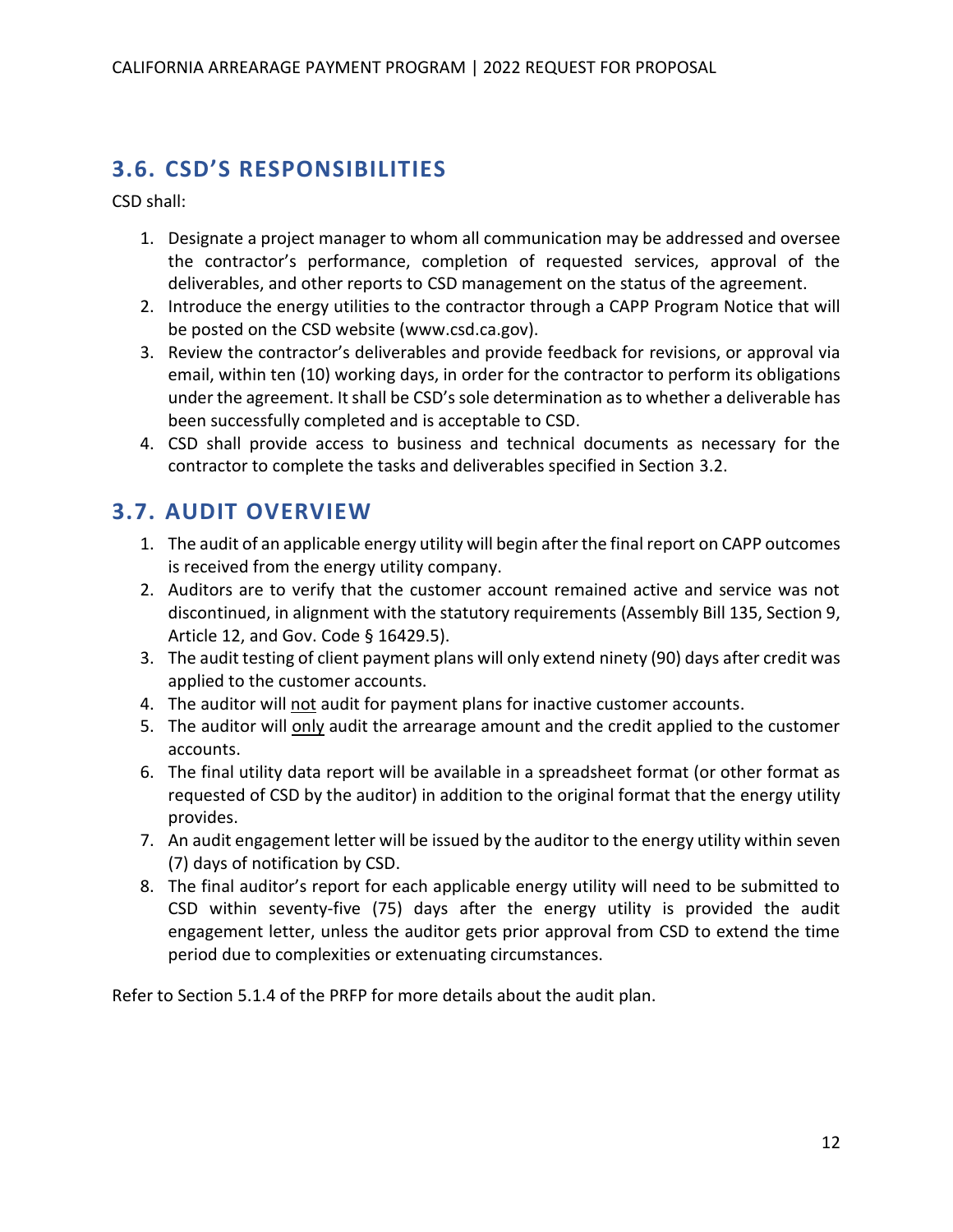## <span id="page-13-0"></span>**4. PROPOSER QUALIFICATIONS**

## <span id="page-13-1"></span>**4.1. MINIMUM QUALIFICATIONS FOR PROPOSERS**

Failure to meet the minimum qualification will cause the submitted proposal to be considered unresponsive and the proposal will be disqualified.

The firm **must have**, at minimum, the following qualifications and experience:

- 1. An office established in the State of California. Proposer must be qualified to do business in the State of California.
- 2. Firm must be a professional certified public accounting firm in business for the last seven (7) years.
- 3. Firm must have sufficient company employees/staff to provide auditing services to CSD to complete the tasks and deliverables outlined in Section 3.2.
- 4. Firm must not be a publicly traded corporation or subsidiary thereof that is incorporated offshore, even if the United States is the principal market for the public trading of the corporation's stock.
- 5. Firm must be free from conflicts of interest with any energy utility for which they are bidding services, not only at the time of selection, but throughout the term of the contract as well.
- 6. Firm must be immediately available to provide the services that will be set forth in the contract.
- 7. Firm must be able to bid to at least 35 of the 44 energy utilities participating in CAPP.

## <span id="page-13-2"></span>**4.2. DESIRED QUALIFICATION FOR PROPOSERS**

1. Experience with auditing utilities.

## <span id="page-13-3"></span>**5. PROPOSAL REQUIREMENTS**

## <span id="page-13-4"></span>**5.1. RESPONSE FORMS PART 1**

## <span id="page-13-5"></span>5.1.1. FIRM EXPERIENCE (25 POINTS)

Discuss the overall experience of your firm that demonstrates its ability to successfully complete the tasks and deliverables outlined in Section 3.2. If applicable, discuss your firm's experience as an auditing firm to utilities. Indicate if the auditing service provided was transaction specific or for a contracted period.

Provide the following required attachments:

- Conflict of interest disclosure. (See Attachment 5).
- References. (See Attachment 6).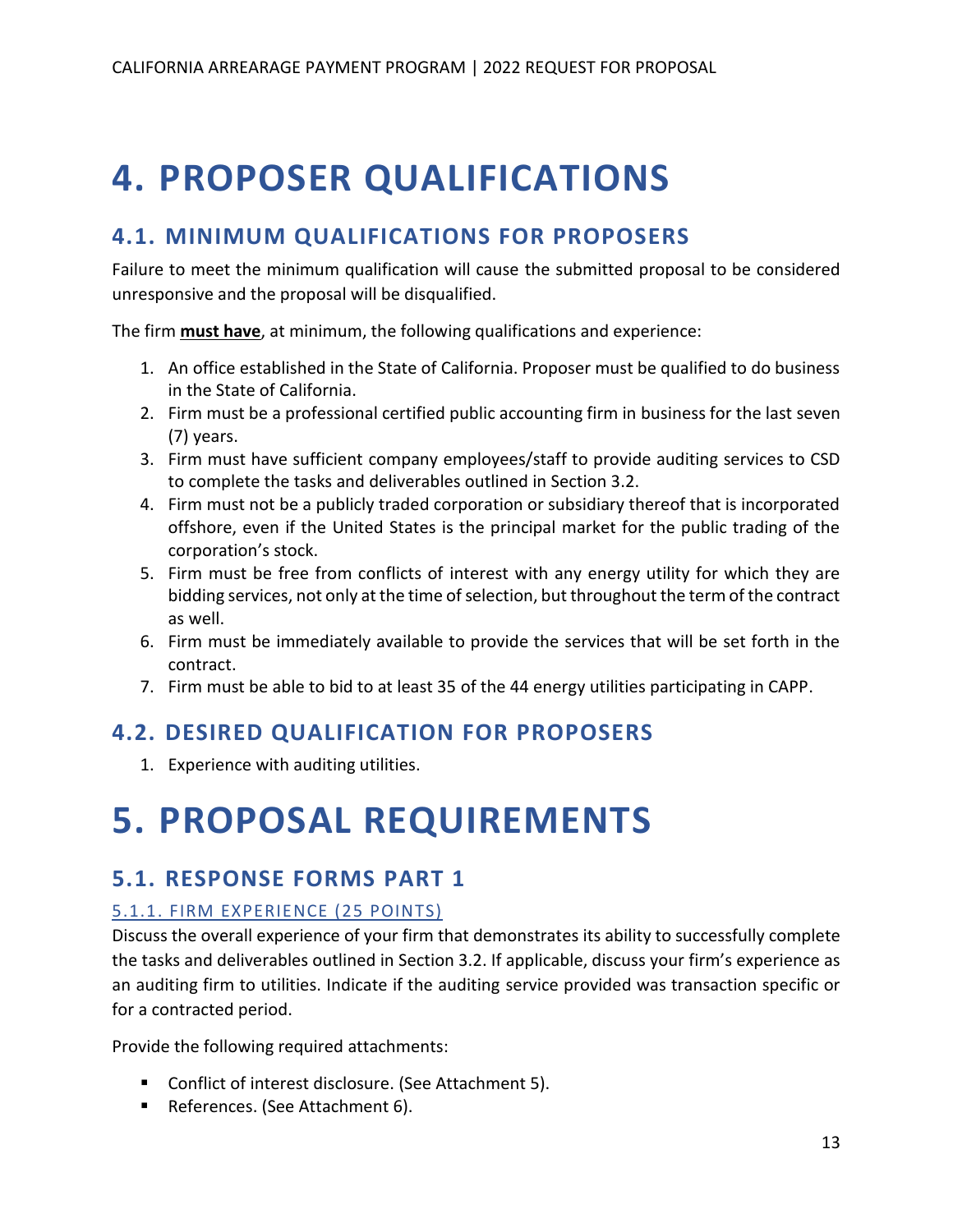- Minimum qualifications certification. (See Attachment 7).
- The results of the most recent peer review as an AICPA member, if applicable. (See Attachment 8).
- A detailed list of all auditing services by client for the past three (3) years. (See Attachment 9).
- A copy of your firm's California State Board of Accountancy License. (See Attachment 10).

## <span id="page-14-0"></span>5.1.2. KEY PERSONNEL QUALIFICATIONS (15 POINTS)

Identify the key personnel who will be providing the services required by the proposal, including years and type of experience for each person. Experience should include number of years at current firm as well as all prior service. Experience in program compliance audits should be detailed. The lead personnel in charge of the energy utilities account must have at least five (5) years of experience in public accounting and audits.

The firm must ensure that the quality and availability of its personnel assigned to this agreement will be maintained over the term of the agreement. Any changes in assigned personnel are at the discretion of the firm, provided that any replacements have substantially the same as or better qualifications and experience than the original personnel.

Provide the following required attachment:

- Organizational structure as evidenced by an organization chart. (See Attachment 3).
- Resumes. (See Attachment 4).

### <span id="page-14-1"></span>5.1.3. WORKPLAN NARRATIVE AND WORKPLAN TIMELINE (25 POINTS)

The proposer must submit an approach narrative that encapsulates their approach to the tasks and deliverables outlined in Section 3.2. The proposer should describe the following information:

- The specific approach and steps the firm intends to complete in performing the tasks and deliverables outlined in Section 3.2. The approach must include the firm's approach to deploying resources to meet the deadlines. In addition, the firm must describe how it will maintain quality of the portfolio of audits that has been assigned in a manner that is consistent with all professional standards.
- Any additional deliverables the proposer would add to the tasks and deliverables outlined in Section 3.2, why they would recommend these, and their proposed method for accomplishing the recommended changes.

Additionally, the proposer must submit a workplan timeline for accomplishing the program evaluation and delivering the final work products for a single utility within 75 days, including time estimates and milestones. The proposer should provide a conservative workplan timeline which estimates the number of days to complete each task and deliverable identified in the approach narrative.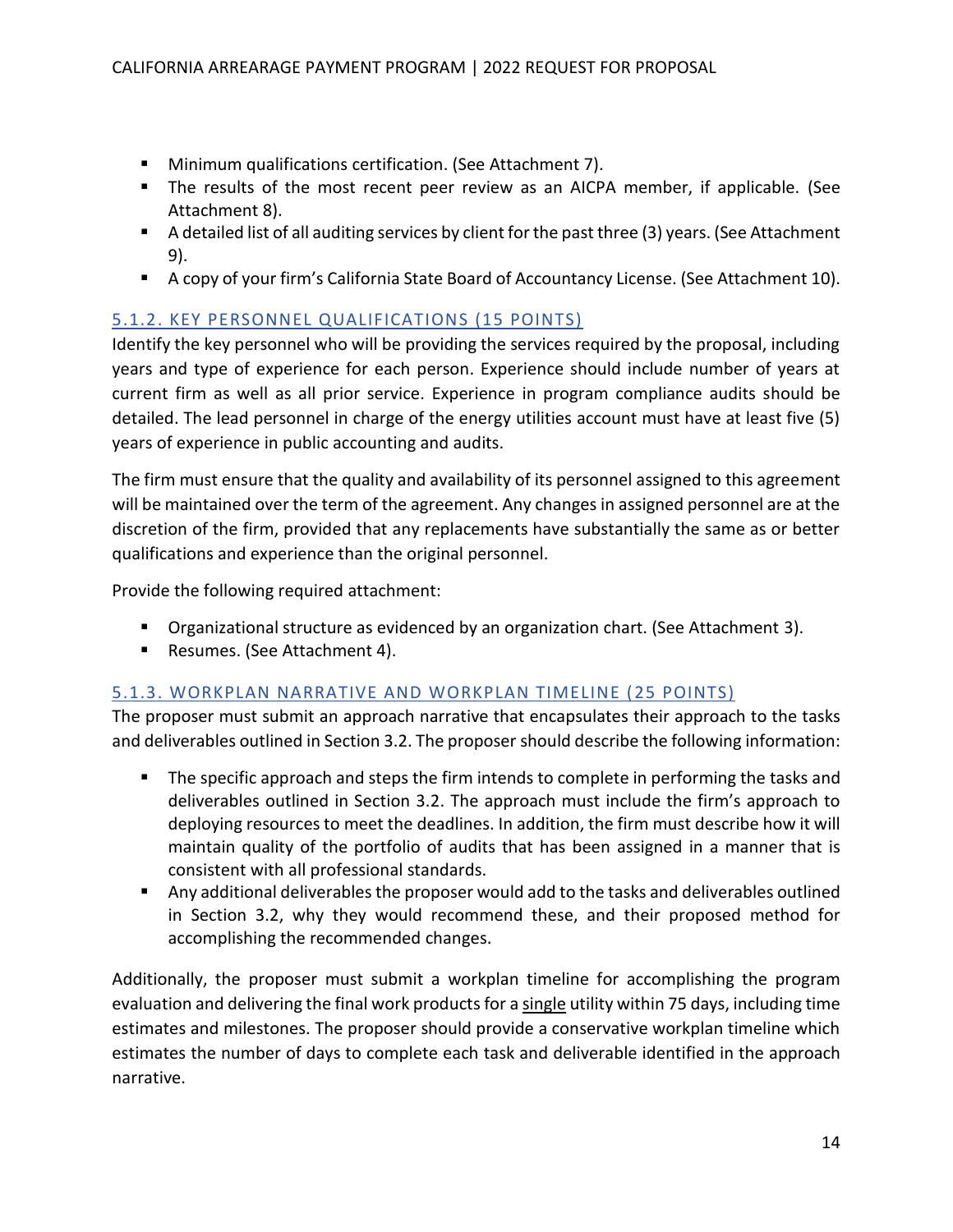## <span id="page-15-0"></span>5.1.4. AUDIT PLAN (35 POINTS)

The proposer must submit an audit plan, separate from the approach narrative and workplan timeline. The audit plan shall demonstrate specific audit procedures that the proposer needs to perform to gather sufficient evidence on which to base their opinion on the performance compliance for each applicable energy utility.

The proposer shall discuss a detailed plan to:

- 1. Test internal controls over the utility survey and all necessary data and information obtained to support the energy utility applicant's request for CAPP funding to validate its reasonableness. This step may be coordinated with other audit steps, such as arrearage testing.
- 2. Compare and identify any variance between the survey report conducted by the energy utility and the final audit report conducted by the contractor, with respect to the customer priority categories defined in Section 3.1.
- 3. Verify the energy utility followed the methodology outlined by CSD in program notices/application to prorate CAPP funds if the CAPP funding is not sufficient to meet the needs of the customers, with respect to the customer priority categories defined in Section 3.1.
- 4. Upon receipt of the final report from CSD on CAPP outcomes from the energy utility:
	- a. Select a sample of customer accounts and verify the arrearages are correctly calculated as identified in the contract/application. Proposers are highly advised to utilize the following matrix to determine sample sizes. (Sample sizes must include Load Servicing Entities and Community Choice Aggregators, if applicable to that utility). See Attachment 17 for CSD's sample size estimates for each utility.
	- b. Select a sample of customer accounts with outstanding arrearages and verify the CAPP benefit was posted to the customer account within 60 days of receipt of CAPP funds by the energy utility.
	- c. Verify customer accounts were not shut off for 90 days following credit of the CAPP funds.
	- d. Verify that payment plans were offered for any accounts with remaining balances and that late fees and penalties were waived.
- 5. Provide a program compliance report for each applicable energy utility that identifies total CAPP funds received, expended, and unapplied. Verify remittance of unapplied funds, if applicable.
- 6. Describe how it will maintain quality of the audit in a manner that is consistent with all professional standards.

## <span id="page-15-1"></span>**5.2. RESPONSE FORMS PART 2**

<span id="page-15-2"></span>5.2.1. COST PROPOSAL See Attachment 15.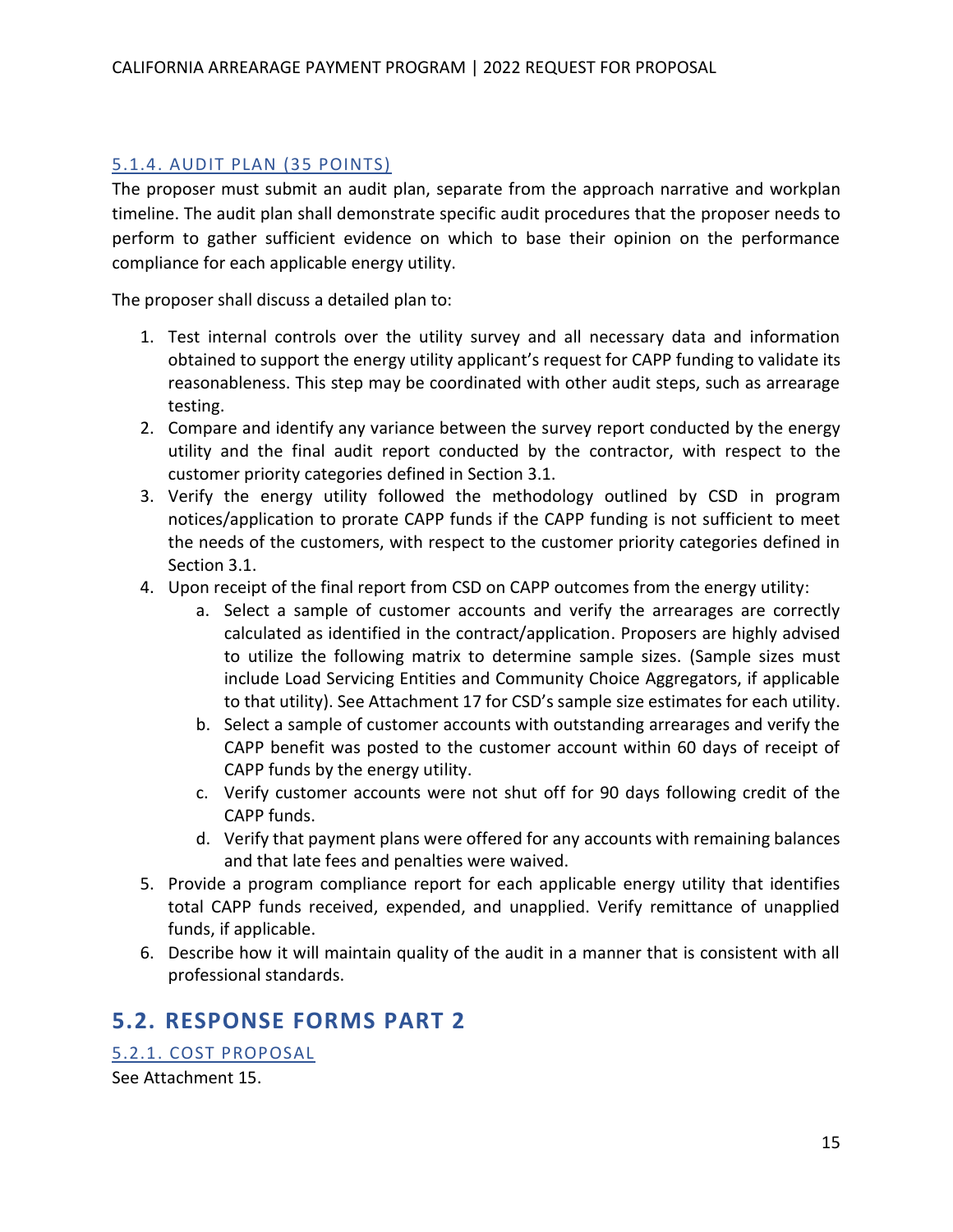## <span id="page-16-0"></span>**6. SUBMISSION INSTRUCTIONS**

## <span id="page-16-1"></span>**6.1. REQUIRED ATTACHMENTS**

For the proposal to be considered responsive, all required attachments (Attachments 1-15) must be completed and included with the proposal by the date and time shown in Section 1.3.

## <span id="page-16-2"></span>**6.2. REQUIRED FORMAT FOR A PROPOSAL**

This PRFP, the evaluation of the proposals, and the award of any resultant contract will be governed generally by the rules of this section and applicable State policy.

Proposals must be organized in the format shown below and contain all of the information listed:

- 1. **Executive Summary:** A signed executive summary, on company letterhead, introducing the firm and summarizing the firm's qualifications. It should clearly state the firm's understanding of the requirements under this PRFP and highlight any unique qualifications.
- 2. **Table of Contents:** Include a table of contents displaying the organization of the proposal being submitted.
- 3. **Response Forms Part 1:**
	- a. Firm Experience.
	- b. Key Personnel Qualifications.
	- c. Workplan Narrative and Workplan Timeline.
	- d. Audit Plan.
- 4. **Response Forms Part 2:**
	- a. Cost Proposal (Attachment 15).
- 5. **Required Attachments 1-14.**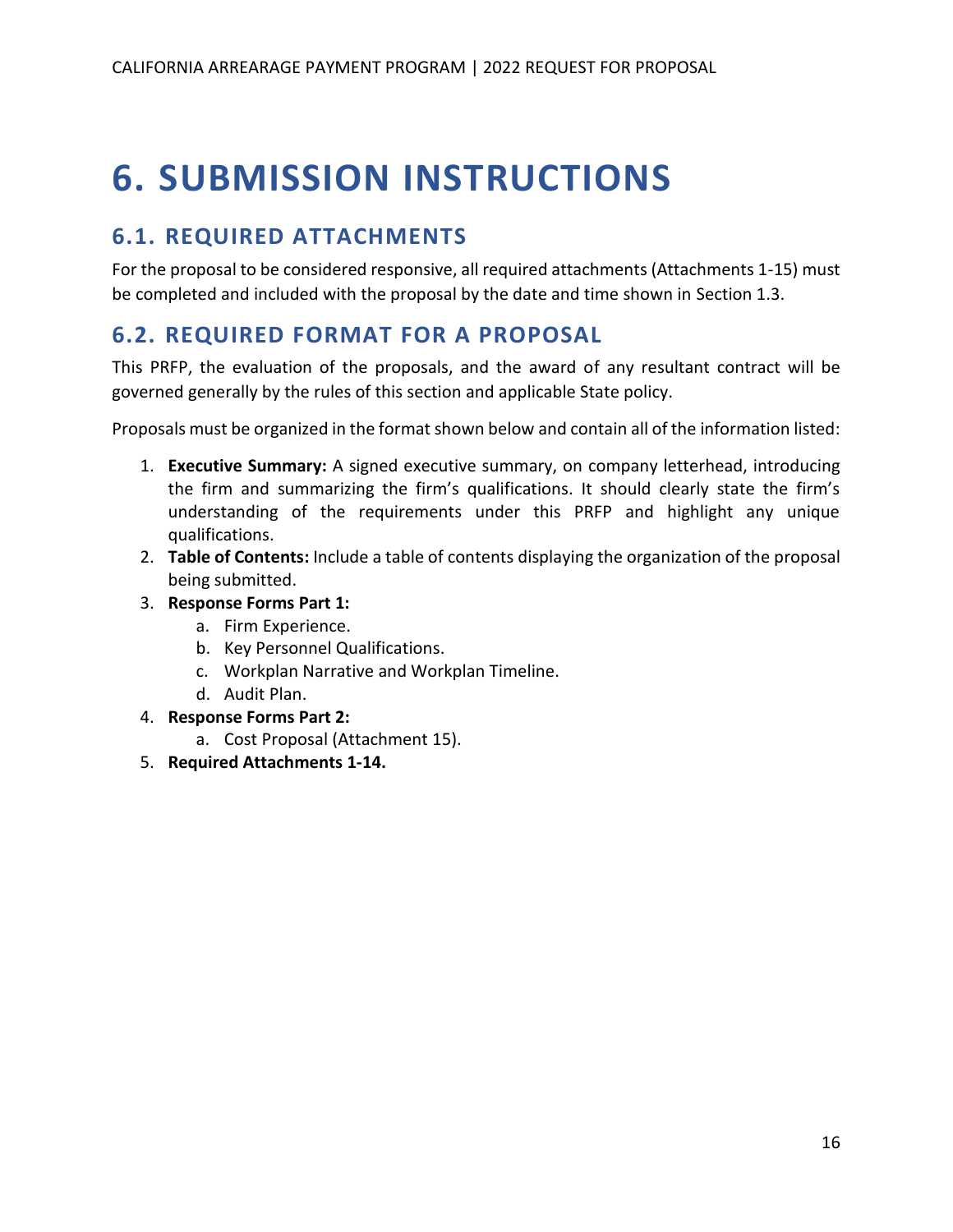## <span id="page-17-0"></span>**6.3. ELECTRONIC SUBMISSION**

The deadline to submit the proposal is **January 21, 2022 at 5:00 pm PST**. Proposers must submit one (1) PDF, containing all the required elements of the proposal via email to capp.rfp@csd.ca.gov. All documents contained in the proposal must have electronic signatures and must be signed by a person who is authorized to bind the proposing firm. Proposals not submitted electronically by the due date and time indicated above will be rejected.

| <b>Email Component</b>  | <b>Information Requirement</b>                                            |  |  |  |
|-------------------------|---------------------------------------------------------------------------|--|--|--|
| <b>To Email Address</b> | capp.rfp@csd.ca.gov                                                       |  |  |  |
| Subject Line            | CAPP Proposal [insert firm's name]                                        |  |  |  |
| Body of Email           | Your email should include:                                                |  |  |  |
|                         | Firm's name, address, and contact information                             |  |  |  |
|                         | • Offer point of contact name, address, and contact information           |  |  |  |
| Attachments             | Attach one (1) file containing all the required elements of the proposal. |  |  |  |
|                         | The file must be submitted in PDF format only. Unless otherwise           |  |  |  |
|                         | directed, CSD does NOT accept Word and Excel formats.                     |  |  |  |

## <span id="page-17-1"></span>**7. SCORING PROCESS**

## <span id="page-17-2"></span>**7.1. PROPOSAL SCORING**

Proposals will be reviewed and evaluated in the following manner:

### **STEP 1 – REVIEW AND EVALUATION OF RESPONSE FORMS PART 1**

A compliance and qualifications review and determination of responsiveness and responsibility will be conducted on submittals of Response Forms Part 1. Any proposers whose proposals are determined to be unresponsive, non-responsible or otherwise not qualified to proceed to Step 2 shall not be further evaluated. It is the proposing firm's responsibility to provide sufficient information in the proposal to permit CSD staff to make an accurate assessment of the firm's ability to provide the services needed. Proposals that contain false or misleading statements, or which provide references which do not support an attribute or condition claimed by the proposer, may be rejected.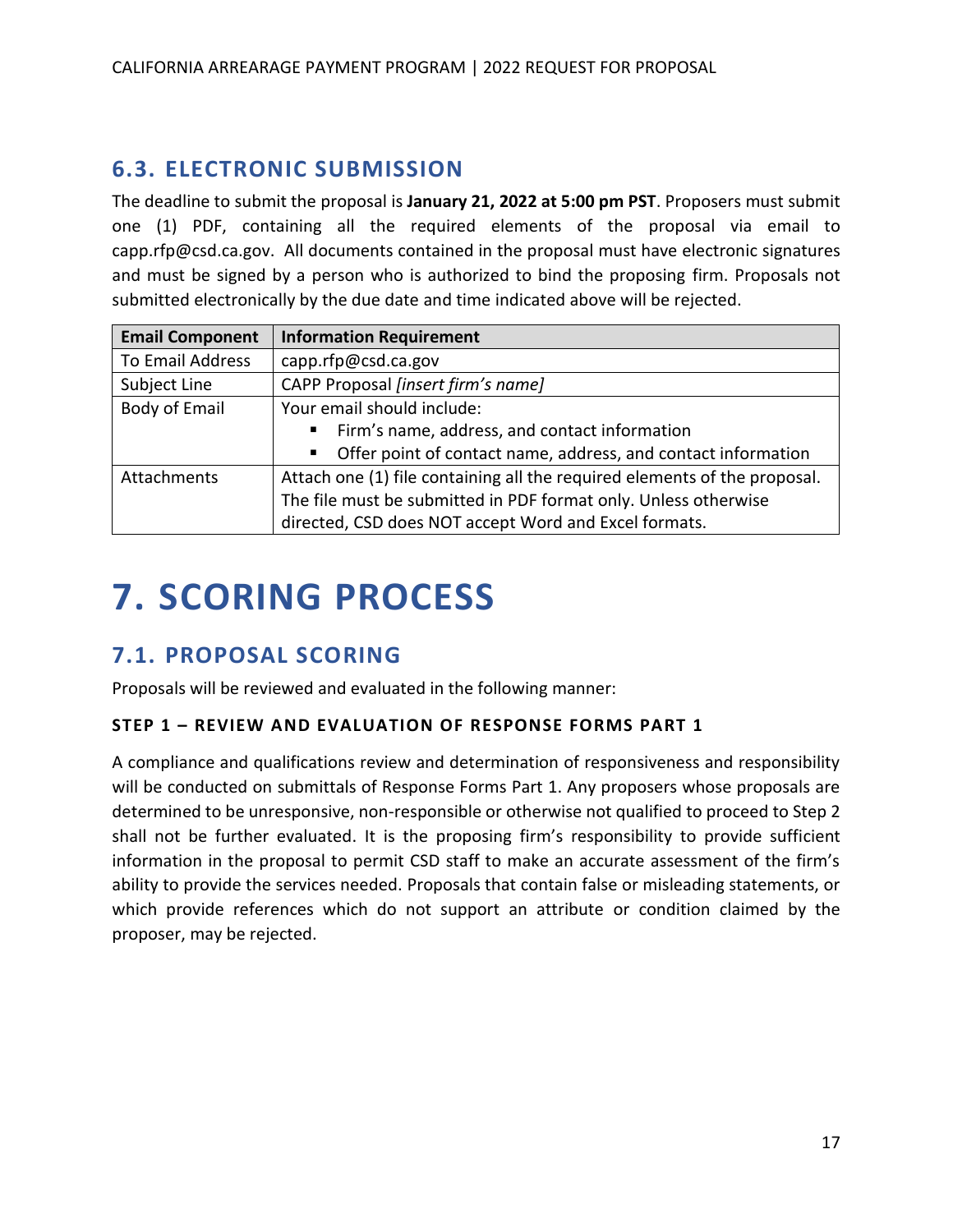The proposals that meet the Minimum Qualifications for Proposers in Section 4.1 will be evaluated and scored according to the Scoring Criteria indicated below. A minimum of **80** points out of the 100 possible points must be achieved to be considered responsive. The selection will be made by an evaluation committee of CSD on the basis of the following weighted factors (maximum points available for each criterion are noted):

| <b>Scoring Criteria</b>                  | <b>Maximum Possible Points</b> |
|------------------------------------------|--------------------------------|
| Firm Experience                          | 25                             |
| <b>Key Personnel Qualifications</b>      | 15                             |
| Workplan Narrative and Workplan Timeline | 25                             |
| Audit Plan                               | 35                             |
| <b>Maximum Total Points Possible</b>     | 100 Points                     |

#### **STEP 2 – EVALUATION OF RESPONSE FORMS PART 2 (COST PROPOSAL)**

The top 3 highest scoring proposers with responsive proposals emerging from the Step 1 will be evaluated by CSD for their costs for each applicable energy utility and average hourly rate. If less than 3 proposers meet the minimum threshold for Step 2, only those meeting the minimum threshold for Step 2 will be evaluated by CSD. An award will be made to the proposer with the lowest cost proposal for each applicable energy utility.

## <span id="page-18-0"></span>**7.2. DISPUTE PROCEDURES**

Proposers that were not successful in the solicitation may submit a letter disputing the outcome on the basis that the Department made an error in awarding the contracts and why those errors would have led to an outcome in which the disputing bidder would have prevailed on the solicitation. The letter of dispute shall be addressed to Megan Rivers, Deputy Director for Administration, via email at megan.rivers@csd.ca.gov, and may not provide any additional information that was not included in the original proposal.

The letter of dispute must be filed with the Department prior to contract execution (See Section 1.3). CSD will render a decision of the letter of dispute and the decision will be considered final.

## <span id="page-18-1"></span>**7.3. AWARD PROCEDURES**

Up to three (3) contracts are expected to be awarded through this PRFP process.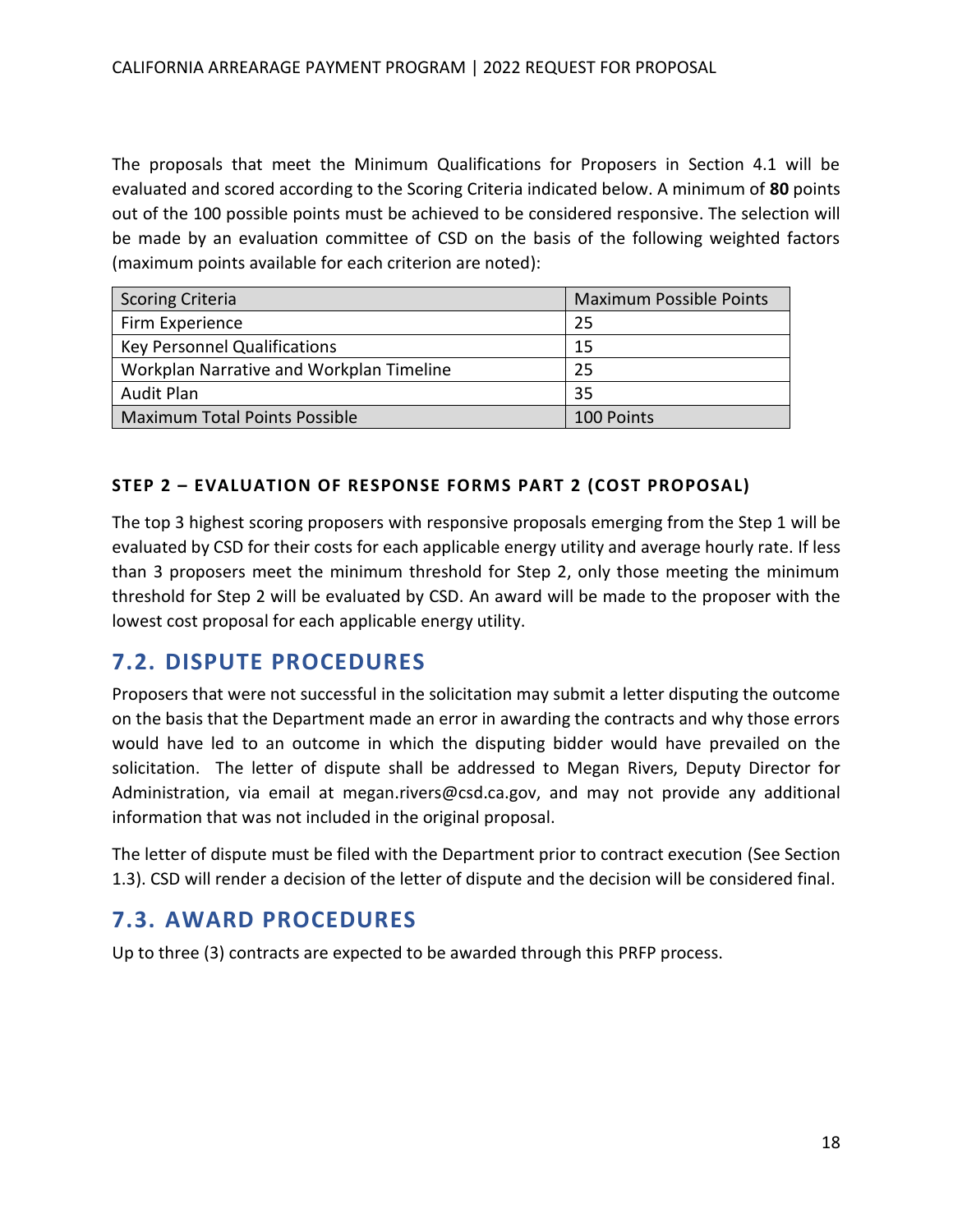## <span id="page-19-0"></span>**8. ADMINISTRATION**

## <span id="page-19-1"></span>**8.1. PRIMARY RFP DEFINED**

The competitive method used for the procurement of services is a Request for Proposal (RFP). A *Primary* RFP, or PRFP, entails awarding the contract to the proposer who proposes the lowest cost as long as they meet the required standards. A proposal submitted in response to this PRFP will be scored and ranked based on the scoring criteria in Section 7.1.

## <span id="page-19-2"></span>**8.2. COST OF DEVELOPING PROPOSAL**

The proposer is responsible for the cost of developing a proposal and this cost cannot be charged to the State.

## <span id="page-19-3"></span>**8.3. CONFIDENTIAL INFORMATION**

CSD will not accept or retain any proposals that are marked confidential in their entirety.

## <span id="page-19-4"></span>**8.4. DARFUR CONTRACTING ACT OF 2008**

Effective January 1, 2009, Public Contract Code sections 10475, et. seq.; Stats. 2008, Ch. 272, requires that all solicitations must address the requirements of the Darfur Contracting Act of 2008 (Act). (Public Contract Code sections 10475, *et seq*.; Stats. 2008, Ch. 272). The Act was passed by the California Legislature and signed into law by the Governor to preclude State agencies generally from contracting with "scrutinized" companies that do business in the African nation of Sudan (of which the Darfur region is a part), for the reasons described in Public Contract Code section 10475.

A scrutinized company is a company doing business in Sudan as defined in Public Contract Code section 10476. Scrutinized companies are ineligible to, and cannot, bid on or submit a proposal for a contract with a State agency for goods or services. (Public Contract Code section 10477(a)).

Therefore, Public Contract Code section 10478 (a) requires a company that currently has (or within the previous three years has had) business activities or other operations outside of the United States to certify that it is not a "scrutinized" company when it submits a bid or proposal to a State agency. (See Option #1 on Attachment 13).

A scrutinized company may still, however, submit a bid or proposal for a contract with a State agency for goods or services if the company first obtains permission from the Department of General Services according to the criteria set forth in Public Contract Code section 10477(b). (See Option #2 on Attachment 13).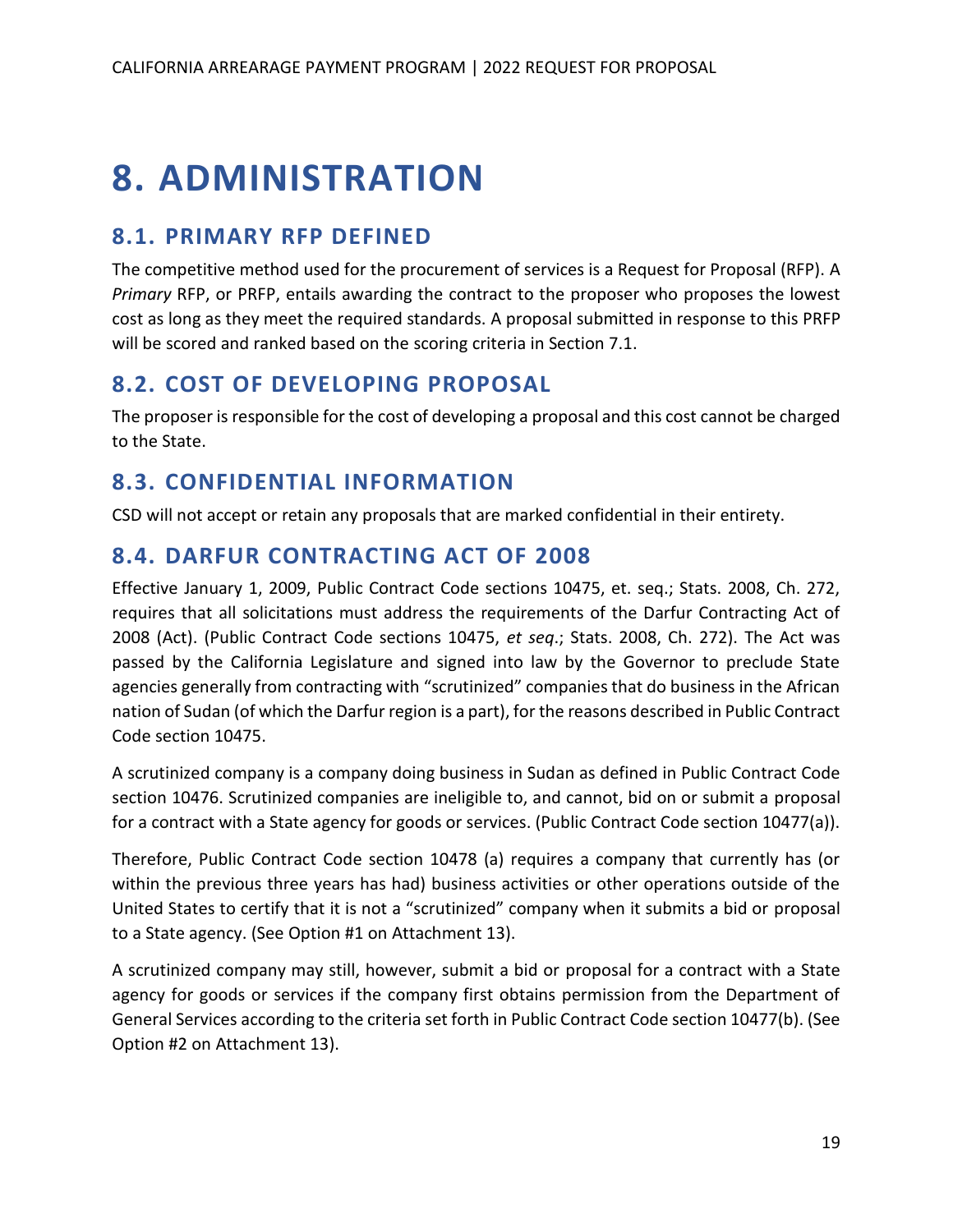## <span id="page-20-0"></span>**8.5. PRFP CANCELLATION AND AMENDMENTS**

If it is in the State's best interest, CSD reserves the right to do any of the following:

- Cancel this PRFP;
- Amend this PRFP as needed; or
- Reject any or all proposals received in response to this PRFP.

If the PRFP is amended, CSD will send an addendum to all parties who requested the PRFP and will post it on CSD's website at [www.csd.ca.gov.](http://www.csd.ca.gov/)

## <span id="page-20-1"></span>**8.6. ERRORS**

If a proposer discovers any ambiguity, conflict, omission, or other error in the PRFP, the proposer shall immediately notify CSD of such error in writing and request modification or clarification of the document. Modifications or clarifications will be given by written notice to all parties who requested the PRFP, without divulging the source of the request for clarification.

An error in the final proposal may cause the rejection of that proposal; however, CSD may at its sole option retain the proposal and make certain corrections. In determining if a correction will be made, CSD will consider the conformance of the proposal to the format and content required by the solicitation, and any unusual complexity of the format and content required by the solicitation.

- 1. If the proposer's intent is clearly established based on review of the complete final proposal submittal, CSD may at its sole option correct an error based on that established intent.
- 2. CSD may at its sole option correct obvious clerical errors.
- 3. If the re-computations or interpretations, as applied in accordance with this section, result in significant changes in the amount of money to be paid to the proposer (if awarded the Contract) or in a requirement of the proposer to supply a major item at no cost, the proposer will be given the opportunity to promptly establish the grounds legally justifying relief from its proposal.
- 4. It is absolutely essential that proposer carefully review the cost elements in their final proposal, since they will not have the option to correct errors after the time for submittal of the final proposals.
- 5. CSD may request clarification of items in the proposer's response if the meaning is not clear to CSD. Responses to requests for clarification must be confirmed in writing by the proposer as instructed by CSD's Procurement Official at the time of the request.
- 6. At CSD's sole discretion, it may declare the final proposal to be a draft proposal in the event that CSD determines that final proposals from all proposers contain material deviations. Proposers may not dispute CSD's determination that all proposals have material deviations. If all proposals are declared noncompliant, CSD may issue an addendum to the solicitation. Should this occur, CSD may hold confidential discussions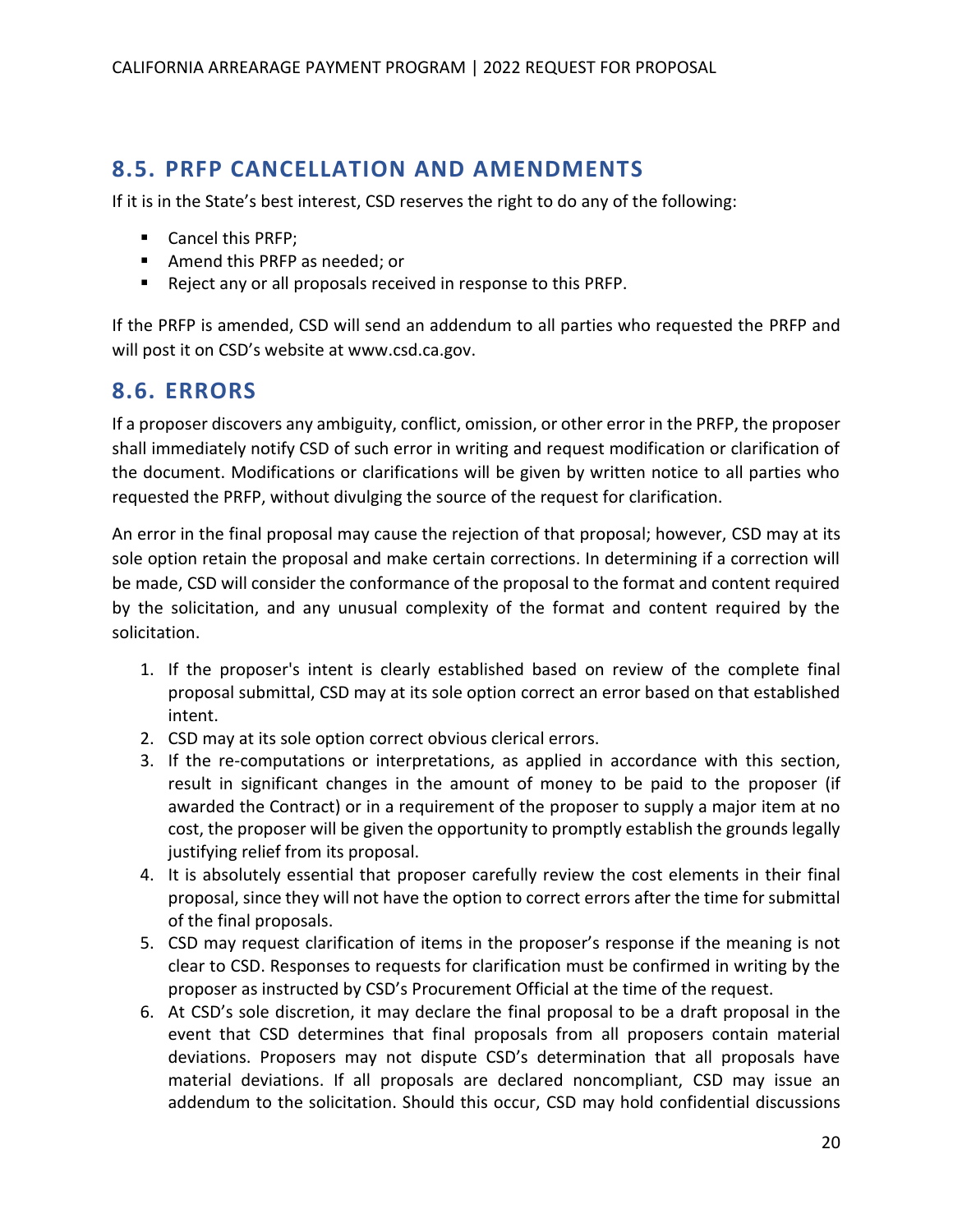with participating proposers who are interested in continuing to be considered. Each participating proposer will be notified of the due date for the submission of a new final proposal to CSD. This submission must conform to the requirements of the original solicitation as amended by any subsequent addenda. The new final proposals will be evaluated as required by Section 7.1.

## <span id="page-21-0"></span>**8.7. MODIFYING OR WITHDRAWAL OF PROPOSAL**

A proposer may, by electronic mail to the Contract Unit at CSD, withdraw or modify a submitted proposal before the deadline to submit proposals. Proposals cannot be changed after the deadline to submit.

## <span id="page-21-1"></span>**8.8. IMMATERIAL DEFECT**

CSD may waive any immaterial defect or deviation contained in a proposer's proposal. CSD's waiver shall in no way modify the proposal or excuse the successful proposer from full compliance.

## <span id="page-21-2"></span>**8.9. DISPOSITION OF PROPOSALS**

Upon proposal opening, all documents submitted in response to this PRFP will become the property of the State of California, and will be regarded as public records under the California Public Records Act (Government Code Section 6250 et seq.) and subject to review by the public.

## <span id="page-21-3"></span>**8.10. PROPOSER'S ADMONISHMENT**

The PRFP contains the instructions governing the requirements for a firm quotation to be submitted by interested proposers, the format in which the technical information is to be submitted, the material to be included, the requirements which must be met to be eligible for consideration, and proposer responsibilities. Proposers must take the responsibility to carefully read the entire PRFP, ask appropriate questions in a timely manner, submit all required responses in a complete manner by the required date and time, make sure that all procedures and requirements of the PRFP are followed and appropriately addressed, and carefully reread the entire PRFP before submitting proposal.

## <span id="page-21-4"></span>**8.11. REJECTION OF PROPOSAL**

Deviation, whether or not intentional, may cause a proposal to be non-compliant and not considered for award. CSD may reject any or all proposals and may waive any immaterial deviation or defect in a proposal. CSD's waiver of any immaterial deviation or defect shall in no way modify the PRFP documents or excuse the proposer from full compliance with the PRFP specifications if awarded a contract. Final proposals not received by the date and time specified in Section 1.3 will be rejected.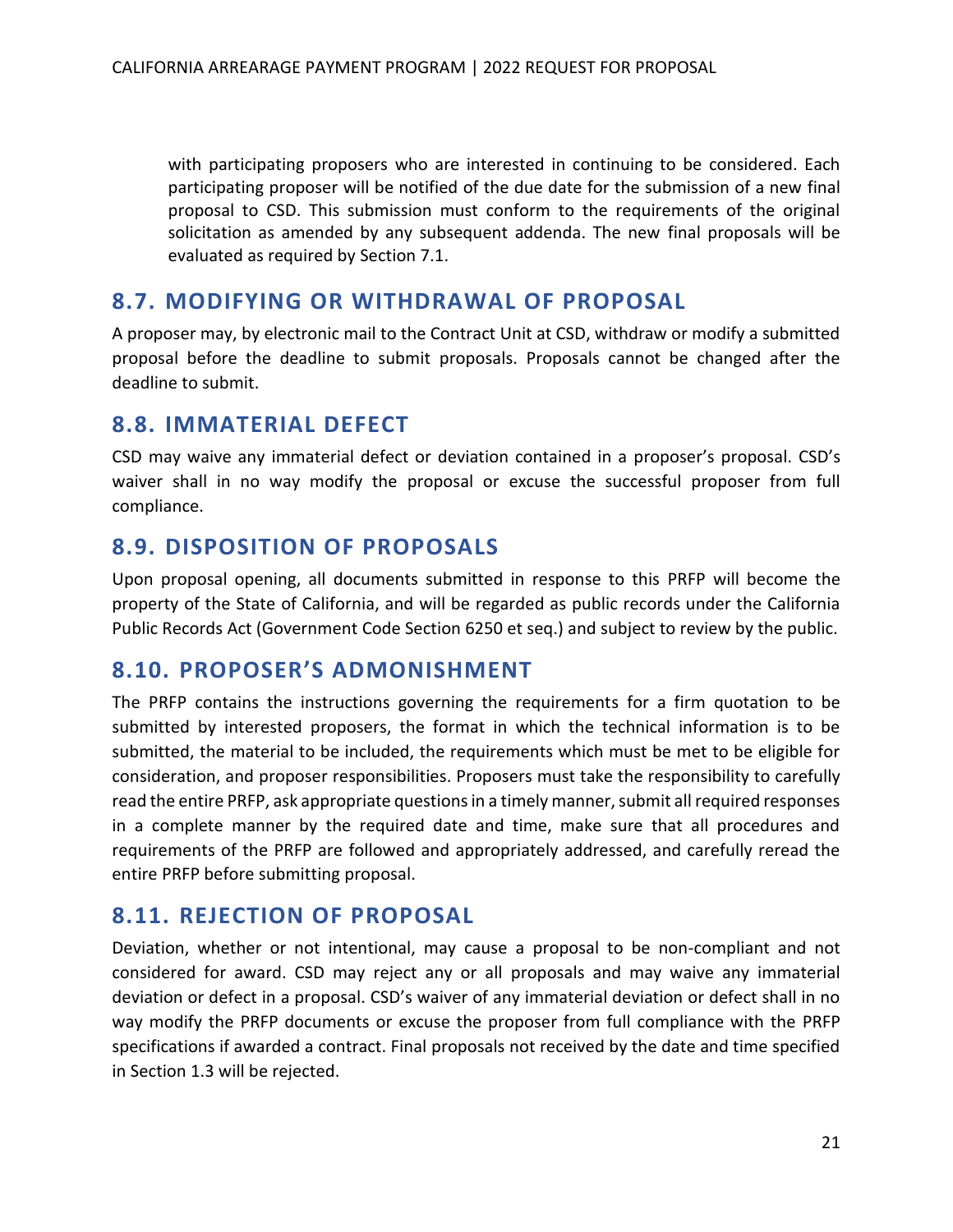## <span id="page-22-0"></span>**8.12. AGREEMENT EXECUTION AND PERFORMANCE**

Performance shall start on the date set by CSD and the contractor after all approvals have been obtained and the agreement is fully executed. Should the contractor fail to commence work at the agreed upon time, upon five (5) days written notice to the contractor, CSD reserves the right to terminate the agreement. All performance under agreement shall be completed on or before the termination date of the agreement. The estimated term of the agreement is expected to last until December 31, 2022. The Standard Agreement, Attachment 16, is attached for review. The proposer who is awarded a contract will be required to sign the Standard Agreement and related documents.

## <span id="page-22-1"></span>**8.13. ATTACHMENTS**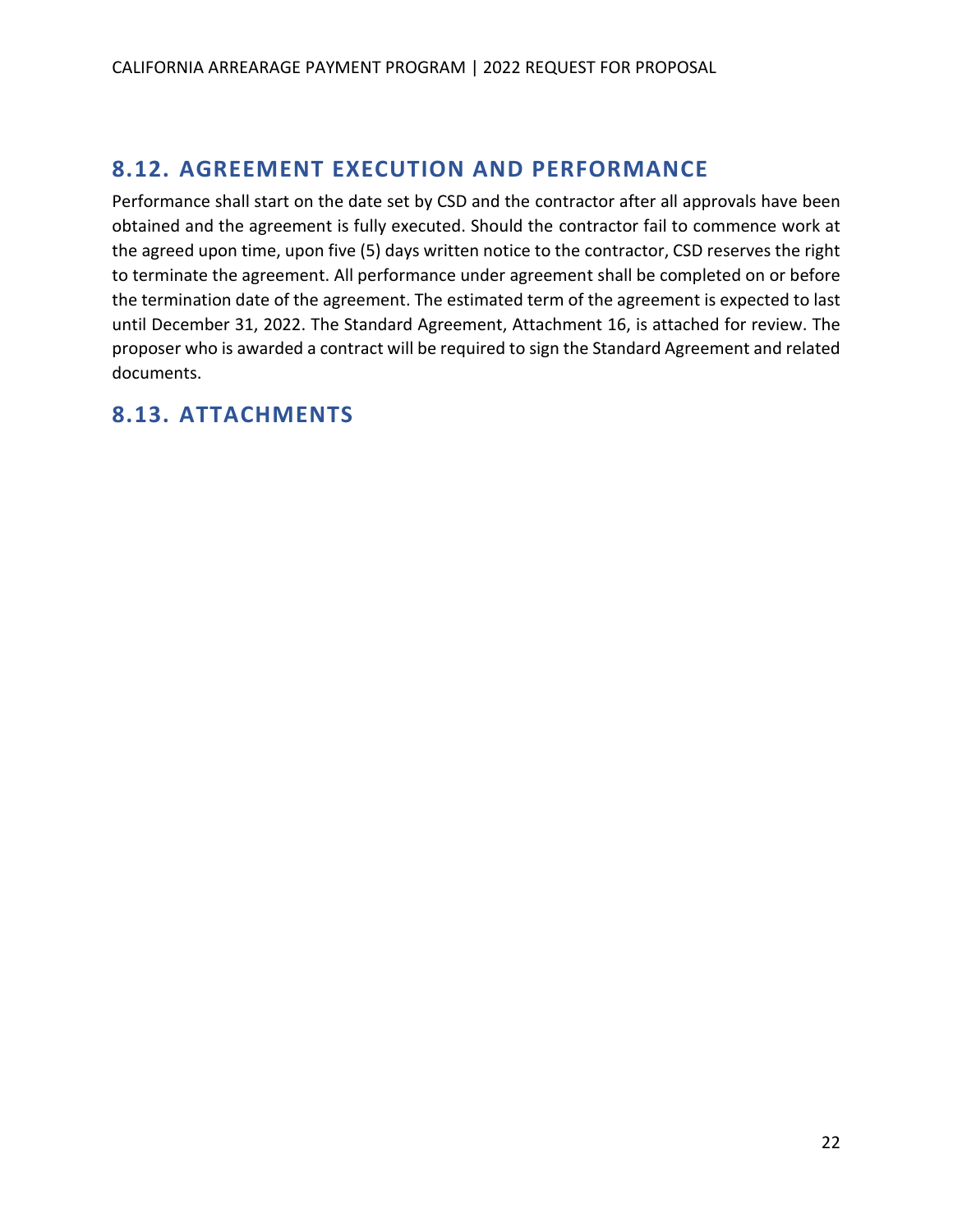### <span id="page-23-0"></span>ATTACHMENT 1 – Required Attachments Check List

A responsive proposal shall consist of an original copy of all the required items identified below. Complete this checklist by marking the box with an "X" for each item you are submitting to CSD.

| Form |                     | <b>Description</b>                          |
|------|---------------------|---------------------------------------------|
|      | Attachment 1        | <b>Required Attachments Checklist</b>       |
|      | Attachment 2        | Proposal/Proposer Certification Sheet       |
|      | <b>Attachment 3</b> | <b>Organization Chart</b>                   |
|      | Attachment 4        | <b>Key Personnel Resumes</b>                |
|      | <b>Attachment 5</b> | <b>Conflict of Interest Check List</b>      |
|      | Attachment 6        | Proposer References                         |
|      | Attachment 7        | <b>Minimum Qualifications Certification</b> |
|      | <b>Attachment 8</b> | Peer Review*                                |
|      | <b>Attachment 9</b> | List of Past Auditing Services              |
|      | Attachment 10       | California Board of Accountancy License     |
|      | Attachment 11       | <b>Bidder Declaration (GSPD-05-105)</b>     |
|      | Attachment 12       | Contractor Certification Clauses (CCC-307)  |
|      | Attachment 13       | Darfur Contracting Act Certification*       |
|      | Attachment 14       | Payee Data Record (204)                     |
|      | Attachment 15       | Cost Proposal                               |

\*If applicable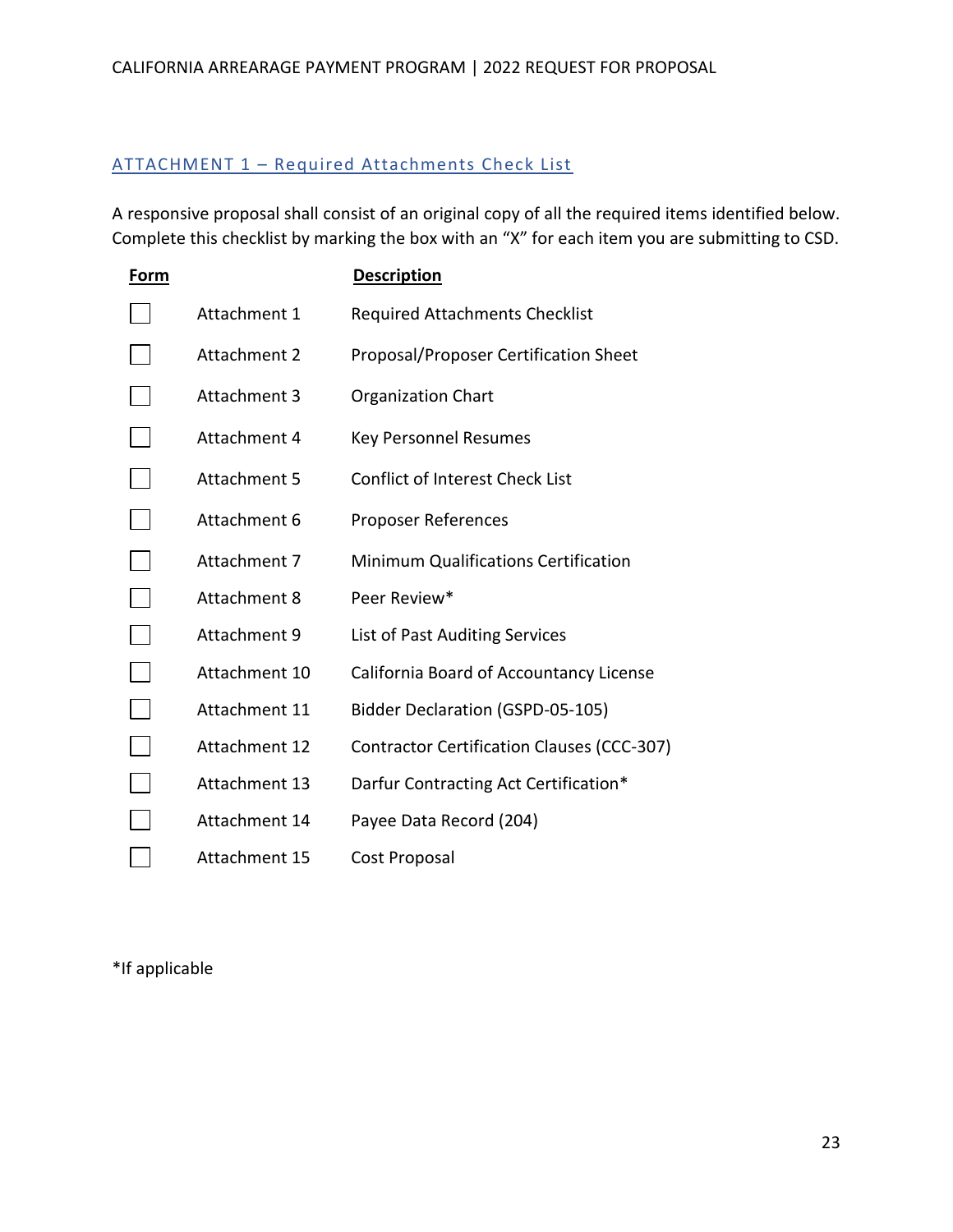### <span id="page-24-0"></span>ATTACHMENT 2 – Proposal/Proposer Certification Sheet

This Proposal/Proposer Certification Sheet must be signed and returned along with all the "required attachments" with **electronic** signatures. Proxy signatures are prohibited. The proposal must be summitted electronically in accordance with PRFP instructions.

- 1. Place required attachments 1-14 behind this certification sheet.
- 2. The signature affixed hereon and dated certifies compliance with all the requirements of this proposal document. The signature below authorizes the verification of this certification.
- 3. The signature below certifies to the best of your knowledge that the information provided on this document is true and complete.

#### **An Unsigned Proposal/Proposer Certification Sheet May Be Cause For Rejection**

| 1. Company Name                                                                                                                                | 2. Telephone Number |                                             | 2a. Fax Number    |
|------------------------------------------------------------------------------------------------------------------------------------------------|---------------------|---------------------------------------------|-------------------|
|                                                                                                                                                |                     |                                             |                   |
| 3. Address                                                                                                                                     |                     |                                             |                   |
|                                                                                                                                                |                     |                                             |                   |
| Indicate your organization type:                                                                                                               |                     |                                             |                   |
| Sole Proprietorship<br>4.                                                                                                                      | Partnership<br>5.   |                                             | Corporation<br>6. |
| Indicate the applicable employee and/or corporation number:                                                                                    |                     |                                             |                   |
| 7. Federal Employee ID No. (FEIN)                                                                                                              |                     | 8. California Corporation No.               |                   |
| 9. Indicate applicable license and/or certification information:                                                                               |                     |                                             |                   |
|                                                                                                                                                |                     |                                             |                   |
|                                                                                                                                                |                     |                                             |                   |
| 10. Proposer's Name (Print)                                                                                                                    |                     | 11. Title                                   |                   |
|                                                                                                                                                |                     |                                             |                   |
| 12. Signature                                                                                                                                  |                     | 13. Date                                    |                   |
|                                                                                                                                                |                     |                                             |                   |
| 14. Are you certified with the Department of General Services, Office of Small Business and Disabled Veteran<br>Business Enterprise (OSDS) as: |                     |                                             |                   |
| a. California Small Business Yes<br>No                                                                                                         |                     | b. Disabled Veteran Business Enterprise Yes | No <sub>1</sub>   |
| If yes, enter your service code below:<br>If yes, enter certification number:                                                                  |                     |                                             |                   |
|                                                                                                                                                |                     |                                             |                   |
|                                                                                                                                                |                     |                                             |                   |
| NOTE: A copy of your Certification is required to be included if either of the above items is checked "Yes".                                   |                     |                                             |                   |
| Date application was submitted to OSDS, if an application is pending:                                                                          |                     |                                             |                   |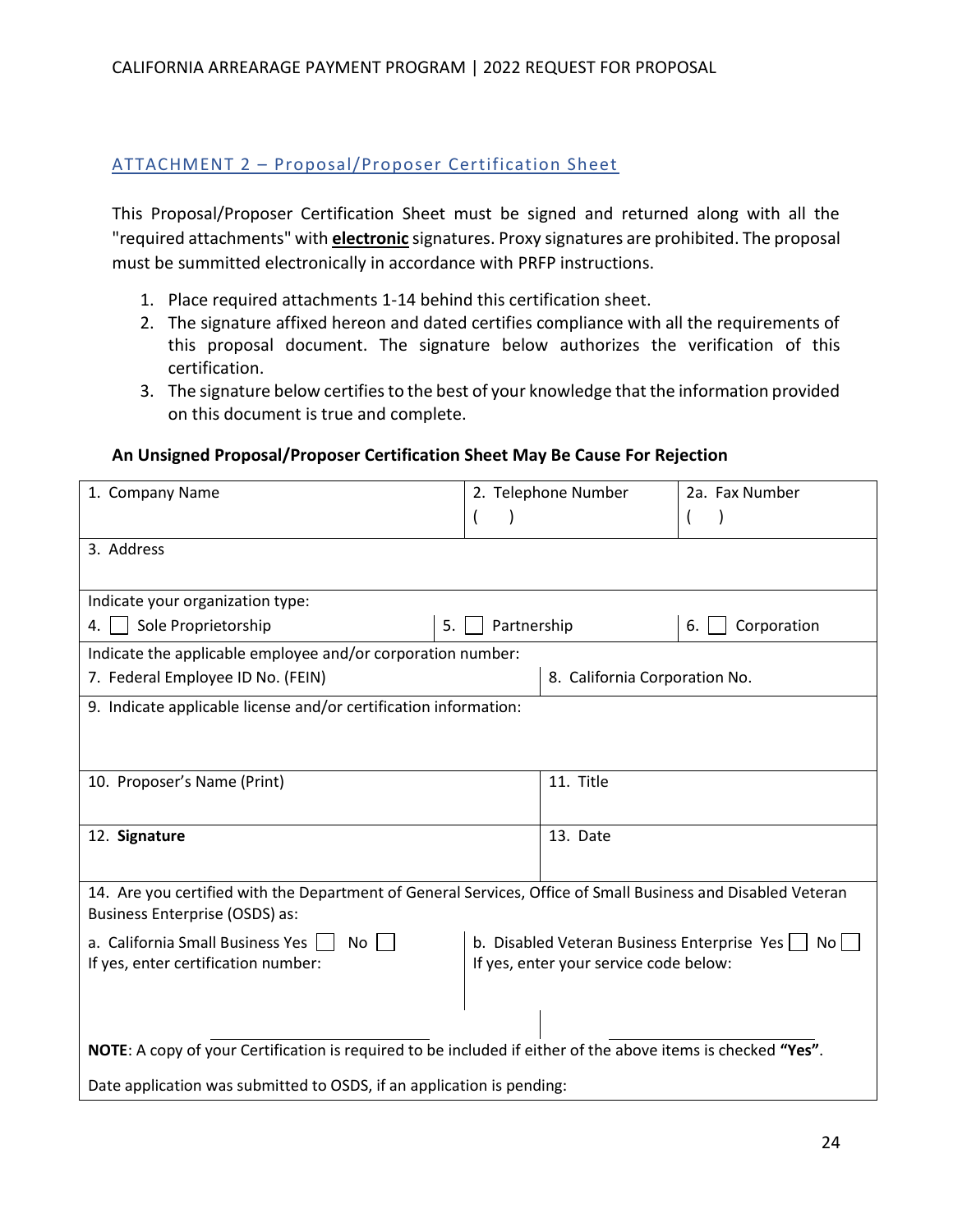| Item           |                                                                                                                                                                                                                                                                                                                                                                                                                                                                                                    |
|----------------|----------------------------------------------------------------------------------------------------------------------------------------------------------------------------------------------------------------------------------------------------------------------------------------------------------------------------------------------------------------------------------------------------------------------------------------------------------------------------------------------------|
| <b>Numbers</b> | <b>Instructions</b>                                                                                                                                                                                                                                                                                                                                                                                                                                                                                |
| 1, 2, 2a, 3    | Must be completed. These items are self-explanatory.                                                                                                                                                                                                                                                                                                                                                                                                                                               |
| 4              | Check if the firm is a sole proprietorship. A sole proprietorship is a form of<br>business in which one person owns all the assets of the business in contrast to a<br>partnership and corporation. The sole proprietor is solely liable for all the debts<br>of the business.                                                                                                                                                                                                                     |
| 5              | Check if the firm is a partnership. A partnership is a voluntary agreement<br>between two or more competent persons to place their money, effects, labor,<br>and skill, or some or all of them in lawful commerce or business, with the<br>understanding that there shall be a proportional sharing of the profits and losses<br>between them. An association of two or more persons to carry on, as co-owners,<br>a business for profit.                                                          |
| 6              | Check if the firm is a corporation. A corporation is an artificial person or legal<br>entity created by or under The Authority of the laws of a state or nation,<br>composed, in some rare instances, of a single person and his successors, being<br>the incumbents of a particular office, but ordinarily consisting of an association of<br>numerous individuals.                                                                                                                               |
| 7              | Enter the federal employer tax identification number (EIN).                                                                                                                                                                                                                                                                                                                                                                                                                                        |
| 8              | Enter the corporation number assigned by the California Secretary of State's<br>Office. This information is used for checking if a corporation is in good standing<br>and qualified to conduct business in California.                                                                                                                                                                                                                                                                             |
| 9              | Complete, if applicable, by indicating the type of license and/or certification that<br>the firm possesses and that is required for the type of services being procured.                                                                                                                                                                                                                                                                                                                           |
| 10, 11,        |                                                                                                                                                                                                                                                                                                                                                                                                                                                                                                    |
| 12, 13         | Must be completed. These items are self-explanatory.                                                                                                                                                                                                                                                                                                                                                                                                                                               |
| 14             | If certified as a California Small Business, place a check in the "yes" box, and enter<br>the certification number on the line. If certified as a Disabled Veterans Business<br>Enterprise, place a check in the "Yes" box and enter the service code on the line.<br>If you are not certified to one or both, place a check in the "No" box. If the<br>certification is pending, enter the date the application was submitted to Office of<br>Small Business Certification and Resources (OSBCR). |

### Complete the numbered items on the Proposal/Proposer Certification Sheet by following the instructions below.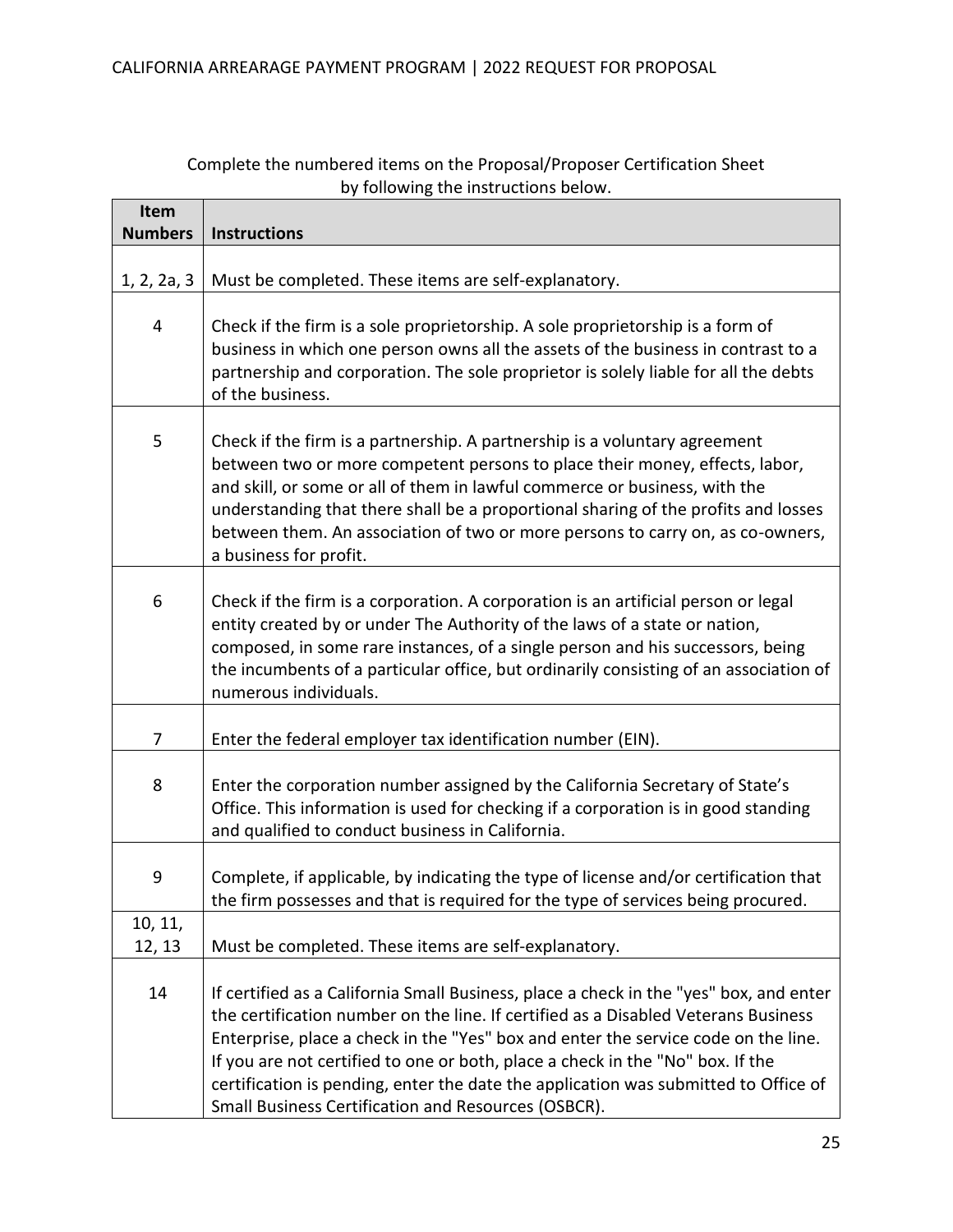## CALIFORNIA ARREARAGE PAYMENT PROGRAM | 2022 REQUEST FOR PROPOSAL

## <span id="page-26-0"></span>ATTACHMENT 3 – Organization Chart

Illustrate the proposed relationships between the lead project manager, key personnel, and support staff that are expected to participate in the project.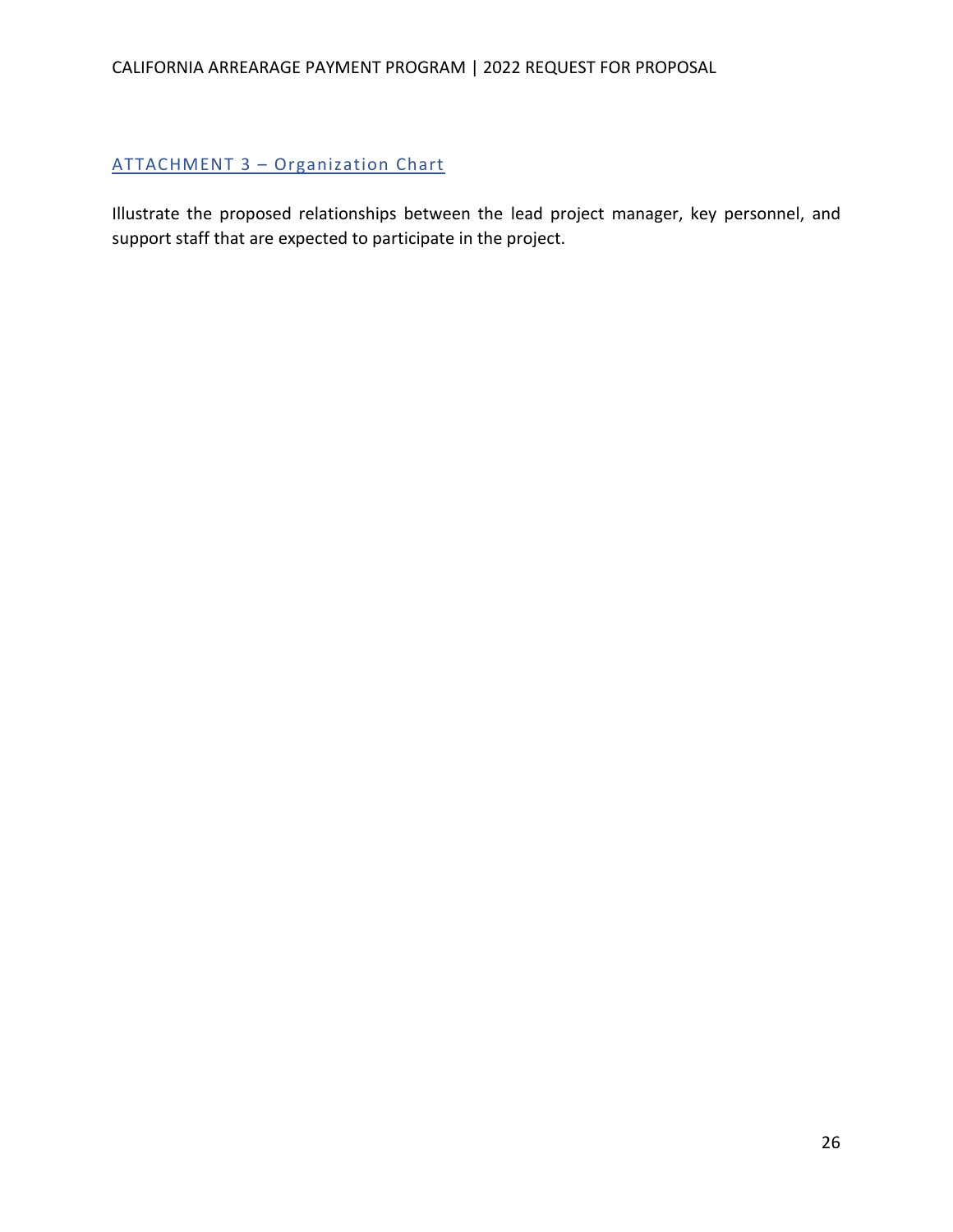#### CALIFORNIA ARREARAGE PAYMENT PROGRAM | 2022 REQUEST FOR PROPOSAL

#### <span id="page-27-0"></span>ATTACHMENT 4 – Key Personnel Resumes

As required by Public Contract Code PCC § 10371, completed resumes for each contract participant who will exercise a major administrative role or major policy or key personnel role, as identified by the Contractor, are included in the proposal.

Resumes should detail experience meeting the requirements of this PRFP for individuals who will be directly involved in providing the services under the agreement.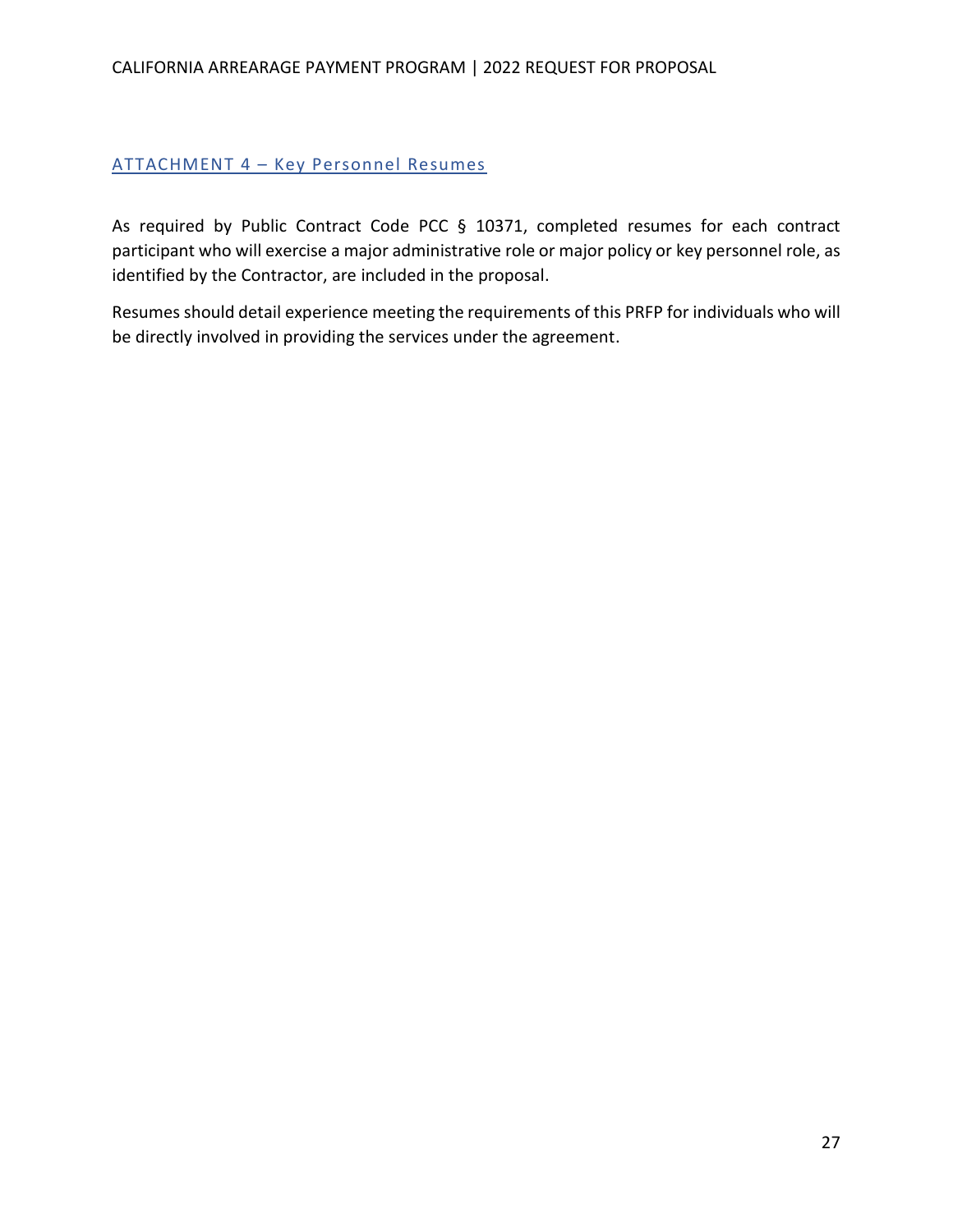#### <span id="page-28-0"></span>ATTACHMENT 5 - Conflict of Interest Check List

Proposers must complete the checklist below by marking the box with an "X" for each energy utility participating in CAPP with whom the proposer has a conflict of interest. A proposer has a conflict of interest with the energy utility if the participating firm or any individual employee of the participating firm meets at least one (1) of the following criteria:

- 1. Any **current contract** or other financial relationships, including the ownership of stocks or bonds, with any energy utility participating in CAPP. Bidders must disclose any current contract or any other financial relationship including the ownership of stocks or bonds with these entities as well. No new contracts shall be entered into by the participating firm with any energy utilities that they are auditing during the audit period. (For contracts, provide the client name, total amount of payments, duration and nature of the service provided.)
- 2. **Prior contracts** (i.e., over the last three years) in any category with any energy utility participating in CAPP, and any special relationship between the team, firm, assigned individuals and employees of the energy utilities participating in CAPP. (For contracts, provide the client name, total amount of payments, duration and nature of the service provided.)

The proposer certifies that the information provided in the checklist is correct to the best of their knowledge. By signing this attachment, the proposer also agrees that if selected, it will notify CSD immediately upon its failure to continue to meet the minimum qualifications.

\_\_\_\_\_\_\_\_\_\_\_\_\_\_\_\_\_\_\_\_\_\_\_\_\_\_\_\_\_\_\_\_\_\_\_\_\_ \_\_\_\_\_\_\_\_\_\_\_\_\_\_\_\_\_\_\_\_\_\_\_\_\_\_\_\_

\_\_\_\_\_\_\_\_\_\_\_\_\_\_\_\_\_\_\_\_\_\_\_\_\_\_\_\_\_\_\_\_\_\_\_\_\_\_ \_\_\_\_\_\_\_\_\_\_\_\_\_\_\_\_\_\_\_\_\_\_\_\_\_\_\_\_

On behalf of \_\_\_\_\_\_\_\_\_\_\_\_\_\_\_\_\_\_\_\_\_\_\_\_\_\_\_\_\_\_\_\_\_\_\_\_\_\_\_\_\_\_\_\_\_\_\_\_\_\_\_\_\_\_\_, I certify that

(Bidder Name)

said firm provided the correct information in the Conflict of Interest checklist.

(Authorized Signature of Firm) (Firm Name)

\_\_\_\_\_\_\_\_\_\_\_\_\_\_\_\_\_\_\_\_\_\_\_\_\_\_\_\_\_\_\_\_\_\_\_\_\_\_\_

(Print Name) (Date)

(Title)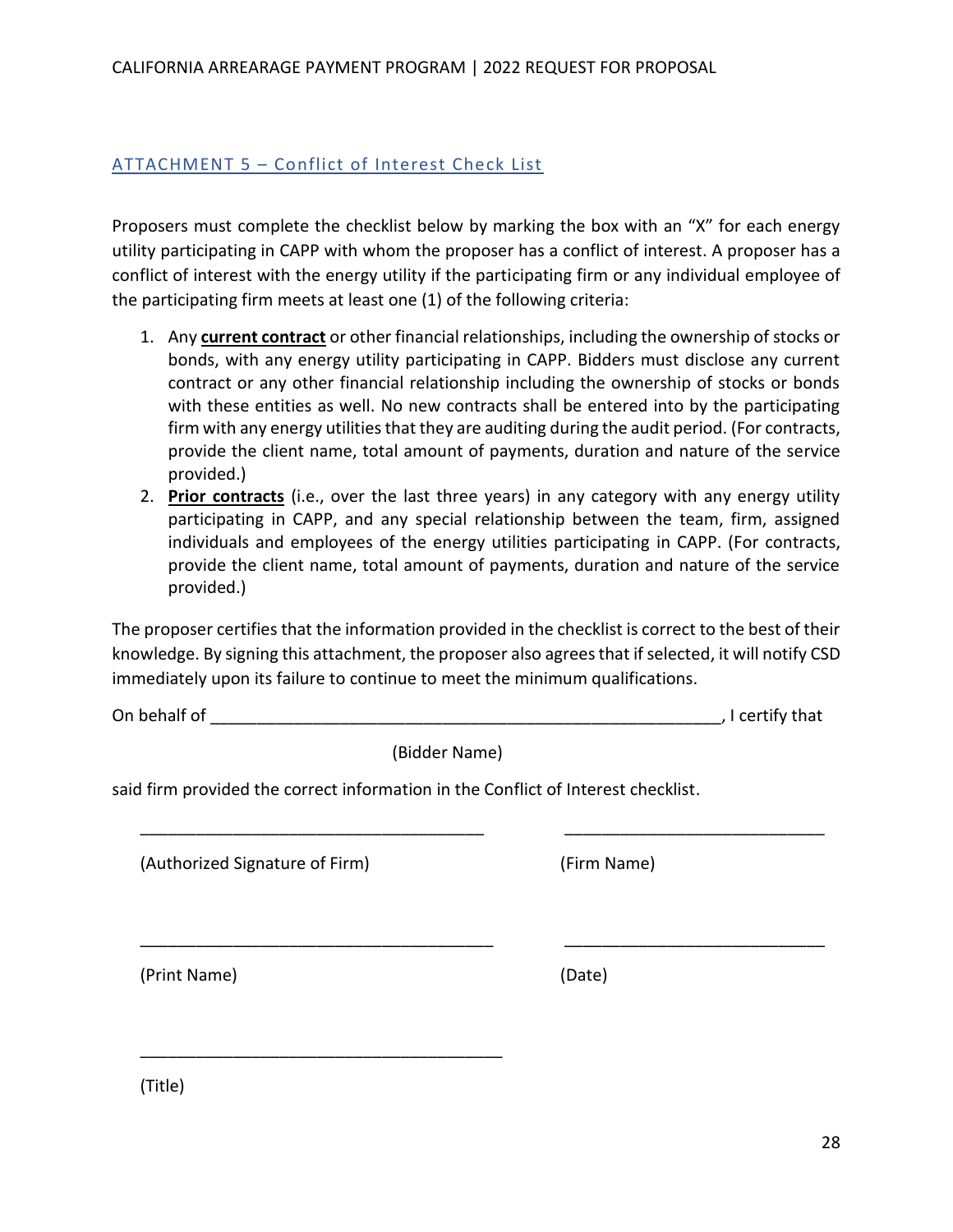## **Investor-Owned Utilities & Associated Community Choice Aggregators & Electricity Load-Serving Entities**



- Central Coast Community Energy
- CleanPowerSF
- East Bay Community Power
- King City Community Power
- Marin Clean Energy
- Peninsula Clean Energy Authority
- **•** Pioneer Community Energy
- Redwood Coast Energy Authority
- San José Clean Energy
- **E** Silicon Valley Clean Energy Authority
- Sonoma Clean Power
- Valley Clean Energy Alliance
- **■** Just Energy Solutions
- Pilot Power Group, Inc.
- **E** Direct Energy Business Marketing, LLC
- Tiger, Inc.

#### PacifiCorp

San Diego Gas and Electric Company

- Clean Energy Alliance
- San Diego Community Power
- Pilot Power Group, Inc.
- **E** Three Phases Renewables
- Bear Valley Electric Service Supersmanning Southern California Gas Company
- Liberty Utilities November 2012 1 Southwest Gas

Pacific Gas and Electric Company  $\Box$  Southern California Edison Company

- Apple Valley Choice Energy
- **Baldwin Park Resident Owned** Utility District
- Clean Power Alliance
- Desert community Energy
- **E** Lancaster Choice Energy
- Pico Rivera Innovative Municipal Energy
- Pomona Choice Energy
- Rancho Mirage Energy Authority
- San Jacinto Power
- **Just Energy Solutions**
- Three Phases Renewables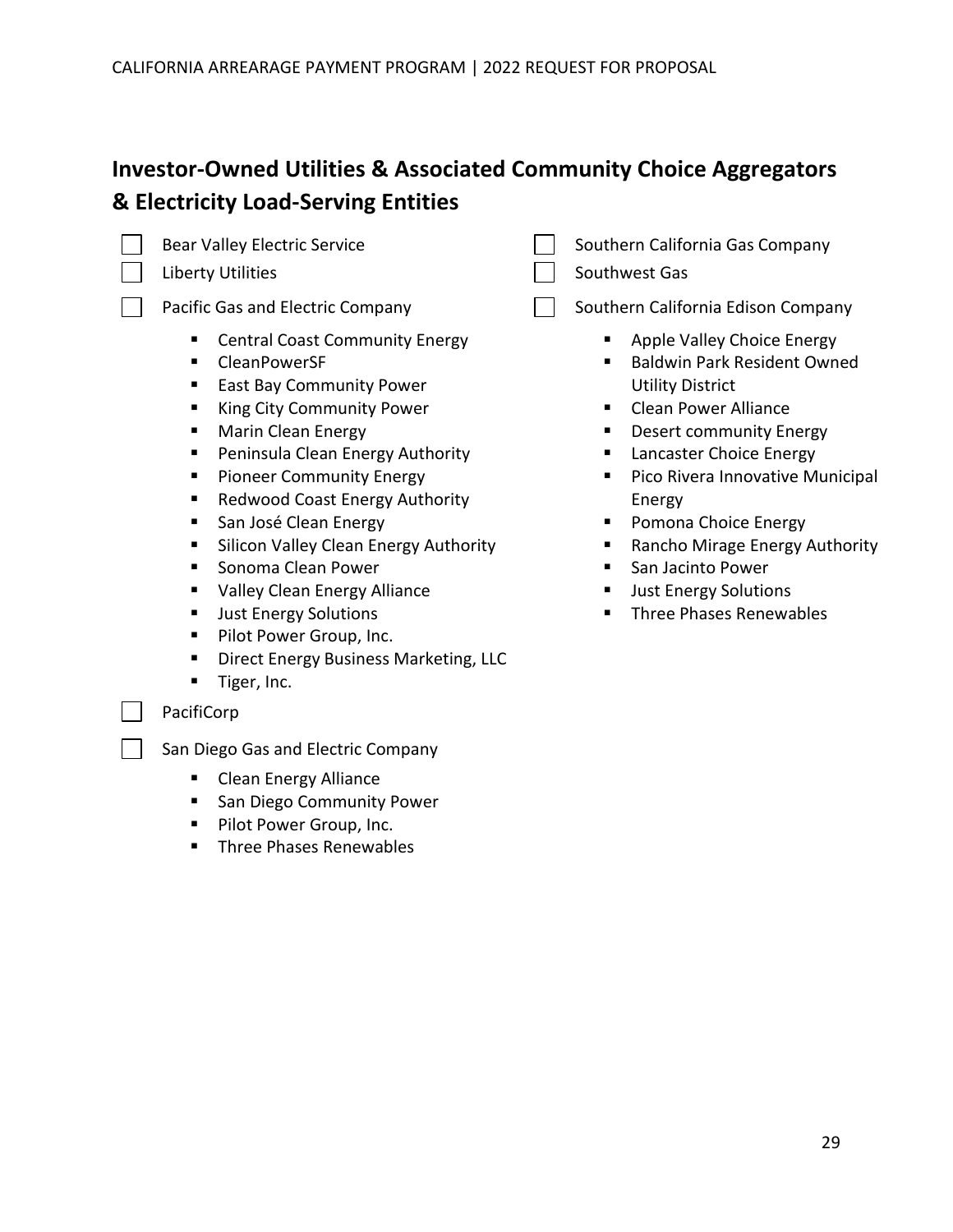## **Public Utilities and Electric Cooperatives**

| Alameda Municipal Power                | <b>Gridley Electric Utility</b>             |
|----------------------------------------|---------------------------------------------|
| Anza Electric Cooperative Inc.         | <b>Imperial Irrigation District</b>         |
| Azusa Light and Water                  | Lassen Municipal Utility District           |
| <b>Burbank Water and Power</b>         | Lodi Electric Utility                       |
| City of Anaheim                        | Los Angeles Department of Water and Power   |
| City of Banning                        | <b>Modesto Irrigation District</b>          |
| City of Corona                         | Moreno Valley Electric Utility              |
| City of Healdsburg Electric Department | Pasadena Water and Power                    |
| City of Lompoc Electric Division       | Plumas-Sierra rural Electric Cooperative    |
| City of Long Beach                     | Rancho Cucamonga Municipal Utility          |
| City of Needles                        | <b>Redding Electric Utility</b>             |
| City of Palo Alto Utilities Department | Roseville Electric                          |
| City of Pittsburg                      | Sacramento Municipal Utility District       |
| City of Riverside                      | San Francisco Public Utilities Commission   |
| City of Shasta Lake                    | <b>Silicon Valley Power</b>                 |
| City of Ukiah                          | <b>Surprise Valley Electric Cooperative</b> |
| City of Vernon                         | Truckee Donner Public Utility District      |
| <b>Glendale Water and Power</b>        | <b>Turlock Irrigation District</b>          |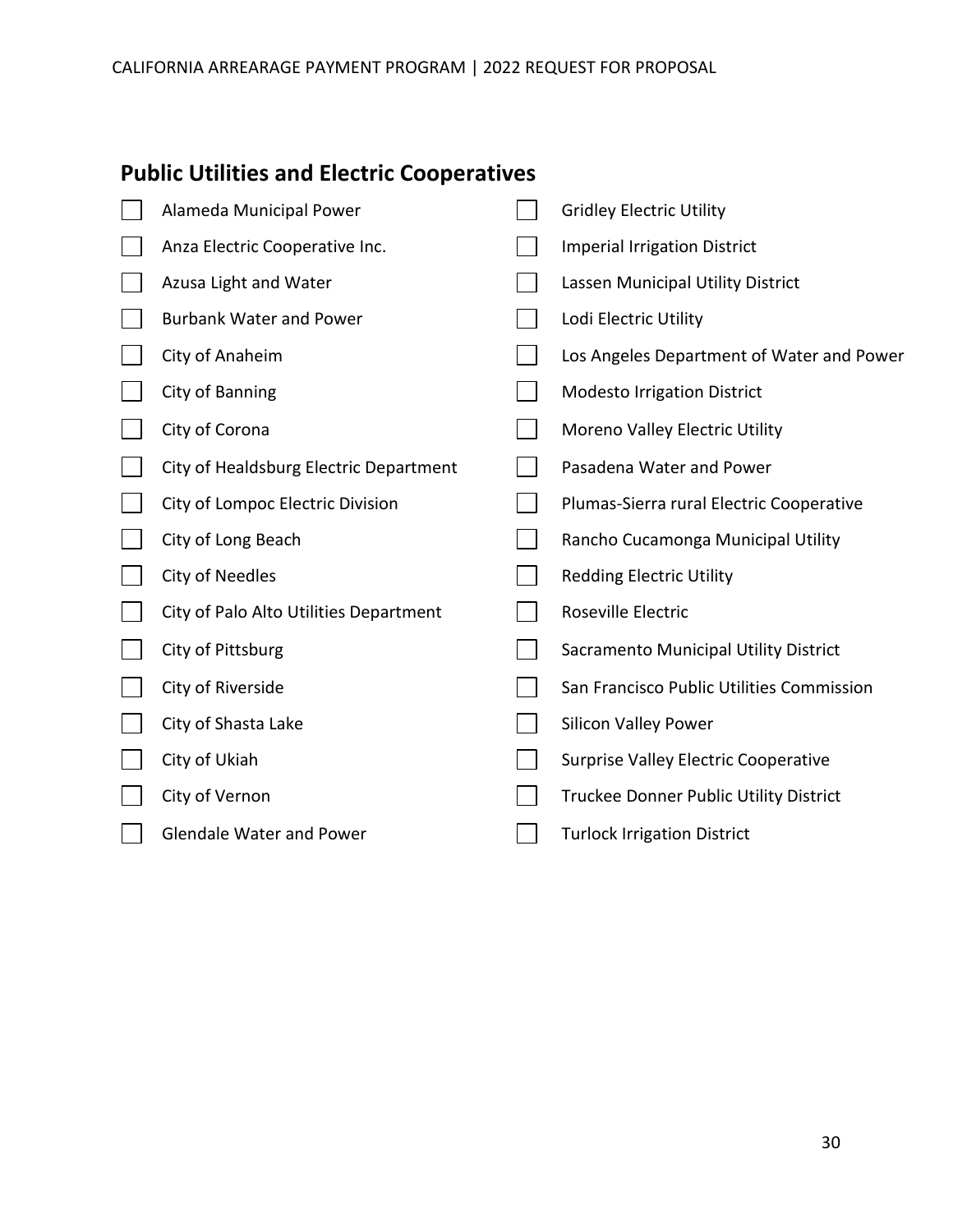#### <span id="page-31-0"></span>ATTACHMENT 6 – Proposer References

Please provide three references of organizations for which the proposer has performed similar accounting/auditing services to those outlined in this PRFP within the past eight (8) years from the date of the release of the PRFP. None of the references can be from CSD.

Proposers that cannot provide the references may be deemed non-compliant and not eligible to receive an award. CSD shall make a reasonable attempt to contact the references, but it is the sole responsibility of the proposer to ensure that the provided reference is available to respond in a timely manner. A negative reference check may result in rejection at the sole discretion of the CSD.

| <b>REFERENCE 1</b>                           |      |                          |              |          |
|----------------------------------------------|------|--------------------------|--------------|----------|
| Name of Firm                                 |      |                          |              |          |
| <b>Street Address</b>                        | City |                          | <b>State</b> | Zip Code |
| <b>Contact Person</b>                        |      | Telephone Number         |              |          |
| Dates of Service                             |      | Value or Cost of Service |              |          |
| <b>Brief Description of Service Provided</b> |      |                          |              |          |
|                                              |      |                          |              |          |
|                                              |      |                          |              |          |
|                                              |      |                          |              |          |
|                                              |      |                          |              |          |
| <b>REFERENCE 2</b>                           |      |                          |              |          |
| Name of Firm                                 |      |                          |              |          |
| <b>Street Address</b>                        | City |                          | <b>State</b> | Zip Code |
| <b>Contact Person</b>                        |      | Telephone Number         |              |          |
| Dates of Service                             |      | Value or Cost of Service |              |          |
| <b>Brief Description of Service Provided</b> |      |                          |              |          |
|                                              |      |                          |              |          |
|                                              |      |                          |              |          |
|                                              |      |                          |              |          |
|                                              |      |                          |              |          |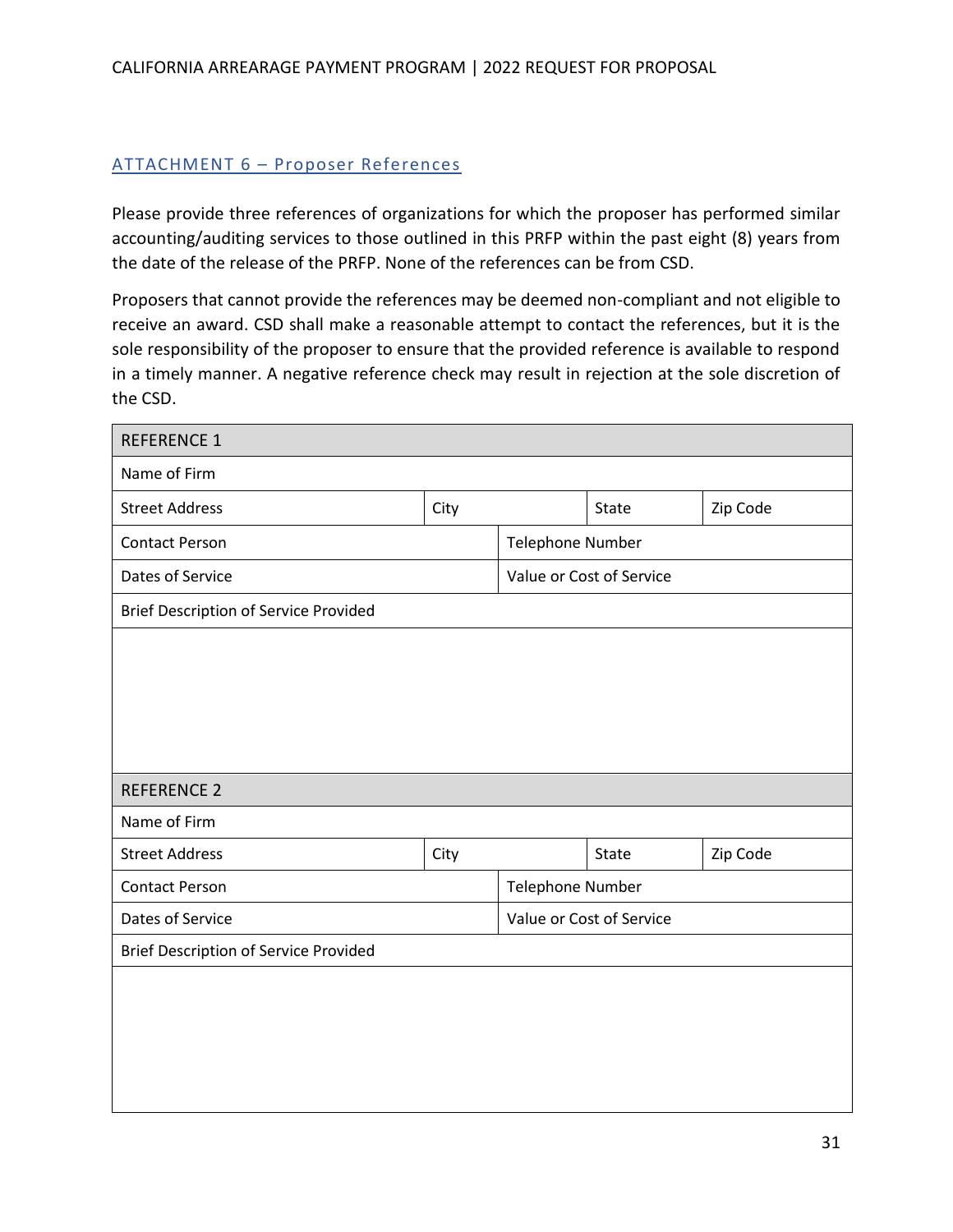## CALIFORNIA ARREARAGE PAYMENT PROGRAM | 2022 REQUEST FOR PROPOSAL

| <b>REFERENCE 3</b>                           |      |                         |       |          |  |
|----------------------------------------------|------|-------------------------|-------|----------|--|
| Name of Firm                                 |      |                         |       |          |  |
| <b>Street Address</b>                        | City |                         | State | Zip Code |  |
| <b>Contact Person</b>                        |      | <b>Telephone Number</b> |       |          |  |
| Dates of Service<br>Value or Cost of Service |      |                         |       |          |  |
| <b>Brief Description of Service Provided</b> |      |                         |       |          |  |
|                                              |      |                         |       |          |  |
|                                              |      |                         |       |          |  |
|                                              |      |                         |       |          |  |
|                                              |      |                         |       |          |  |
|                                              |      |                         |       |          |  |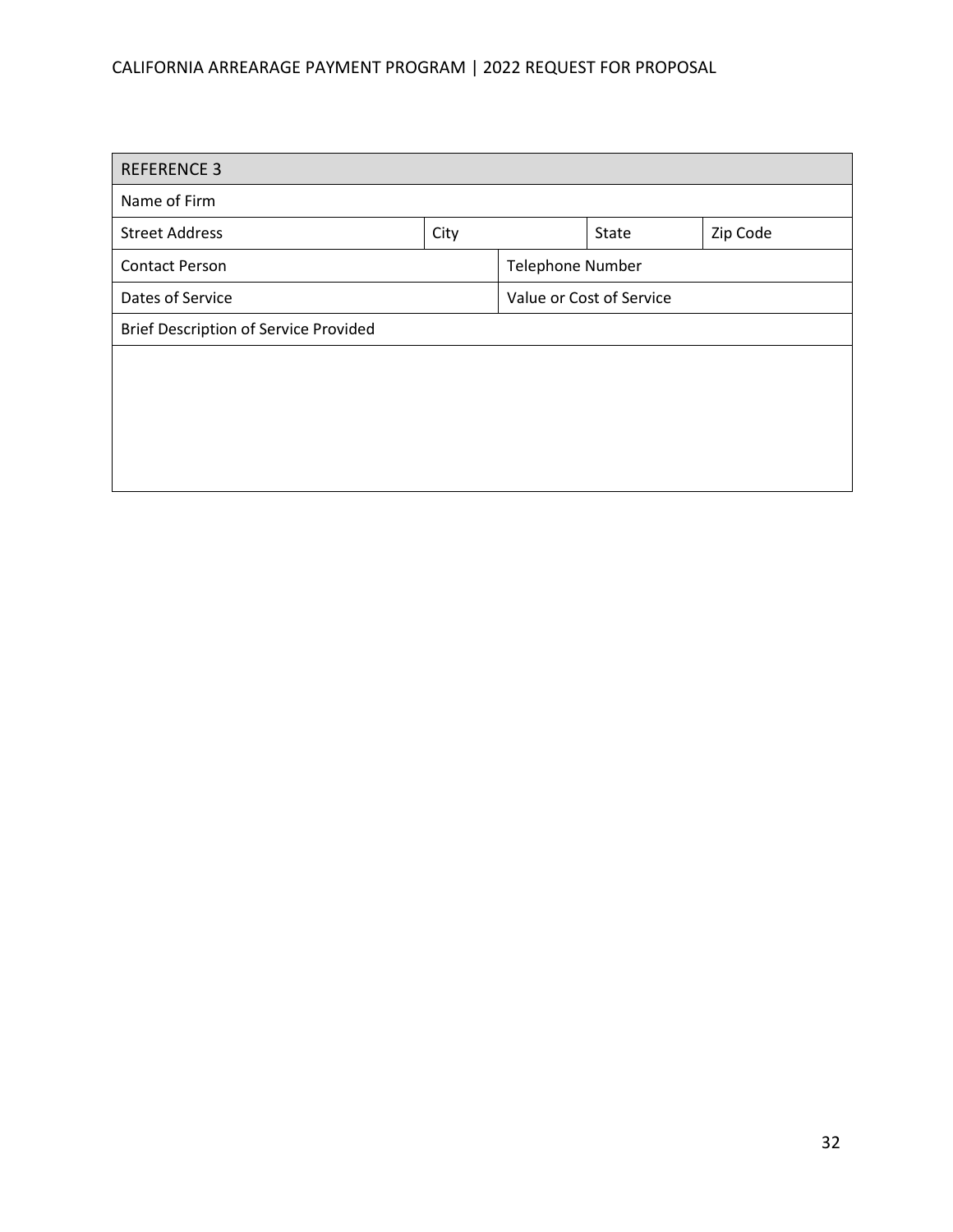33

CALIFORNIA ARREARAGE PAYMENT PROGRAM | 2022 REQUEST FOR PROPOSAL

## <span id="page-33-0"></span>ATTACHMENT 7 – Minimum Qualification Certification

The Bidder certifies that it fulfills all the Minimum Qualifications outlined Section 4.1. By signing this attachment, the Bidder also agrees that if selected, it will notify CSD immediately upon its failure to continue to meet the minimum qualifications.

On behalf of \_\_\_\_\_\_\_\_\_\_\_\_\_\_\_\_\_\_\_\_\_\_\_\_\_\_\_\_\_\_\_\_\_\_\_\_\_\_\_\_\_\_\_\_\_\_\_\_\_\_\_\_\_\_\_, I certify that

(Bidder Name)

said firm, including any and all partners (if a consortium), complies with the Minimum Qualifications set forth in Section 4.1 of the PRFP.

\_\_\_\_\_\_\_\_\_\_\_\_\_\_\_\_\_\_\_\_\_\_\_\_\_\_\_\_\_\_\_\_\_\_\_\_\_ \_\_\_\_\_\_\_\_\_\_\_\_\_\_\_\_\_\_\_\_\_\_\_\_\_\_\_\_

\_\_\_\_\_\_\_\_\_\_\_\_\_\_\_\_\_\_\_\_\_\_\_\_\_\_\_\_\_\_\_\_\_\_\_\_\_\_ \_\_\_\_\_\_\_\_\_\_\_\_\_\_\_\_\_\_\_\_\_\_\_\_\_\_\_\_

(Authorized Signature of Firm) (Firm Name)

\_\_\_\_\_\_\_\_\_\_\_\_\_\_\_\_\_\_\_\_\_\_\_\_\_\_\_\_\_\_\_\_\_\_\_\_\_\_\_

(Print Name) (Date)

(Title)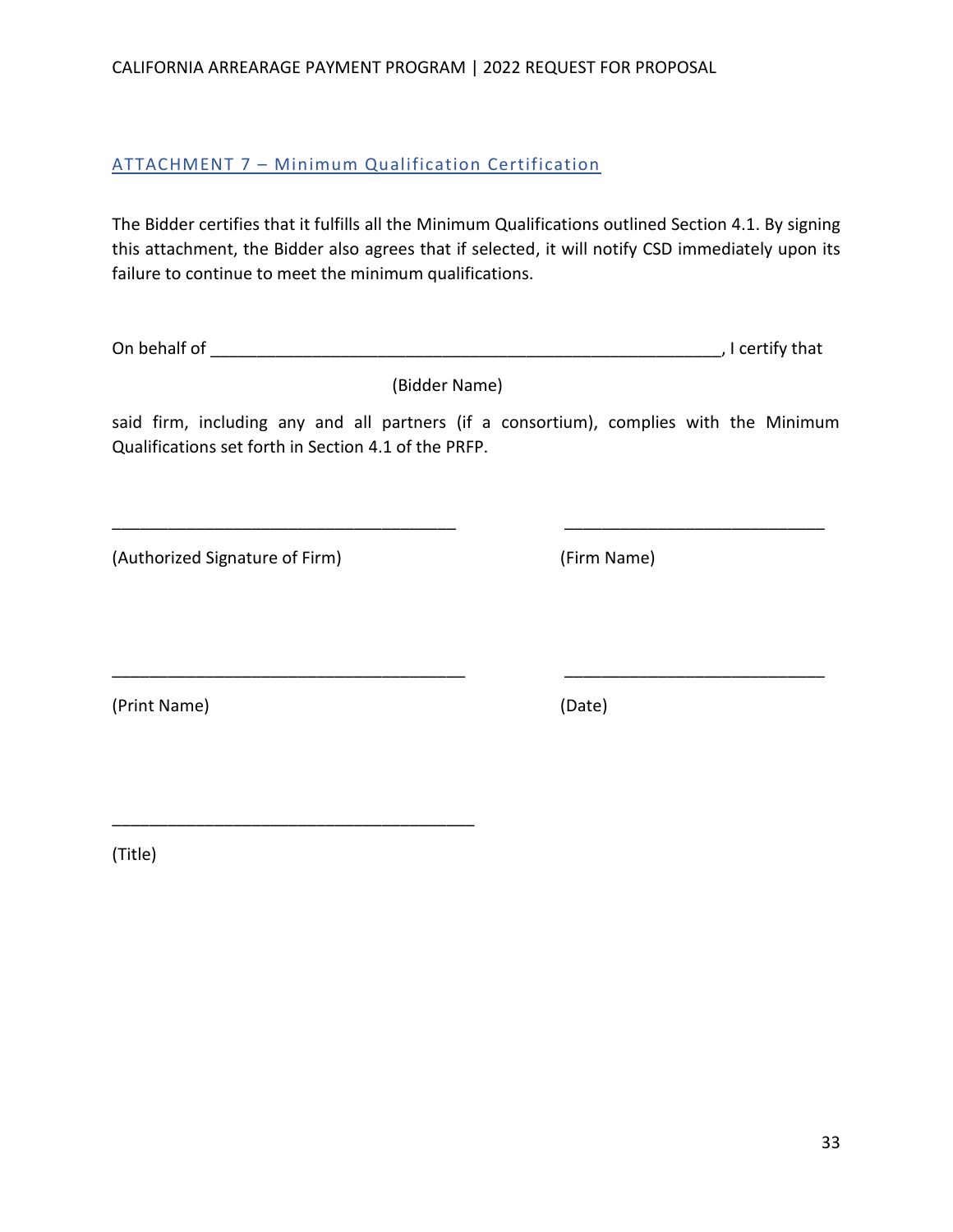#### <span id="page-34-0"></span>ATTACHMENT 8 – Peer Review

The proposer must submit the results of the most recent peer review as an AICPA member, if applicable. CSD will review the statement for anything that might impact the ability of the firm to execute the engagement.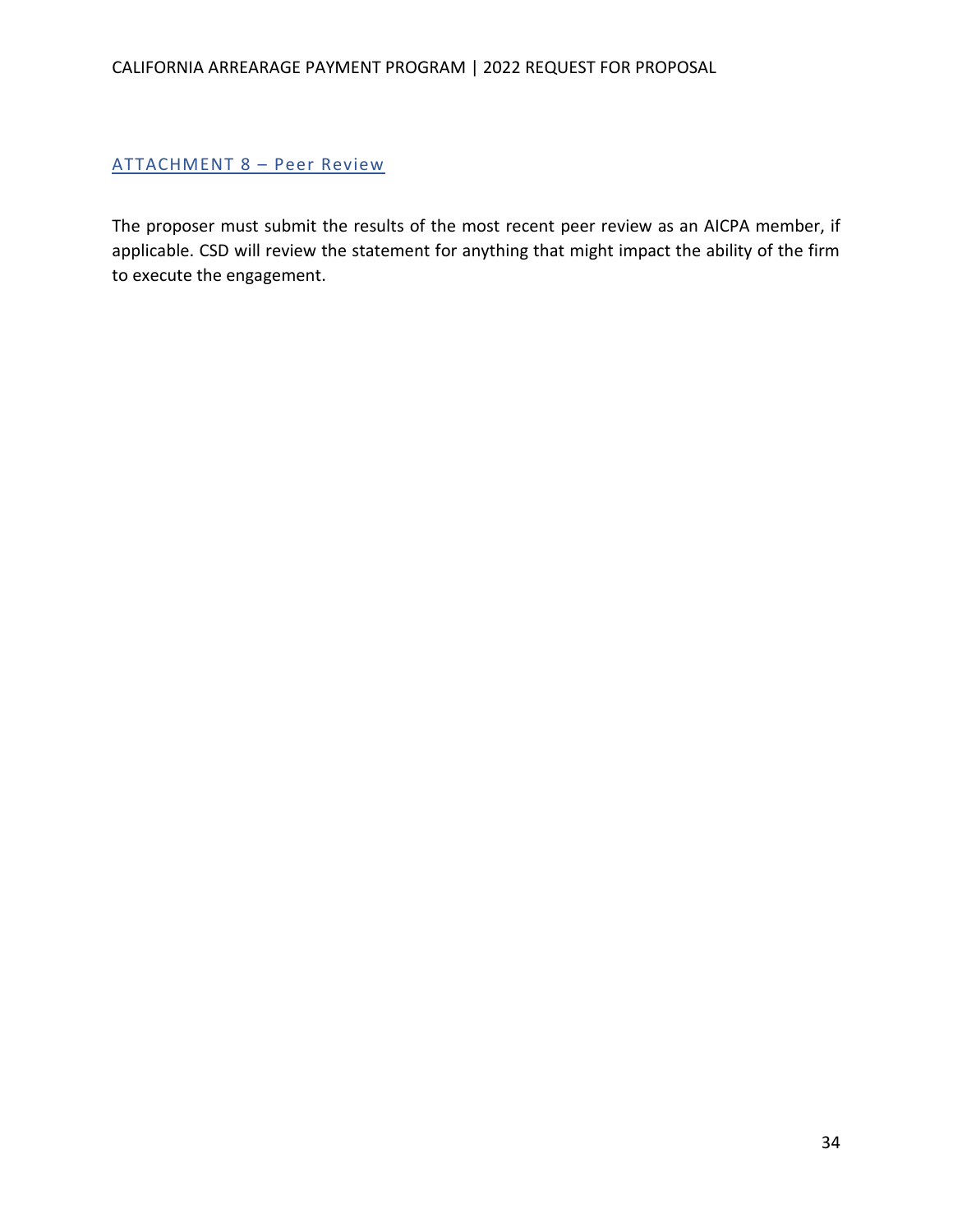## <span id="page-35-0"></span>ATTACHMENT 9 – List of Past Auditing Services

The proposer must submit a detailed list of all auditing services by client for the past three (3) years. CSD will review the list for anything that might impact the ability of the firm to execute the engagement.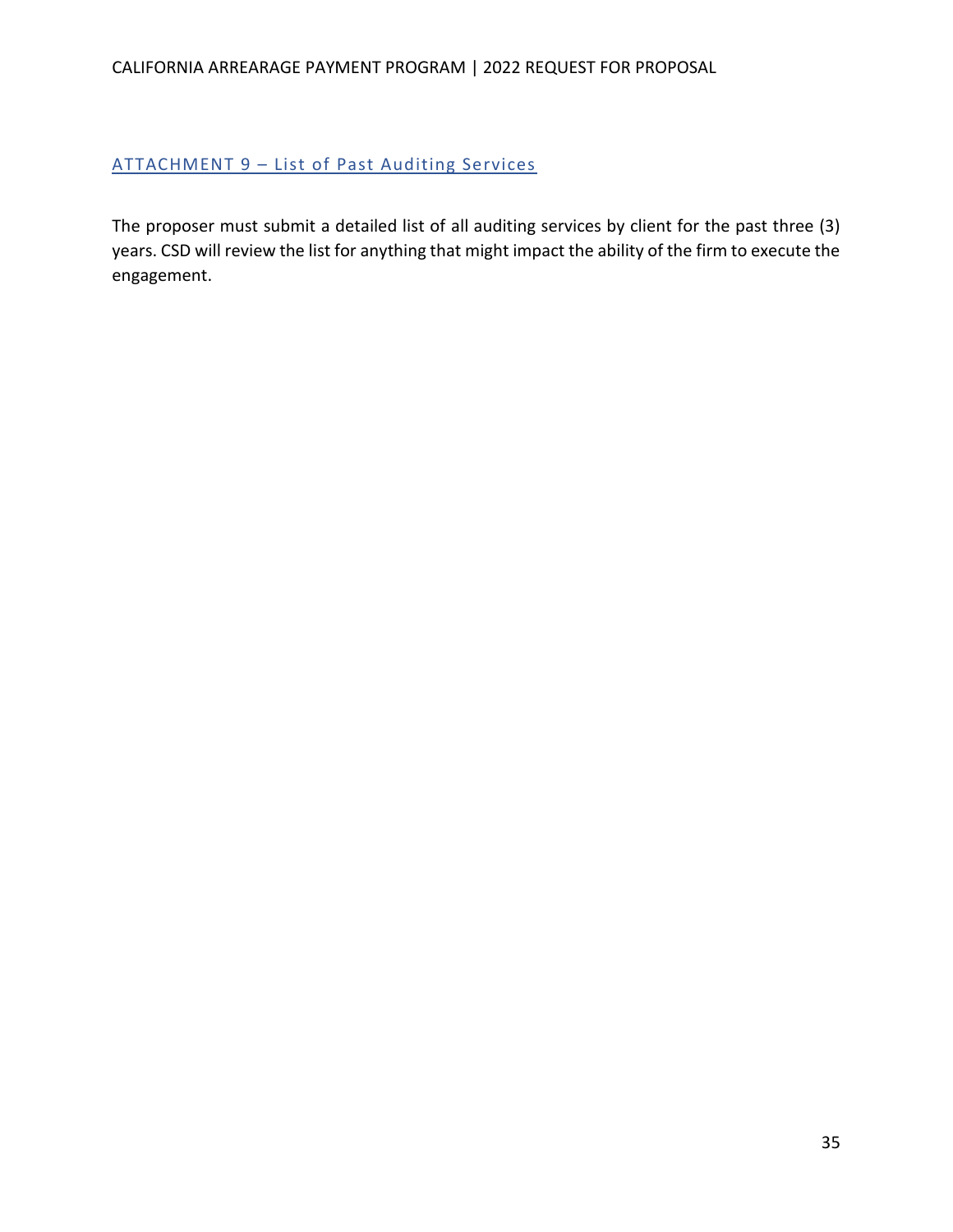### CALIFORNIA ARREARAGE PAYMENT PROGRAM | 2022 REQUEST FOR PROPOSAL

### <span id="page-36-0"></span>ATTACHMENT 10 – California Board of Accountancy License

The proposer must submit a copy of the firm's California Board of Accountancy License.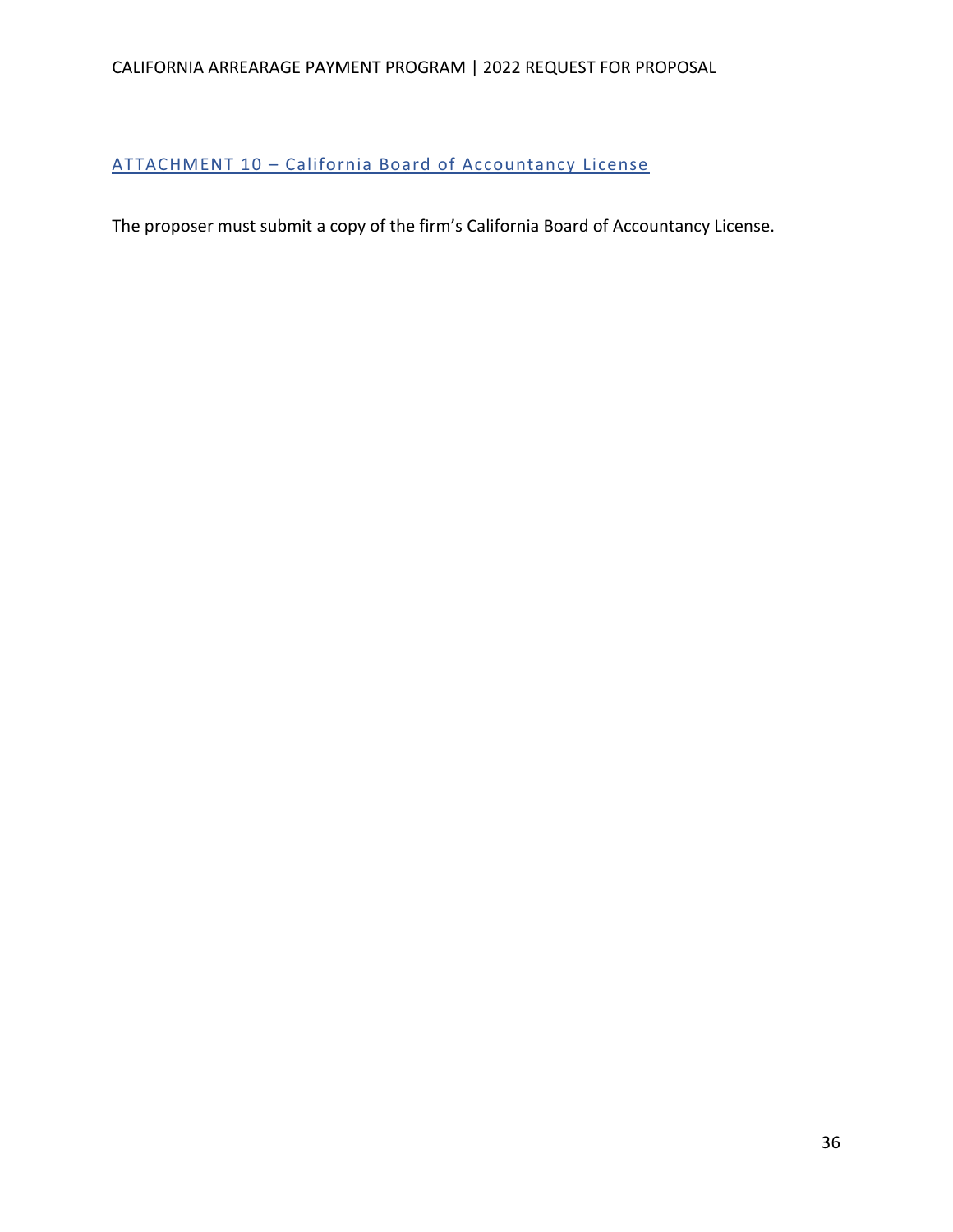## <span id="page-37-0"></span>ATTACHMENT 11 – Bidder Declaration (GSPD-05-105)

The Bidder Declaration form (GSPD-05-105) is a required submittal. It is available at the following website: https://www.documents.dgs.ca.gov/dgs/fmc/gs/pd/gspd05-105.pdf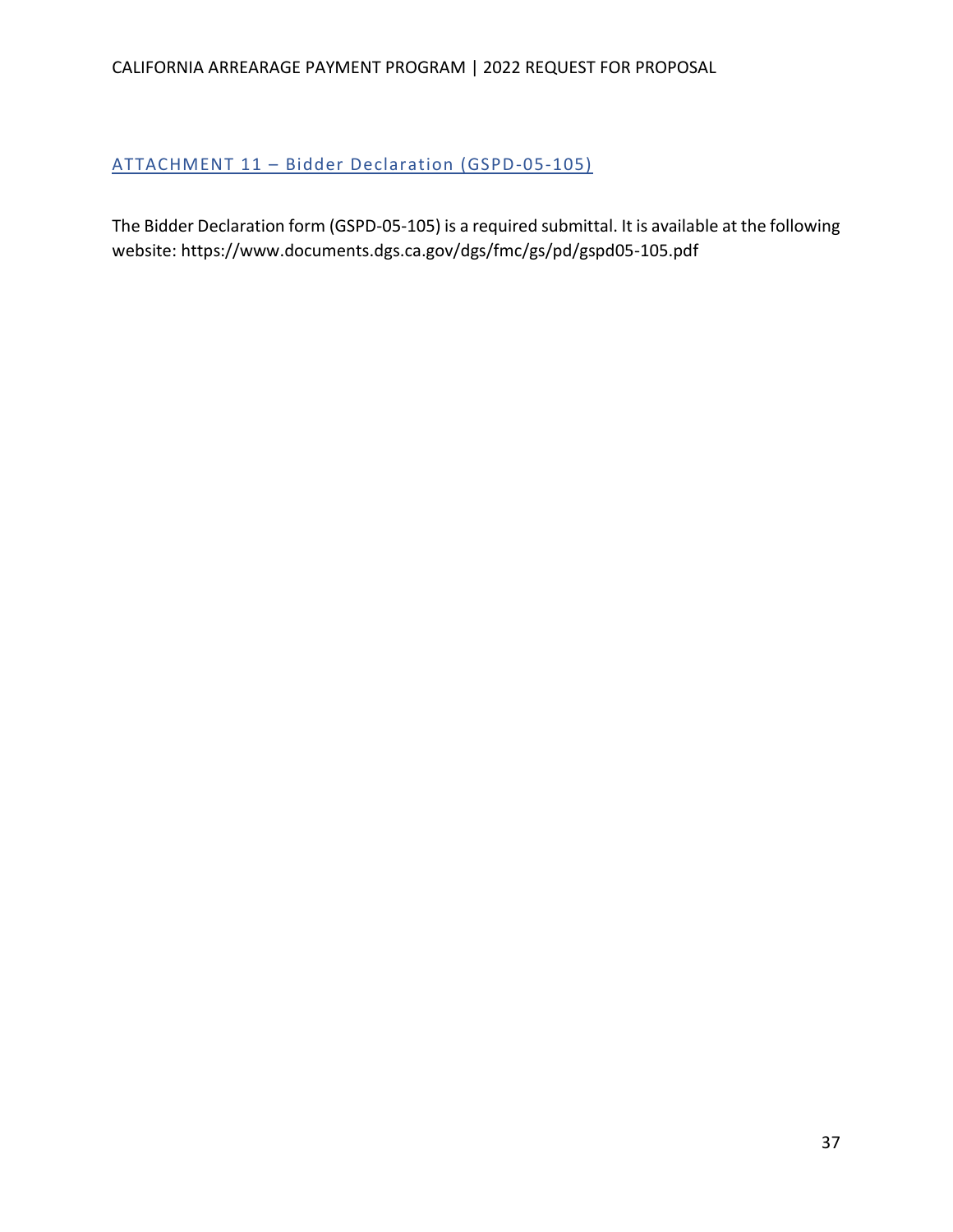## <span id="page-38-0"></span>ATTACHMENT 12 – Contract Certification Clauses (CCC 04/2017)

### CCC 04/2017

#### **CERTIFICATION**

I, the official named below, CERTIFY UNDER PENALTY OF PERJURY that I am duly authorized to legally bind the prospective Contractor to the clause(s) listed below. This certification is made under the laws of the State of California.

| Contractor/Bidder Firm Name (Printed)    |                           | Federal ID Number |
|------------------------------------------|---------------------------|-------------------|
| <b>By (Authorized Signature)</b>         |                           |                   |
| Printed Name and Title of Person Signing |                           |                   |
| Date Executed                            | Executed in the County of |                   |

#### **CONTRACTOR CERTIFICATION CLAUSES**

- 1. STATEMENT OF COMPLIANCE: Contractor has, unless exempted, complied with the nondiscrimination program requirements. (Gov. Code §12990 (a-f) and CCR, Title 2, Section 11102) (Not applicable to public entities.)
- 2. DRUG-FREE WORKPLACE REQUIREMENTS: Contractor will comply with the requirements of the Drug-Free Workplace Act of 1990 and will provide a drug-free workplace by taking the following actions:
	- a. Publish a statement notifying employees that unlawful manufacture, distribution, dispensation, possession or use of a controlled substance is prohibited and specifying actions to be taken against employees for violations.
	- b. Establish a Drug-Free Awareness Program to inform employees about:
		- 1) the dangers of drug abuse in the workplace;
		- 2) the person's or organization's policy of maintaining a drug-free workplace;
		- 3) any available counseling, rehabilitation and employee assistance programs; and,
		- 4) penalties that may be imposed upon employees for drug abuse violations.
	- c. Every employee who works on the proposed Agreement will:
		- 1) receive a copy of the company's drug-free workplace policy statement; and,
		- 2) agree to abide by the terms of the company's statement as a condition of employment on the Agreement.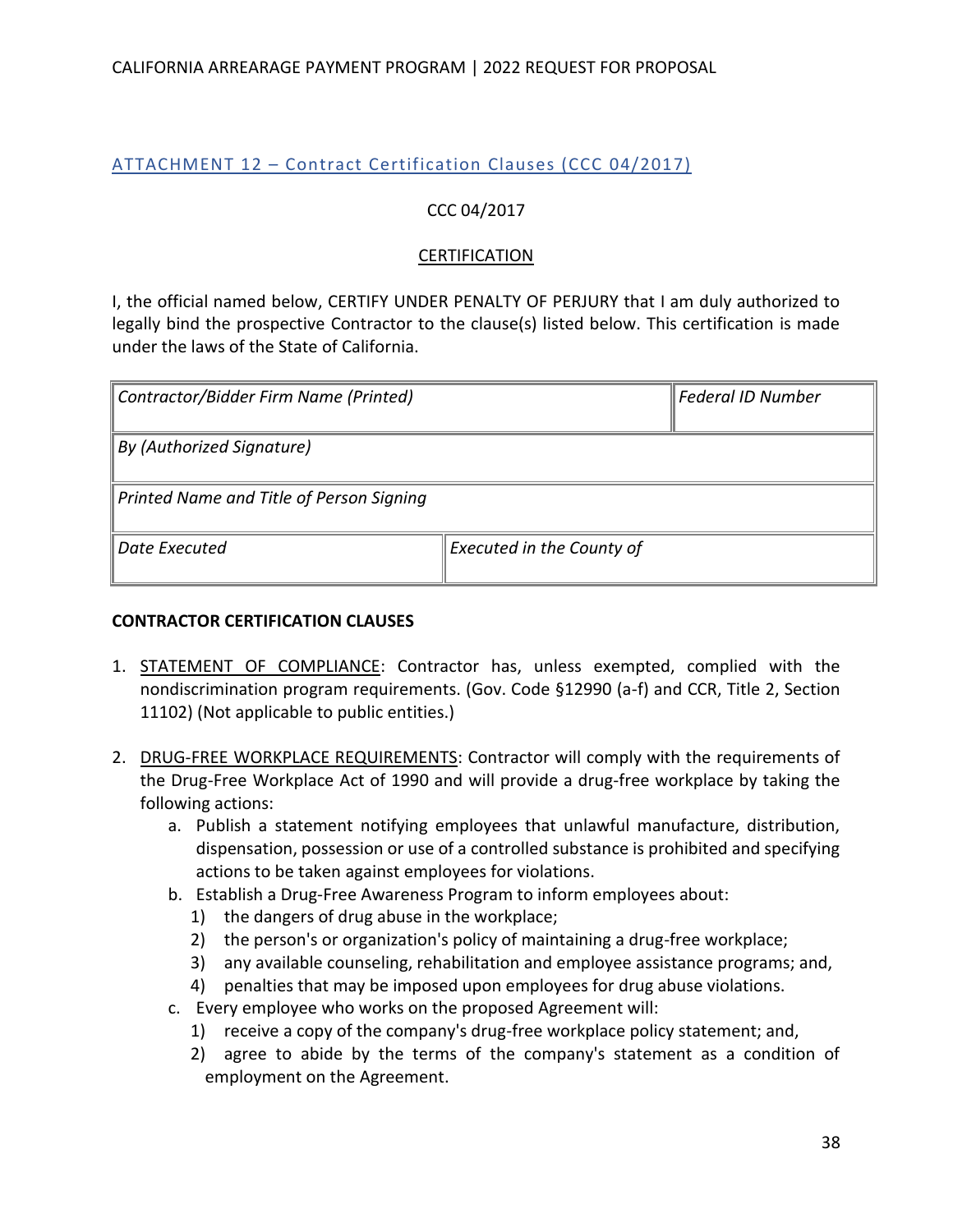Failure to comply with these requirements may result in suspension of payments under the Agreement or termination of the Agreement or both and Contractor may be ineligible for award of any future State agreements if the department determines that any of the following has occurred: the Contractor has made false certification, or violated the certification by failing to carry out the requirements as noted above. (Gov. Code §8350 et seq.)

- 3. NATIONAL LABOR RELATIONS BOARD CERTIFICATION: Contractor certifies that no more than one (1) final unappealable finding of contempt of court by a Federal court has been issued against Contractor within the immediately preceding two-year period because of Contractor's failure to comply with an order of a Federal court, which orders Contractor to comply with an order of the National Labor Relations Board. (Pub. Contract Code §10296) (Not applicable to public entities.)
- 4. CONTRACTS FOR LEGAL SERVICES \$50,000 OR MORE- PRO BONO REQUIREMENT: Contractor hereby certifies that contractor will comply with the requirements of Section 6072 of the Business and Professions Code, effective January 1, 2003.

Contractor agrees to make a good faith effort to provide a minimum number of hours of pro bono legal services during each year of the contract equal to the lessor of 30 multiplied by the number of full time attorneys in the firm's offices in the State, with the number of hours prorated on an actual day basis for any contract period of less than a full year or 10% of its contract with the State.

Failure to make a good faith effort may be cause for non-renewal of a state contract for legal services, and may be taken into account when determining the award of future contracts with the State for legal services.

5. EXPATRIATE CORPORATIONS: Contractor hereby declares that it is not an expatriate corporation or subsidiary of an expatriate corporation within the meaning of Public Contract Code Section 10286 and 10286.1, and is eligible to contract with the State of California.

### 6. SWEATFREE CODE OF CONDUCT:

a. All Contractors contracting for the procurement or laundering of apparel, garments or corresponding accessories, or the procurement of equipment, materials, or supplies, other than procurement related to a public works contract, declare under penalty of perjury that no apparel, garments or corresponding accessories, equipment, materials, or supplies furnished to the state pursuant to the contract have been laundered or produced in whole or in part by sweatshop labor, forced labor, convict labor, indentured labor under penal sanction, abusive forms of child labor or exploitation of children in sweatshop labor, or with the benefit of sweatshop labor, forced labor, convict labor, indentured labor under penal sanction, abusive forms of child labor or exploitation of children in sweatshop labor. The contractor further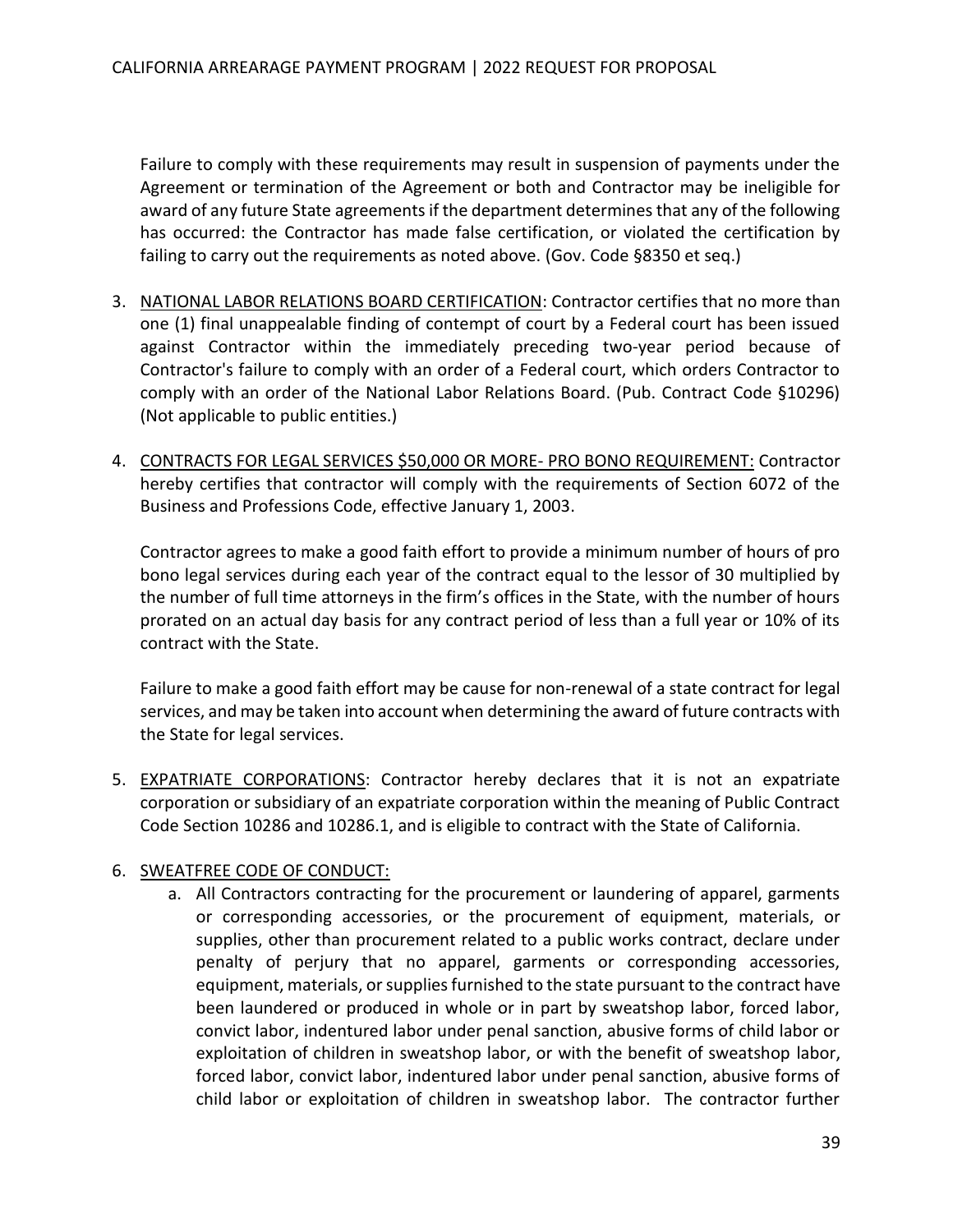declares under penalty of perjury that they adhere to the Sweatfree Code of Conduct as set forth on the California Department of Industrial Relations website located at [www.dir.ca.gov,](http://www.dir.ca.gov/) and Public Contract Code Section 6108.

- b. The contractor agrees to cooperate fully in providing reasonable access to the contractor's records, documents, agents or employees, or premises if reasonably required by authorized officials of the contracting agency, the Department of Industrial Relations, or the Department of Justice to determine the contractor's compliance with the requirements under paragraph (a).
- 7. DOMESTIC PARTNERS: For contracts over \$100,000 executed or amended after January 1, 2007, the contractor certifies that contractor is in compliance with Public Contract Code section 10295.3.
- 8. GENDER IDENTITY: For contracts of \$100,000 or more, Contractor certifies that Contractor is in compliance with Public Contract Code section 10295.35.

#### **DOING BUSINESS WITH THE STATE OF CALIFORNIA**

The following laws apply to persons or entities doing business with the State of California.

1. CONFLICT OF INTEREST: Contractor needs to be aware of the following provisions regarding current or former state employees. If Contractor has any questions on the status of any person rendering services or involved with the Agreement, the awarding agency must be contacted immediately for clarification.

Current State Employees (Pub. Contract Code §10410):

- a. No officer or employee shall engage in any employment, activity or enterprise from which the officer or employee receives compensation or has a financial interest and which is sponsored or funded by any state agency, unless the employment, activity or enterprise is required as a condition of regular state employment.
- b. No officer or employee shall contract on his or her own behalf as an independent contractor with any state agency to provide goods or services.

Former State Employees (Pub. Contract Code §10411):

- a. For the two-year period from the date he or she left state employment, no former state officer or employee may enter into a contract in which he or she engaged in any of the negotiations, transactions, planning, arrangements or any part of the decisionmaking process relevant to the contract while employed in any capacity by any state agency.
- b. For the twelve-month period from the date he or she left state employment, no former state officer or employee may enter into a contract with any state agency if he or she was employed by that state agency in a policy-making position in the same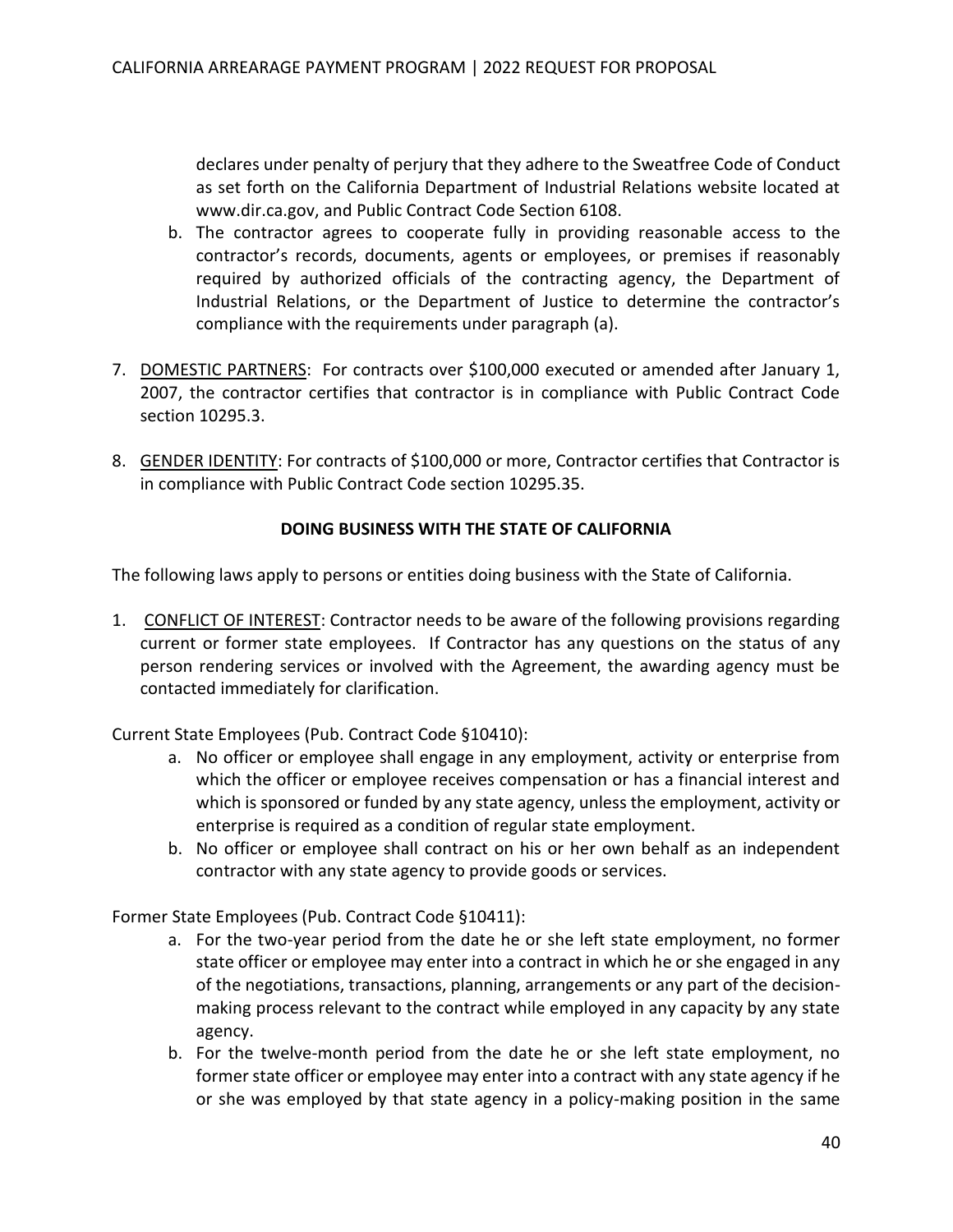general subject area as the proposed contract within the 12-month period prior to his or her leaving state service.

If Contractor violates any provisions of above paragraphs, such action by Contractor shall render this Agreement void. (Pub. Contract Code §10420)

Members of boards are exempt from this section if they do not receive payment other than payment of each meeting of the board, payment for preparatory time and payment for per diem. (Pub. Contract Code §10430 (e))

- 2. LABOR CODE/WORKERS' COMPENSATION: Contractor needs to be aware of the provisions which require every employer to be insured against liability for Worker's Compensation or to undertake self-insurance in accordance with the provisions, and Contractor affirms to comply with such provisions before commencing the performance of the work of this Agreement. (Labor Code Section 3700)
- 3. AMERICANS WITH DISABILITIES ACT: Contractor assures the State that it complies with the Americans with Disabilities Act (ADA) of 1990, which prohibits discrimination on the basis of disability, as well as all applicable regulations and guidelines issued pursuant to the ADA. (42 U.S.C. 12101 et seq.)
- 4. CONTRACTOR NAME CHANGE: An amendment is required to change the Contractor's name as listed on this Agreement. Upon receipt of legal documentation of the name change the State will process the amendment. Payment of invoices presented with a new name cannot be paid prior to approval of said amendment.
- 5. CORPORATE QUALIFICATIONS TO DO BUSINESS IN CALIFORNIA:
	- a. When agreements are to be performed in the state by corporations, the contracting agencies will be verifying that the contractor is currently qualified to do business in California in order to ensure that all obligations due to the state are fulfilled.
	- b. "Doing business" is defined in R&TC Section 23101 as actively engaging in any transaction for the purpose of financial or pecuniary gain or profit. Although there are some statutory exceptions to taxation, rarely will a corporate contractor performing within the state not be subject to the franchise tax.
	- c. Both domestic and foreign corporations (those incorporated outside of California) must be in good standing in order to be qualified to do business in California. Agencies will determine whether a corporation is in good standing by calling the Office of the Secretary of State.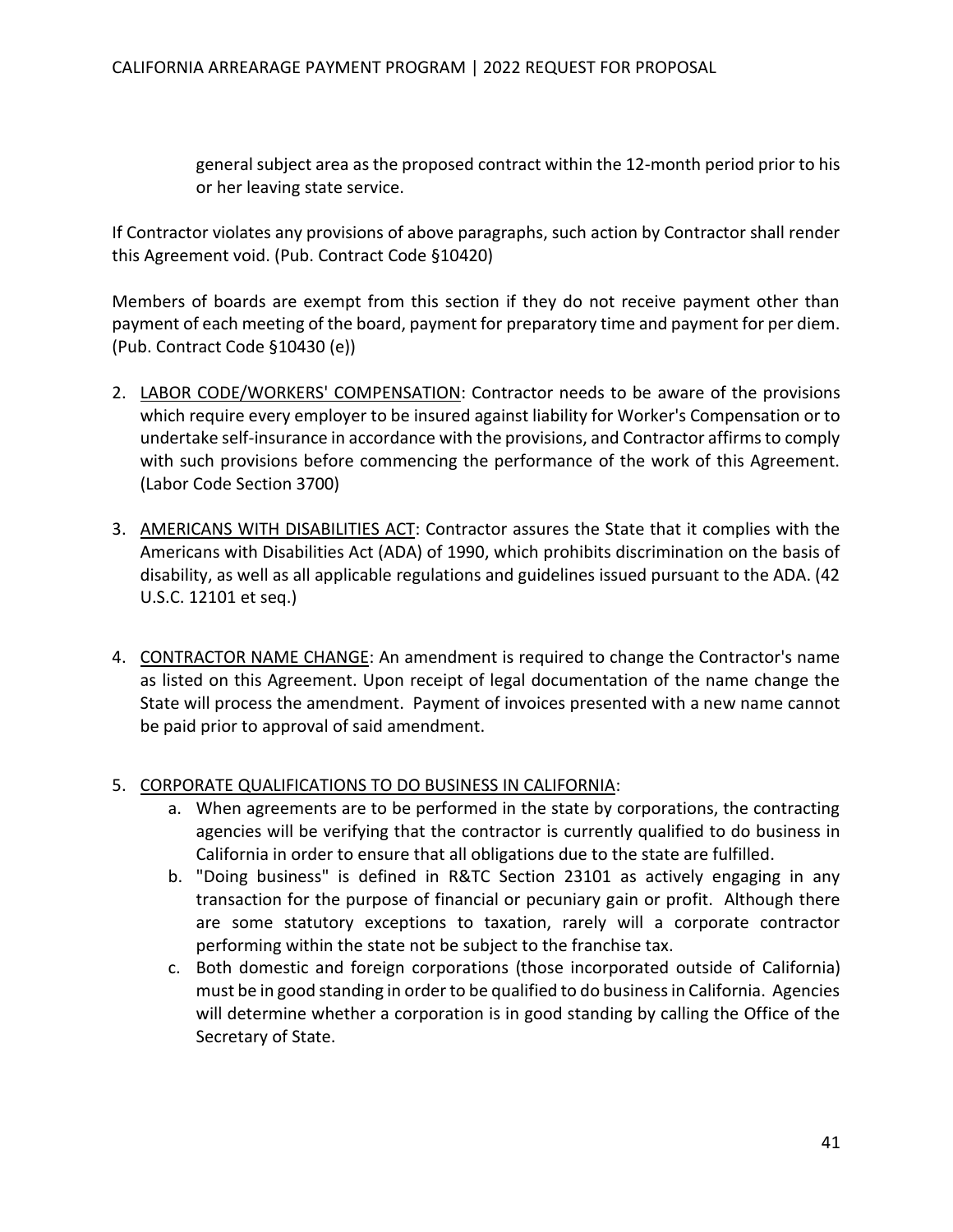- 6. RESOLUTION: A county, city, district, or other local public body must provide the State with a copy of a resolution, order, motion, or ordinance of the local governing body which by law has authority to enter into an agreement, authorizing execution of the agreement.
- 7. AIR OR WATER POLLUTION VIOLATION: Under the State laws, the Contractor shall not be*:* (1) in violation of any order or resolution not subject to review promulgated by the State Air Resources Board or an air pollution control district; (2) subject to cease and desist order not subject to review issued pursuant to Section 13301 of the Water Code for violation of waste discharge requirements or discharge prohibitions; or (3) finally determined to be in violation of provisions of federal law relating to air or water pollution.
- 8. PAYEE DATA RECORD FORM STD. 204: This form must be completed by all contractors that are not another state agency or other governmental entity.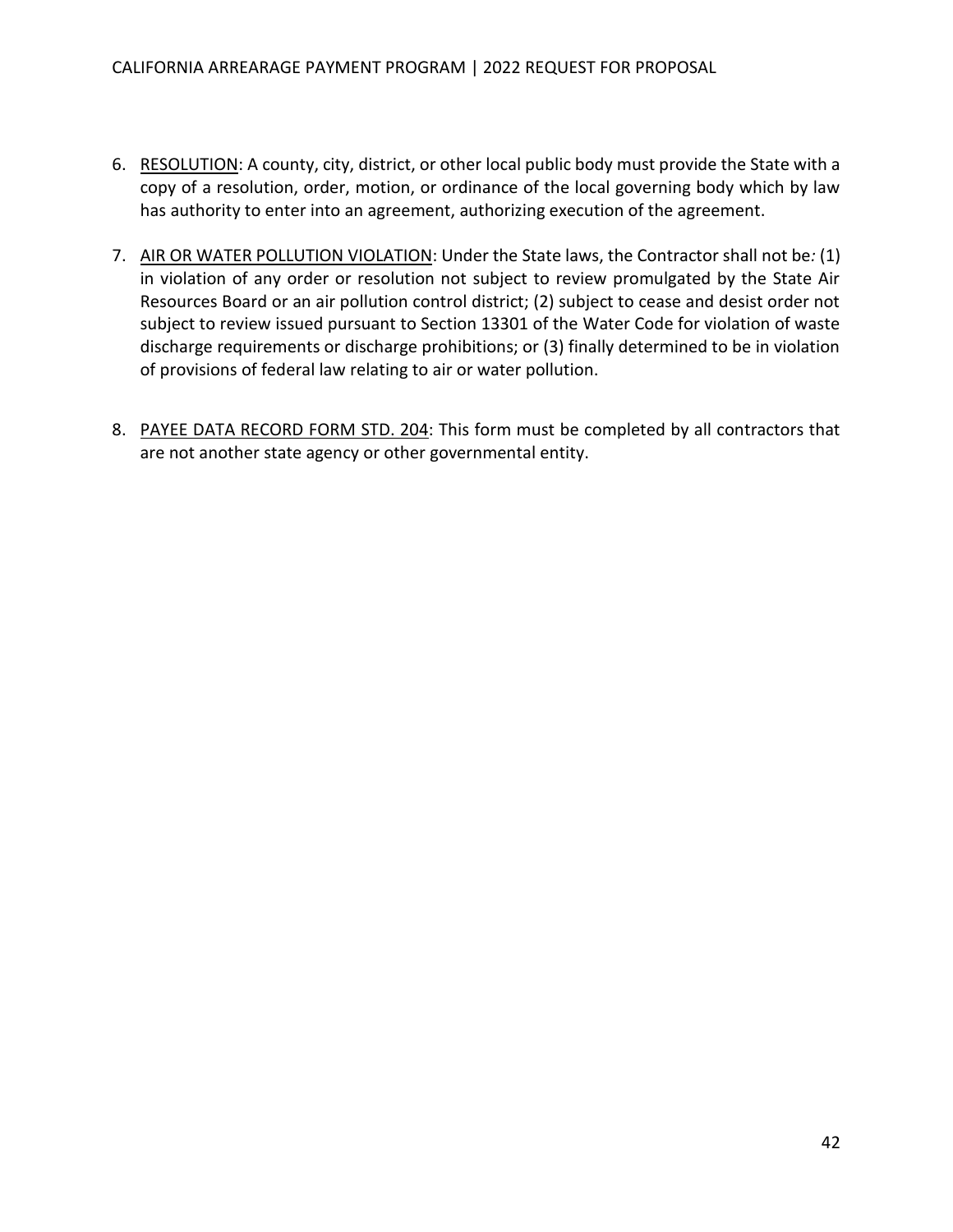#### CALIFORNIA ARREARAGE PAYMENT PROGRAM | 2022 REQUEST FOR PROPOSAL

## <span id="page-43-0"></span>ATTACHMENT 13 – Darfur Contracting Act Certification (if applicable)

Public Contract Code Sections 10475 -10481 applies to any company that currently or within the previous three years has had business activities or other operations outside of the United States. For such a company to bid on or submit a proposal for a State of California contract, the company must certify that it is either a) not a scrutinized company; or b) a scrutinized company that has been granted permission by the Department of General Services to submit a proposal.

If your company has not, within the previous three years, had any business activities or other operations outside of the United States, you do **not** need to complete this form.

#### **OPTION #1 - CERTIFICATION**

If your company, within the previous three years, has had business activities or other operations outside of the United States, in order to be eligible to submit a bid or proposal, please insert your company name and Federal ID Number and complete the certification below.

I, the official named below, CERTIFY UNDER PENALTY OF PERJURY that a) the prospective proposer/bidder named below is **not** a scrutinized company per Public Contract Code 10476; and b) I am duly authorized to legally bind the prospective proposer/bidder named below. This certification is made under the laws of the State of California.

| Company/Vendor Name (Printed)            | <b>Federal ID Number</b>            |  |  |  |  |  |  |  |
|------------------------------------------|-------------------------------------|--|--|--|--|--|--|--|
| By (Authorized Signature)                |                                     |  |  |  |  |  |  |  |
| Printed Name and Title of Person Signing |                                     |  |  |  |  |  |  |  |
| Date Executed                            | Executed in the County and State of |  |  |  |  |  |  |  |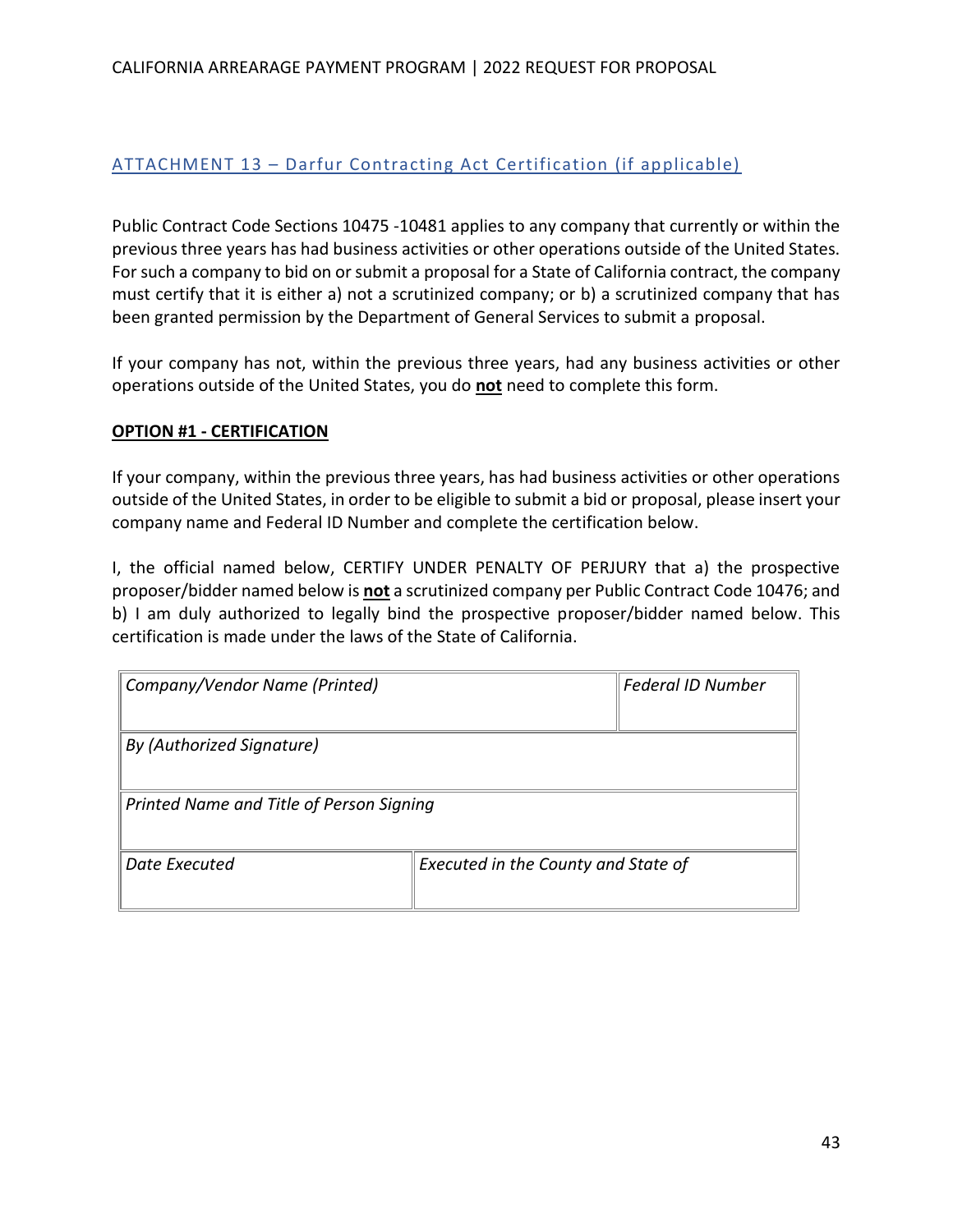#### **OPTION #2 – WRITTEN PERMISSION FROM DGS**

Pursuant to Public Contract Code section 10477(b), the Director of the Department of General Services may permit a scrutinized company, on a case-by-case basis, to bid on or submit a proposal for a contract with a state agency for goods or services, if it is in the best interests of the State. If you are a scrutinized company that has obtained written permission from the DGS to submit a bid or proposal, complete the information below.

We are a scrutinized company as defined in Public Contract Code section 10476, but we have received written permission from the Department of General Services to submit a bid or proposal pursuant to Public Contract Code section 10477(b). A copy of the written permission from DGS is included with our bid or proposal.

| Company/Vendor Name (Printed)               | Federal ID Number |  |  |  |  |  |  |  |
|---------------------------------------------|-------------------|--|--|--|--|--|--|--|
|                                             |                   |  |  |  |  |  |  |  |
| Initials of Submitter                       |                   |  |  |  |  |  |  |  |
|                                             |                   |  |  |  |  |  |  |  |
| Printed Name and Title of Person Initialing |                   |  |  |  |  |  |  |  |
|                                             |                   |  |  |  |  |  |  |  |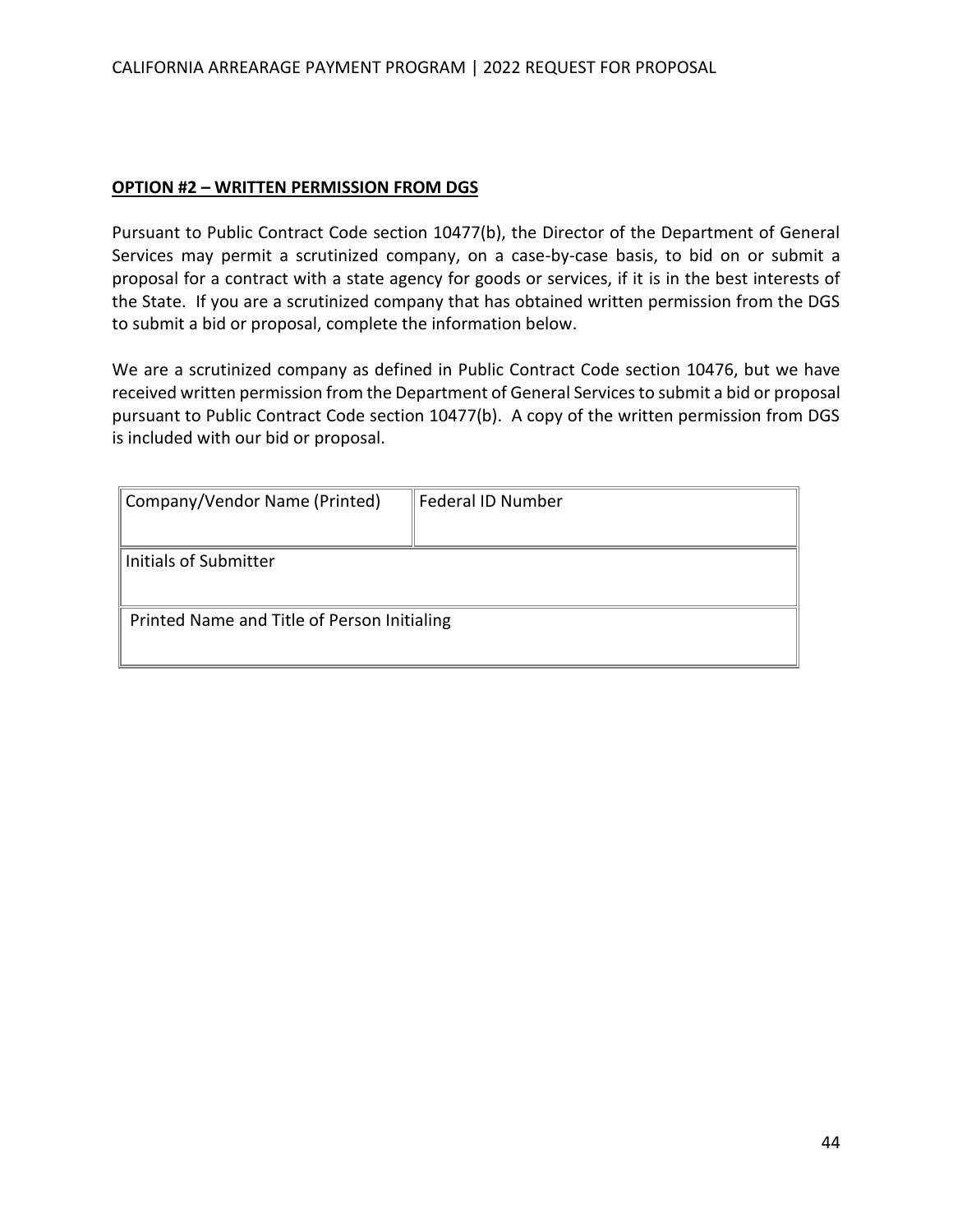## <span id="page-45-0"></span>ATTACHMENT 14 – Payee Data Record (STD 204)

The Payee Data Record (STD 204) is a required submittal. It is available at the following website: <https://www.documents.dgs.ca.gov/dgs/fmc/pdf/std204.pdf>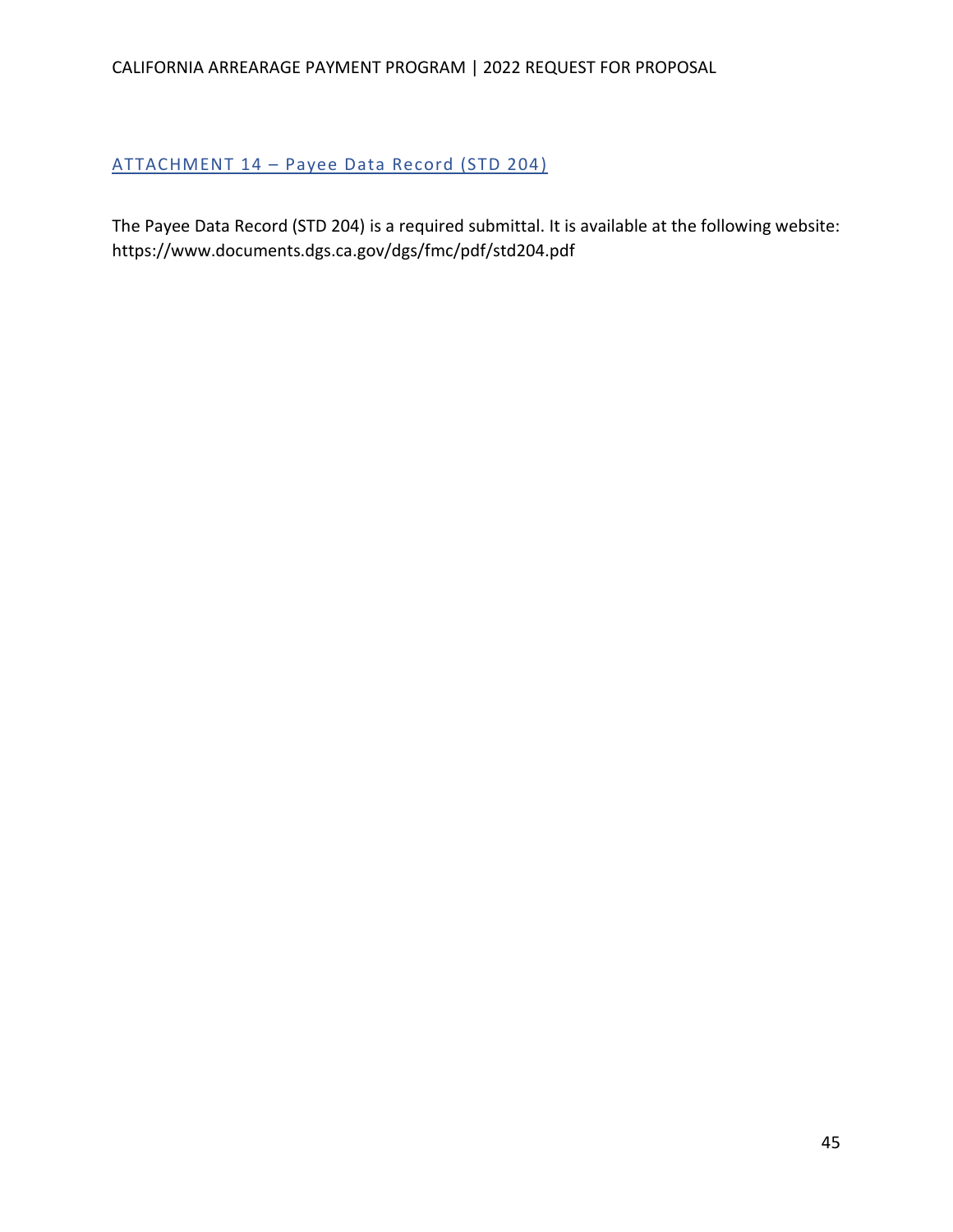## <span id="page-46-0"></span>ATTACHMENT 15 – Cost Proposal

Cost proposals, including the costs for individual energy utilities as well as the average hourly rate of staff, may not exceed \$750,000 to complete all 44 utility audits within the scope of this engagement.

The firm must indicate, next to each energy utilities that it does not have a conflict with, the cost of completing an audit for that energy utility. The cost should be comprehensive of all costs associated with conducting the audit, including staff costs, travel, and other related expenses.

| <b>Investor-Owned Utilities</b> |  |
|---------------------------------|--|
|---------------------------------|--|

| <b>Bear Valley Electric Service</b> | \$ |  |  |
|-------------------------------------|----|--|--|
| Liberty Utilities                   | \$ |  |  |
| Pacific Gas and Electric Company    | \$ |  |  |
| PacifiCorp                          | \$ |  |  |
| San Diego Gas and Electric Company  | \$ |  |  |
| Southern California Edison Company  | \$ |  |  |
| Southern California Gas Company     | \$ |  |  |
| Southwest Gas                       | \$ |  |  |

| <b>Electric Service</b> | \$ |  | , |  |  |
|-------------------------|----|--|---|--|--|
| Liberty Utilities       | \$ |  | , |  |  |
| ectric Company          | \$ |  | , |  |  |
| PacifiCorp              | \$ |  | , |  |  |
| ectric Company          | \$ |  | , |  |  |
| dison Company           | \$ |  | , |  |  |
| a Gas Company           | \$ |  | , |  |  |
| Southwest Gas           | \$ |  |   |  |  |

## **Public Utilities and Electric Cooperatives**

| Alameda Municipal Power                | \$ |  | , |
|----------------------------------------|----|--|---|
| Anza Electric Cooperative Inc.         | \$ |  | , |
| Azusa Light and Water                  | \$ |  | , |
| <b>Burbank Water and Power</b>         | \$ |  | , |
| City of Anaheim                        | \$ |  | , |
| City of Banning                        | \$ |  | , |
| City of Corona                         | \$ |  | , |
| City of Healdsburg Electric Department | \$ |  | , |
| City of Lompoc Electric Division       | \$ |  | , |
| City of Long Beach                     | \$ |  | , |
| City of Needles                        | \$ |  | , |

| <b>Aunicipal Power</b>   | \$ |  | , |  |  |
|--------------------------|----|--|---|--|--|
| Cooperative Inc.         | \$ |  | , |  |  |
| <b>Light and Water</b>   | \$ |  | , |  |  |
| ater and Power           | \$ |  | , |  |  |
| City of Anaheim          | \$ |  | , |  |  |
| City of Banning          | \$ |  | , |  |  |
| City of Corona           | \$ |  | , |  |  |
| tric Department          | \$ |  | , |  |  |
| <b>Electric Division</b> | \$ |  | , |  |  |
| y of Long Beach          | \$ |  | , |  |  |
| City of Needles          | \$ |  | , |  |  |
|                          |    |  |   |  |  |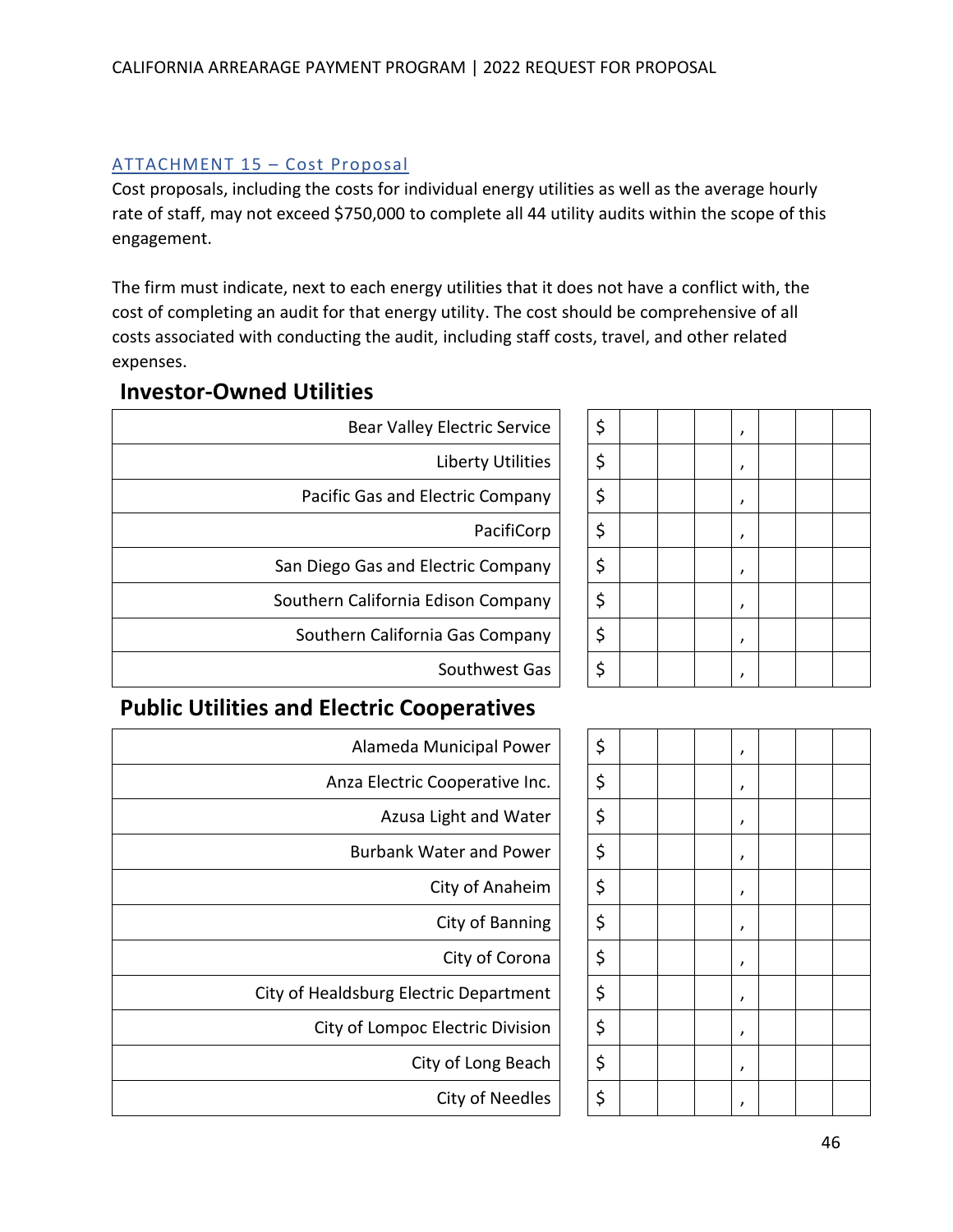| City of Palo Alto Utilities Department      | \$ |  | , |  |  |
|---------------------------------------------|----|--|---|--|--|
| City of Pittsburg                           | \$ |  | , |  |  |
| City of Riverside                           | \$ |  | , |  |  |
| City of Shasta Lake                         | \$ |  | , |  |  |
| City of Ukiah                               | \$ |  | , |  |  |
| City of Vernon                              | \$ |  | , |  |  |
| <b>Glendale Water and Power</b>             | \$ |  | , |  |  |
| <b>Gridley Electric Utility</b>             | \$ |  | , |  |  |
| <b>Imperial Irrigation District</b>         | \$ |  | , |  |  |
| Lassen Municipal Utility District           | \$ |  | , |  |  |
| Lodi Electric Utility                       | \$ |  | , |  |  |
| Los Angeles Department of Water and Power   | \$ |  | , |  |  |
| <b>Modesto Irrigation District</b>          | \$ |  | , |  |  |
| Moreno Valley Electric Utility              | \$ |  | , |  |  |
| Pasadena Water and Power                    | \$ |  | , |  |  |
| Plumas-Sierra rural Electric Cooperative    | \$ |  | , |  |  |
| Rancho Cucamonga Municipal Utility          | \$ |  | , |  |  |
| <b>Redding Electric Utility</b>             | \$ |  | , |  |  |
| Roseville Electric                          | \$ |  | , |  |  |
| Sacramento Municipal Utility District       | \$ |  |   |  |  |
| San Francisco Public Utilities Commission   | \$ |  | , |  |  |
| <b>Silicon Valley Power</b>                 | \$ |  | , |  |  |
| <b>Surprise Valley Electric Cooperative</b> | \$ |  | , |  |  |
| Truckee Donner Public Utility District      | \$ |  | , |  |  |
| <b>Turlock Irrigation District</b>          | \$ |  | , |  |  |
|                                             |    |  |   |  |  |

| Total |  | - |  |  |  |  |  |  |  |
|-------|--|---|--|--|--|--|--|--|--|
|-------|--|---|--|--|--|--|--|--|--|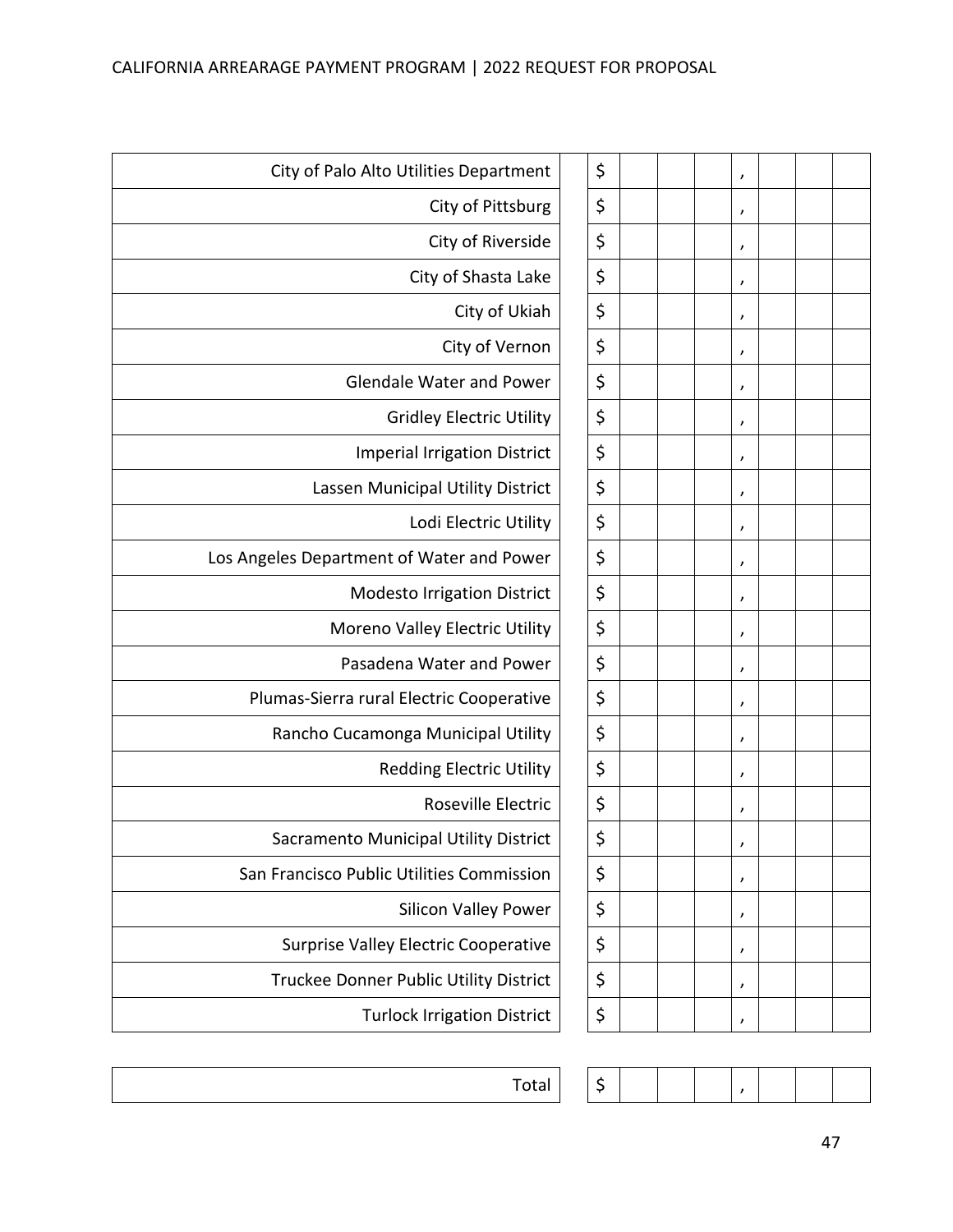The firm must also indicate the average hourly rate for staff that will be supported by the State Fiscal Recovery Fund for the proposed project. The average hourly rate should include the travel cost and any additional costs for materials to complete the engagement.

Average Hourly Rate \$ ,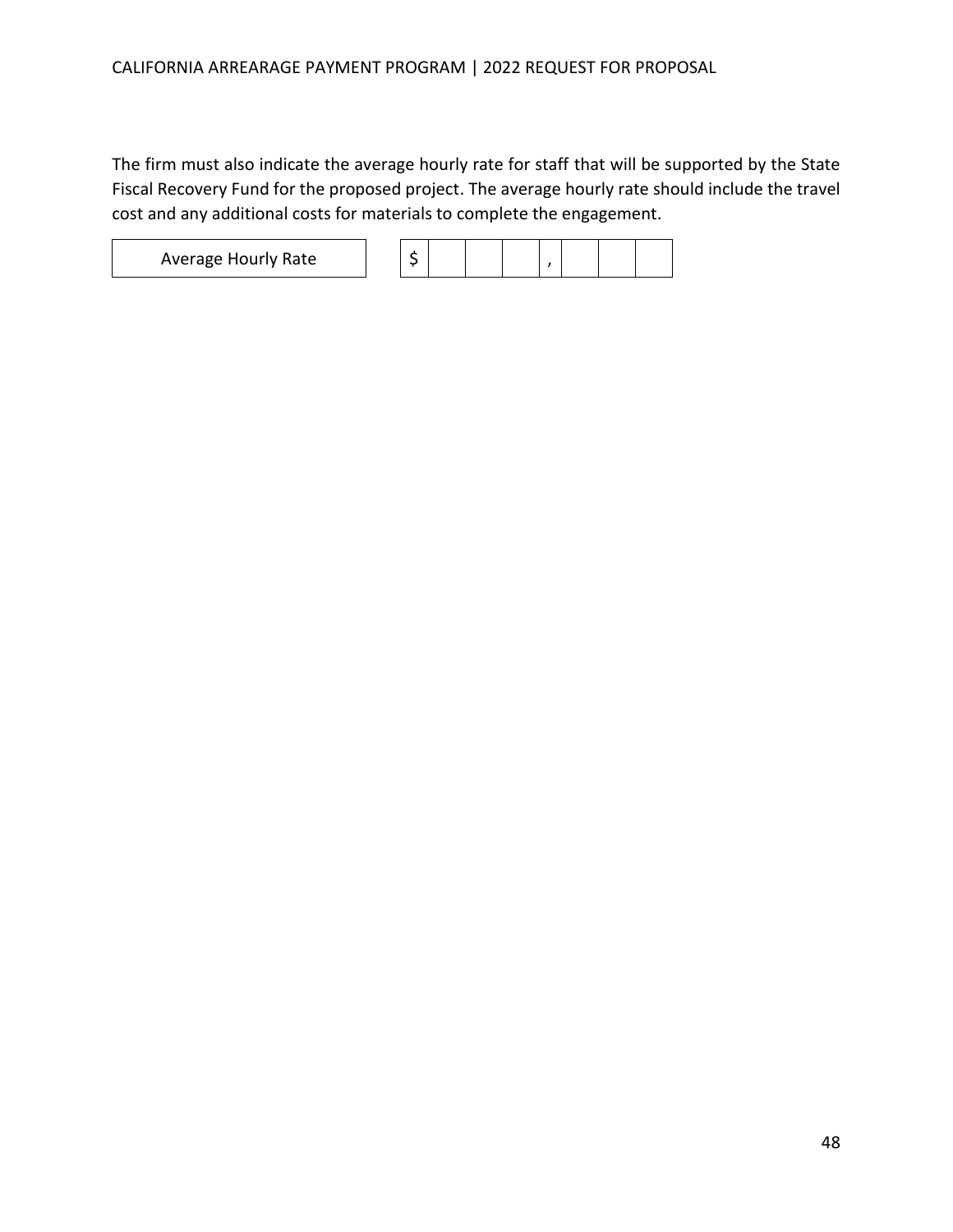## <span id="page-49-0"></span>ATTACHMENT 16 – Standard Agreement (STD 213)

|                                                                                                                                                                                                                                                                                       |  | SCO ID:                                                         |                           |       |  |  |
|---------------------------------------------------------------------------------------------------------------------------------------------------------------------------------------------------------------------------------------------------------------------------------------|--|-----------------------------------------------------------------|---------------------------|-------|--|--|
| STATE OF CALIFORNIA - DEPARTMENT OF GENERAL SERVICES<br><b>STANDARD AGREEMENT</b><br>STD 213 (Rev. 04/2020)<br>1. This Agreement is entered into between the Contracting Agency and the Contractor named below:                                                                       |  | AGREEMENT NUMBER<br>PURCHASING AUTHORITY NUMBER (If Applicable) |                           |       |  |  |
| CONTRACTING AGENCY NAME                                                                                                                                                                                                                                                               |  |                                                                 |                           |       |  |  |
| CONTRACTOR NAME                                                                                                                                                                                                                                                                       |  |                                                                 |                           |       |  |  |
|                                                                                                                                                                                                                                                                                       |  |                                                                 |                           |       |  |  |
| 2. The term of this Agreement is:<br><b>START DATE</b>                                                                                                                                                                                                                                |  |                                                                 |                           |       |  |  |
|                                                                                                                                                                                                                                                                                       |  |                                                                 |                           |       |  |  |
| THROUGH END DATE                                                                                                                                                                                                                                                                      |  |                                                                 |                           |       |  |  |
| 3. The maximum amount of this Agreement is:                                                                                                                                                                                                                                           |  |                                                                 |                           |       |  |  |
| 4. The parties agree to comply with the terms and conditions of the following exhibits, which are by this reference made a part of the Agreement.                                                                                                                                     |  |                                                                 |                           |       |  |  |
| Exhibits                                                                                                                                                                                                                                                                              |  | Title                                                           |                           | Pages |  |  |
| Exhibit A<br>Scope of Work                                                                                                                                                                                                                                                            |  |                                                                 |                           |       |  |  |
| Exhibit B<br><b>Budget Detail and Payment Provisions</b>                                                                                                                                                                                                                              |  |                                                                 |                           |       |  |  |
| Exhibit C*<br>General Terms and Conditions                                                                                                                                                                                                                                            |  |                                                                 |                           |       |  |  |
| $\ddot{}$                                                                                                                                                                                                                                                                             |  |                                                                 |                           |       |  |  |
| Items shown with an asterisk (*), are hereby incorporated by reference and made part of this agreement as if attached hereto.<br>These documents can be viewed at https://www.dqs.ca.gov/OLS/Resources<br>IN WITNESS WHEREOF, THIS AGREEMENT HAS BEEN EXECUTED BY THE PARTIES HERETO. |  |                                                                 |                           |       |  |  |
| CONTRACTOR NAME (if other than an individual, state whether a corporation, partnership, etc.)                                                                                                                                                                                         |  | <b>CONTRACTOR</b>                                               |                           |       |  |  |
|                                                                                                                                                                                                                                                                                       |  |                                                                 |                           |       |  |  |
| <b>CONTRACTOR BUSINESS ADDRESS</b>                                                                                                                                                                                                                                                    |  | CITY                                                            | <b>STATE</b>              | ZIP   |  |  |
| PRINTED NAME OF PERSON SIGNING                                                                                                                                                                                                                                                        |  | <b>TITLE</b>                                                    |                           |       |  |  |
| CONTRACTOR AUTHORIZED SIGNATURE                                                                                                                                                                                                                                                       |  |                                                                 | DATE SIGNED               |       |  |  |
|                                                                                                                                                                                                                                                                                       |  |                                                                 |                           |       |  |  |
|                                                                                                                                                                                                                                                                                       |  | <b>STATE OF CALIFORNIA</b>                                      |                           |       |  |  |
| CONTRACTING AGENCY NAME                                                                                                                                                                                                                                                               |  |                                                                 |                           |       |  |  |
| CONTRACTING AGENCY ADDRESS                                                                                                                                                                                                                                                            |  | CITY                                                            | <b>STATE</b>              | ZP    |  |  |
| PRINTED NAME OF PERSON SIGNING                                                                                                                                                                                                                                                        |  | <b>TITLE</b>                                                    |                           |       |  |  |
| CONTRACTING AGENCY AUTHORIZED SIGNATURE                                                                                                                                                                                                                                               |  |                                                                 | DATE SIGNED               |       |  |  |
|                                                                                                                                                                                                                                                                                       |  |                                                                 |                           |       |  |  |
| CALIFORNIA DEPARTMENT OF GENERAL SERVICES APPROVAL                                                                                                                                                                                                                                    |  |                                                                 | EXEMPTION (If Applicable) |       |  |  |
|                                                                                                                                                                                                                                                                                       |  |                                                                 |                           |       |  |  |
|                                                                                                                                                                                                                                                                                       |  |                                                                 |                           |       |  |  |
|                                                                                                                                                                                                                                                                                       |  |                                                                 |                           |       |  |  |

Page 1 of 1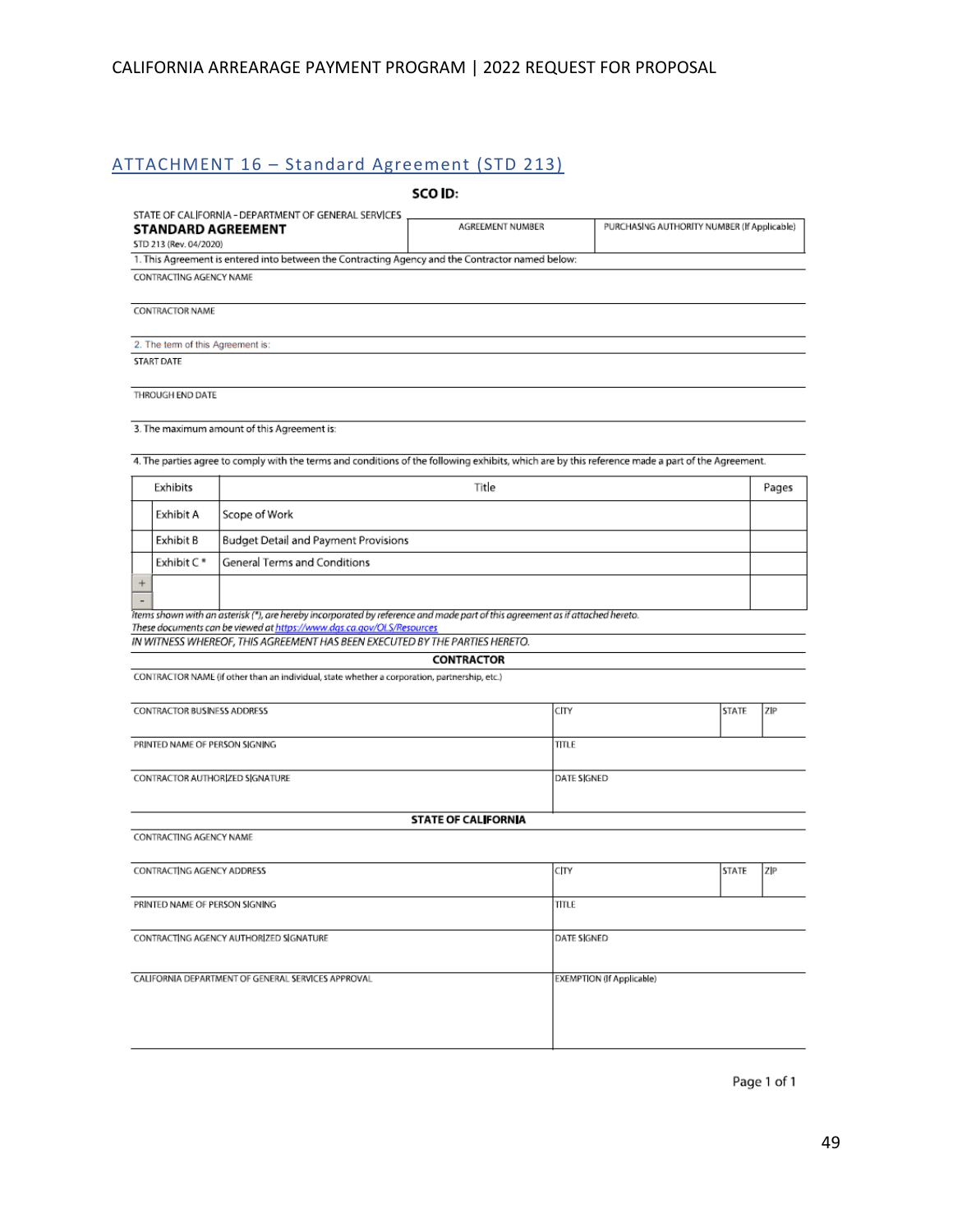#### **EXHIBIT C – GENERAL TERMS AND CONDITIONS**

- 1. APPROVAL: This Agreement is of no force or effect until signed by both parties and approved by the Department of General Services, if required. Contractor may not commence performance until such approval has been obtained.
- 2. AMENDMENT: No amendment or variation of the terms of this Agreement shall be valid unless made in writing, signed by the parties and approved as required. No oral understanding or Agreement not incorporated in the Agreement is binding on any of the parties.
- 3. ASSIGNMENT: This Agreement is not assignable by the Contractor, either in whole or in part, without the consent of the State in the form of a formal written amendment.
- 4. AUDIT: Contractor agrees that the awarding department, the Department of General Services, the Bureau of State Audits, or their designated representative shall have the right to review and to copy any records and supporting documentation pertaining to the performance of this Agreement. Contractor agrees to maintain such records for possible audit for a minimum of three (3) years after final payment, unless a longer period of records retention is stipulated. Contractor agrees to allow the auditor(s) access to such records during normal business hours and to allow interviews of any employees who might reasonably have information related to such records. Further, Contractor agrees to include a similar right of the State to audit records and interview staff in any subcontract related to performance of this Agreement. (Gov. Code §8546.7, Pub. Contract Code §10115 et seq., CCR Title 2, Section 1896).
- 5. INDEMNIFICATION: Contractor agrees to indemnify, defend and save harmless the State, its officers, agents and employees from any and all claims and losses accruing or resulting to any and all contractors, subcontractors, suppliers, laborers, and any other person, firm or corporation furnishing or supplying work services, materials, or supplies in connection with the performance of this Agreement, and from any and all claims and losses accruing or resulting to any person, firm or corporation who may be injured or damaged by Contractor in the performance of this Agreement.
- 6. DISPUTES: Contractor shall continue with the responsibilities under this Agreement during any dispute.
- 7. TERMINATION FOR CAUSE: The State may terminate this Agreement and be relieved of any payments should the Contractor fail to perform the requirements of this Agreement at the time and in the manner herein provided. In the event of such termination the State may proceed with the work in any manner deemed proper by the State. All costs to the State shall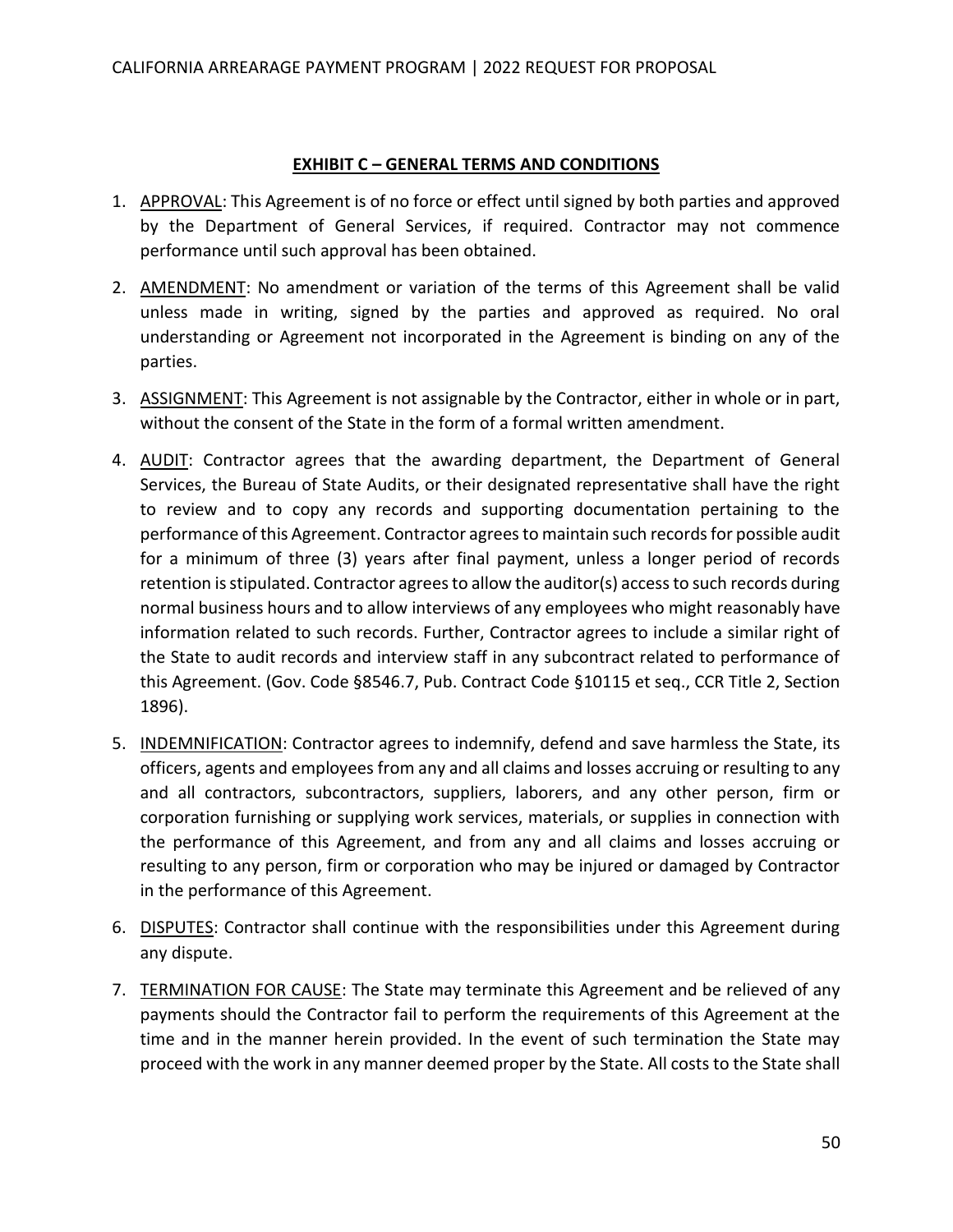be deducted from any sum due the Contractor under this Agreement and the balance, if any, shall be paid to the Contractor upon demand.

- 8. INDEPENDENT CONTRACTOR: Contractor, and the agents and employees of Contractor, in the performance of this Agreement, shall act in an independent capacity and not as officers or employees or agents of the State.
- 9. RECYCLING CERTIFICATION: The Contractor shall certify in writing under penalty of perjury, the minimum, if not exact, percentage of post-consumer material as defined in the Public Contract Code Section 12200, in products, materials, goods, or supplies offered or sold to the State regardless of whether the product meets the requirements of Public Contract Code Section 12209. With respect to printer or duplication cartridges that comply with the requirements of Section 12156(e), the certification required by this subdivision shall specify that the cartridges so comply (Pub. Contract Code §12205).
- 10. NON-DISCRIMINATION CLAUSE: During the performance of this Agreement, Contractor and its subcontractor*s* shall not deny the contract's benefits to any person on the basis of race, religious creed, color, national origin, ancestry, physical disability, mental disability, medical condition, genetic information, marital status, sex, gender, gender identity, gender expression, age, sexual orientation, or military and veteran status, nor shall they discriminate unlawfully against any employee or applicant for employment because of race, religious creed, color, national origin, ancestry, physical disability, mental disability, medical condition, genetic information, marital status, sex, gender, gender identity, gender expression, age, sexual orientation, or military and veteran status. Contractor shall insure that the evaluation and treatment of employees and applicants for employment are free of such discrimination. Contractor and subcontractors shall comply with the provision*s* of the Fair Employment and Housing Act (Gov. Code §12900 et seq.), the regulations promulgated thereunder (Cal. Code Regs., tit. 2, §11000 et seq.), the provisions of Article 9.5, Chapter 1, Part 1, Division 3, Title 2 of the Government Code (Gov. Code §§11135-11139.5), and the regulations or standards adopted by the awarding state agency to implement such article. Contractor shall permit access by representatives of the Department of Fair Employment and Housing and the awarding state agency upon reasonable notice at any time during the normal business hours, but in no case less than 24 hours' notice, to such of its books, records, accounts, and all other sources of information and its facilities as said Department or Agency shall require to ascertain compliance with this clause. Contractor and its subcontractor*s* shall give written notice of their obligations under this clause to labor organizations with which they have a collective bargaining or other agreement. (See Cal. Code Regs., tit. 2, §11105.)

Contractor shall include the nondiscrimination and compliance provisions of this clause in all subcontracts to perform work under the Agreement.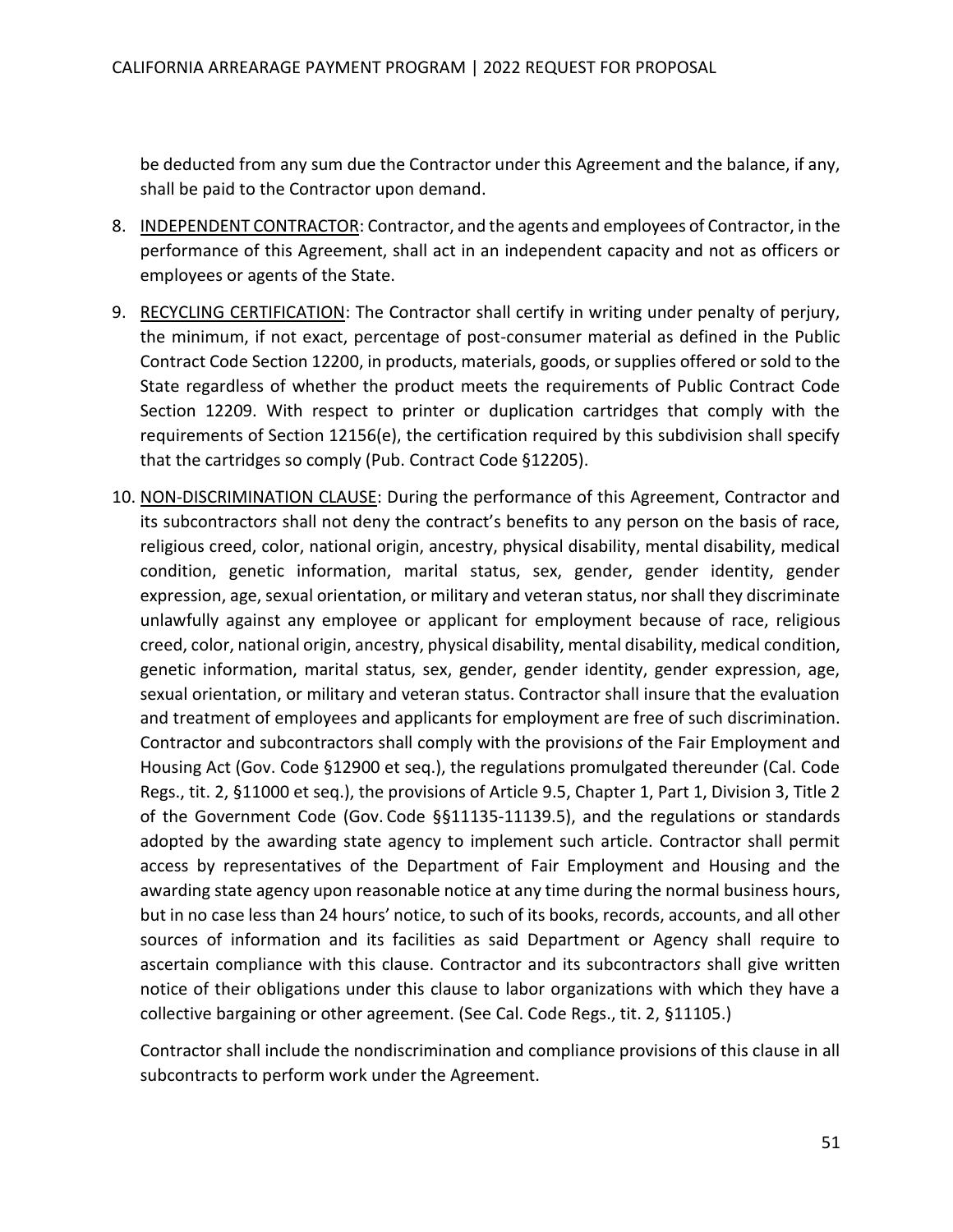- 11. CERTIFICATION CLAUSES: The CONTRACTOR CERTIFICATION CLAUSES contained in the document CCC 04/2017 are hereby incorporated by reference and made a part of this Agreement by this reference as if attached hereto.
- 12. TIMELINESS: Time is of the essence in this Agreement.
- 13. COMPENSATION: The consideration to be paid Contractor, as provided herein, shall be in compensation for all of Contractor's expenses incurred in the performance hereof, including travel, per diem, and taxes, unless otherwise expressly so provided.
- 14. GOVERNING LAW: This contract is governed by and shall be interpreted in accordance with the laws of the State of California.
- 15. ANTITRUST CLAIMS: The Contractor by signing this agreement hereby certifies that if these services or goods are obtained by means of a competitive bid, the Contractor shall comply with the requirements of the Government Codes Sections set out below.
	- a. The Government Code Chapter on Antitrust claims contains the following definitions:
		- 1) "Public purchase" means a purchase by means of competitive bids of goods, services, or materials by the State or any of its political subdivisions or public agencies on whose behalf the Attorney General may bring an action pursuant to subdivision (c) of Section 16750 of the Business and Professions Code.
		- 2) "Public purchasing body" means the State or the subdivision or agency making a public purchase. Government Code Section 4550.
	- b. In submitting a bid to a public purchasing body, the bidder offers and agrees that if the bid is accepted, it will assign to the purchasing body all rights, title, and interest in and to all causes of action it may have under Section 4 of the Clayton Act (15 U.S.C. Sec. 15) or under the Cartwright Act (Chapter 2 (commencing with Section 16700) of Part 2 of Division 7 of the Business and Professions Code), arising from purchases of goods, materials, or services by the bidder for sale to the purchasing body pursuant to the bid. Such assignment shall be made and become effective at the time the purchasing body tenders final payment to the bidder. Government Code Section 4552.
	- c. If an awarding body or public purchasing body receives, either through judgment or settlement, a monetary recovery for a cause of action assigned under this chapter, the assignor shall be entitled to receive reimbursement for actual legal costs incurred and may, upon demand, recover from the public body any portion of the recovery, including treble damages, attributable to overcharges that were paid by the assignor but were not paid by the public body as part of the bid price, less the expenses incurred in obtaining that portion of the recovery. Government Code Section 4553.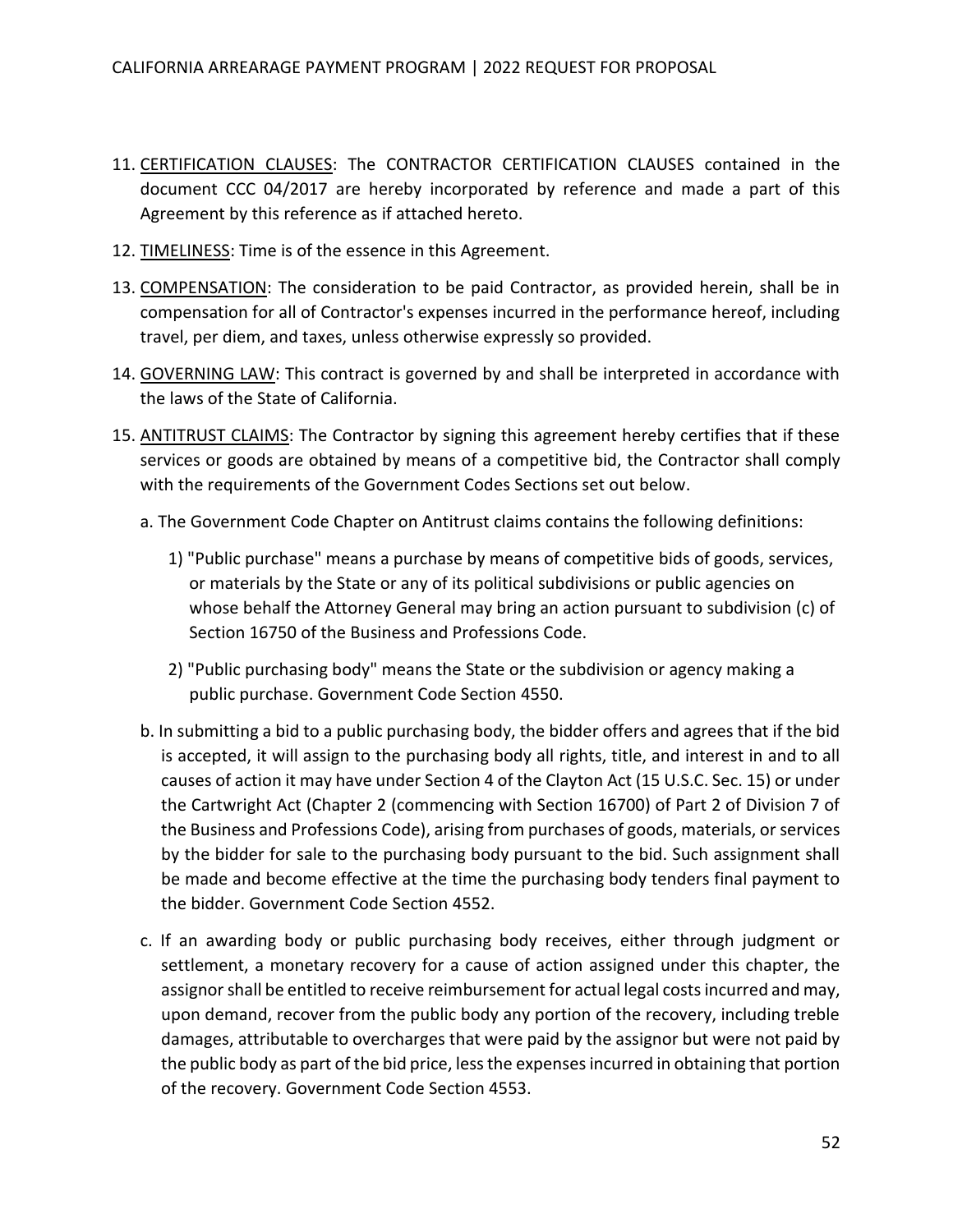- d. Upon demand in writing by the assignor, the assignee shall, within one year from such demand, reassign the cause of action assigned under this part if the assignor has been or may have been injured by the violation of law for which the cause of action arose and (a) the assignee has not been injured thereby, or (b) the assignee declines to file a court action for the cause of action. See Government Code Section 4554.
- 16. CHILD SUPPORT COMPLIANCE ACT: For any Agreement in excess of \$100,000, the contractor acknowledges in accordance with Public Contract Code 7110, that:
	- a. The contractor recognizes the importance of child and family support obligations and shall fully comply with all applicable state and federal laws relating to child and family support enforcement, including, but not limited to, disclosure of information and compliance with earnings assignment orders, as provided in Chapter 8 (commencing with section 5200) of Part 5 of Division 9 of the Family Code; and
	- b. The contractor, to the best of its knowledge is fully complying with the earnings assignment orders of all employees and is providing the names of all new employees to the New Hire Registry maintained by the California Employment Development Department.
- 17. UNENFORCEABLE PROVISION: In the event that any provision of this Agreement is unenforceable or held to be unenforceable, then the parties agree that all other provisions of this Agreement have force and effect and shall not be affected thereby.
- 18. PRIORITY HIRING CONSIDERATIONS: If this Contract includes services in excess of \$200,000, the Contractor shall give priority consideration in filling vacancies in positions funded by the Contract to qualified recipients of aid under Welfare and Institutions Code Section 11200 in accordance with Pub. Contract Code §10353.

#### 19. SMALL BUSINESS PARTICIPATION AND DVBE PARTICIPATION REPORTING REQUIREMENTS:

- a. If for this Contract Contractor made a commitment to achieve small business participation, then Contractor must within 60 days of receiving final payment under this Contract (or within such other time period as may be specified elsewhere in this Contract) report to the awarding department the actual percentage of small business participation that was achieved. (Govt. Code § 14841.)
- b. If for this Contract Contractor made a commitment to achieve disabled veteran business enterprise (DVBE) participation, then Contractor must within 60 days of receiving final payment under this Contract (or within such other time period as may be specified elsewhere in this Contract) certify in a report to the awarding department: (1) the total amount the prime Contractor received under the Contract; (2) the name and address of the DVBE(s) that participated in the performance of the Contract; (3) the amount each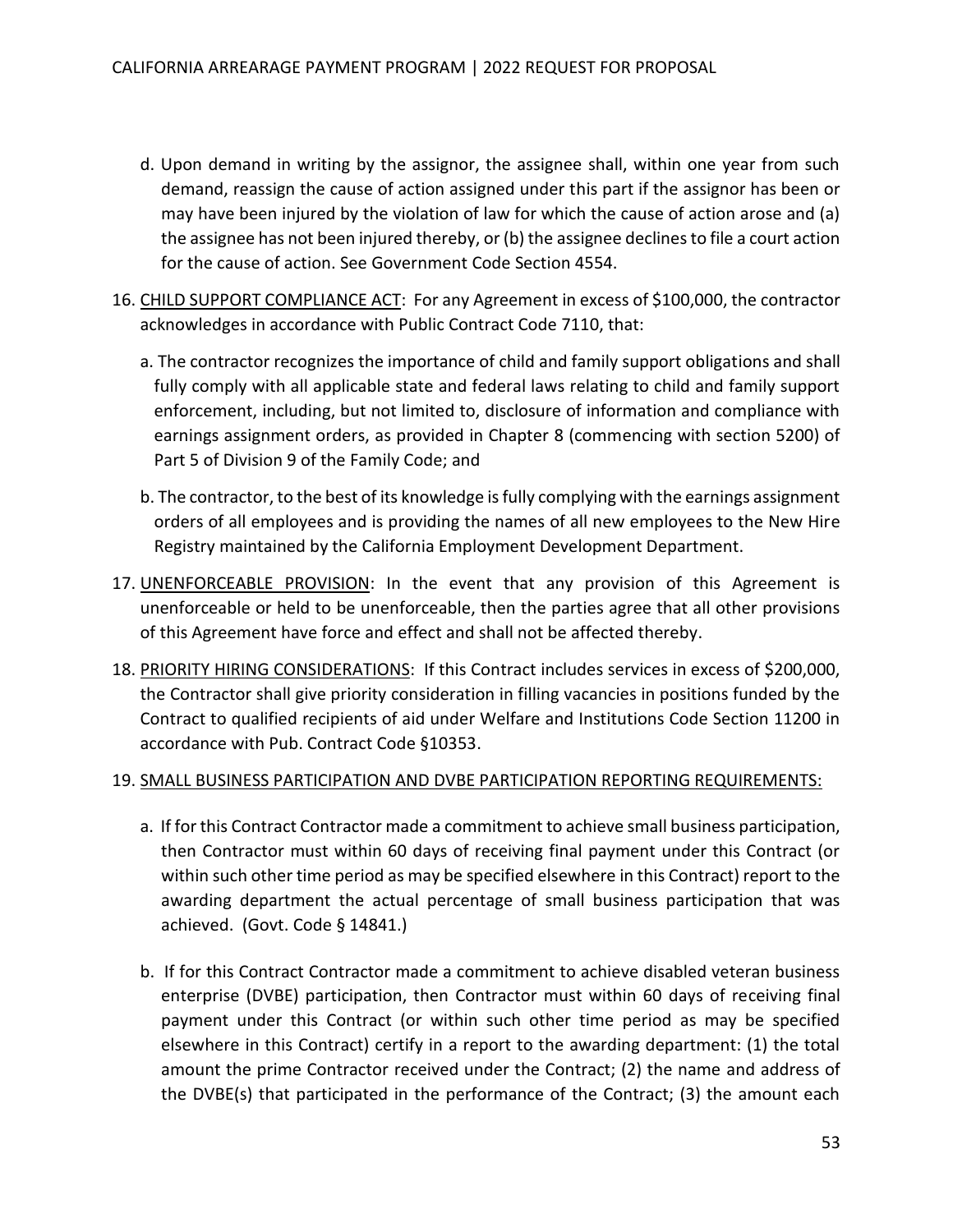DVBE received from the prime Contractor; (4) that all payments under the Contract have been made to the DVBE; and (5) the actual percentage of DVBE participation that was achieved. A person or entity that knowingly provides false information shall be subject to a civil penalty for each violation. (Mil. & Vets. Code § 999.5(d); Govt. Code § 14841.)

20. LOSS LEADER: If this contract involves the furnishing of equipment, materials, or supplies then the following statement is incorporated: It is unlawful for any person engaged in business within this state to sell or use any article or product as a "loss leader" as defined in Section 17030 of the Business and Professions Code. (PCC 10344(e).)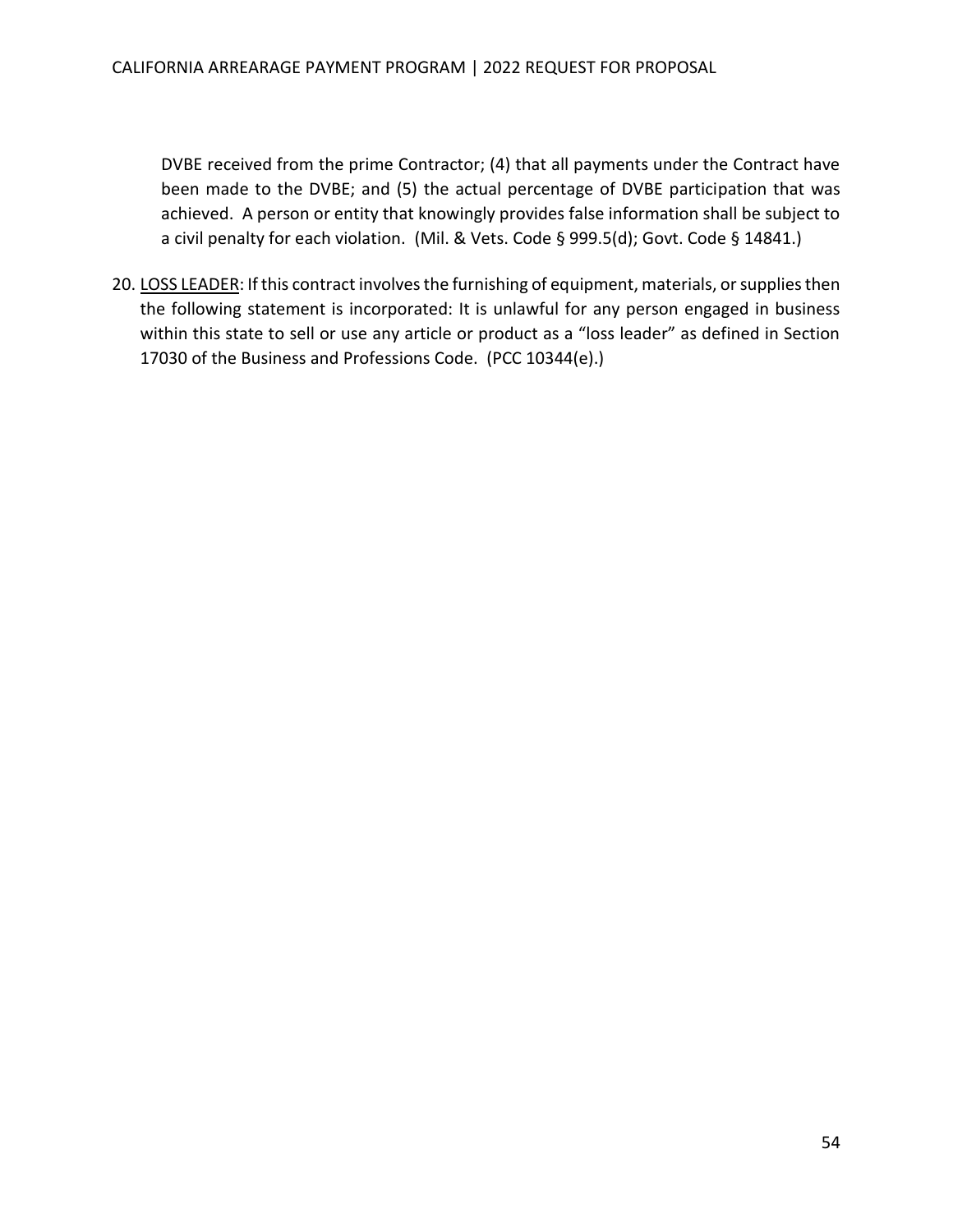#### **EXHIBIT D** *–* **SPECIAL TERMS AND CONDITIONS**

#### 1. INSURANCE

- A. Contractor shall maintain, as required by the State, workers' compensation, general liability, public liability, and vehicle liability coverage as pertinent to its operational activities, and said coverage shall be in effect at all times during the term of this Agreement.
- B. Contractor shall not cancel its coverage without thirty (30) calendar days' prior written notice to CSD.

#### 2. DISPUTES

Unless otherwise provided in this Agreement, any dispute concerning a question of fact arising under this Agreement that cannot be resolved informally shall be decided by the following two-step procedures.

- A. The Contractor must provide written notice of the particulars of such disputes to the Project Representative (Exhibit X.X) or his/her duly appointed representative. The Project Representative must respond in writing within ten (10) working days of receipt of the written notice of dispute. Should the Contractor disagree with the Project Representative's decision, the Contractor may appeal to the second level. Pending the decision on appeal, the Contractor shall proceed diligently with the performance of this Agreement in accordance with the Project Representative's decision.
- B. The second level appeal must indicate why the Project Representative's decision is unacceptable, attaching to it Contractor's original statement of the dispute with supporting documents, along with a copy of the Project Representative's response. This letter shall be sent to the Deputy Director of Programs or his/her duly appointed representative. The second level appeal must be filed within fifteen (15) working days of receipt of the Project Representative's decision. Failure to submit an appeal within the period specified shall constitute a waiver of all such right to an adjustment of this Agreement. The Deputy Director or designee shall meet with the Contractor to review the issues raised. A written decision signed by the Deputy Director or designee shall be returned to the Contractor within fifteen (15) working days of the receipt of the appeal.
- C. The State reserves the right to terminate this Agreement subject to 30 days written notice to the Contractor. Contractor may submit a written request to terminate this Agreement only if the State should substantially fail to perform its responsibilities as provided herein.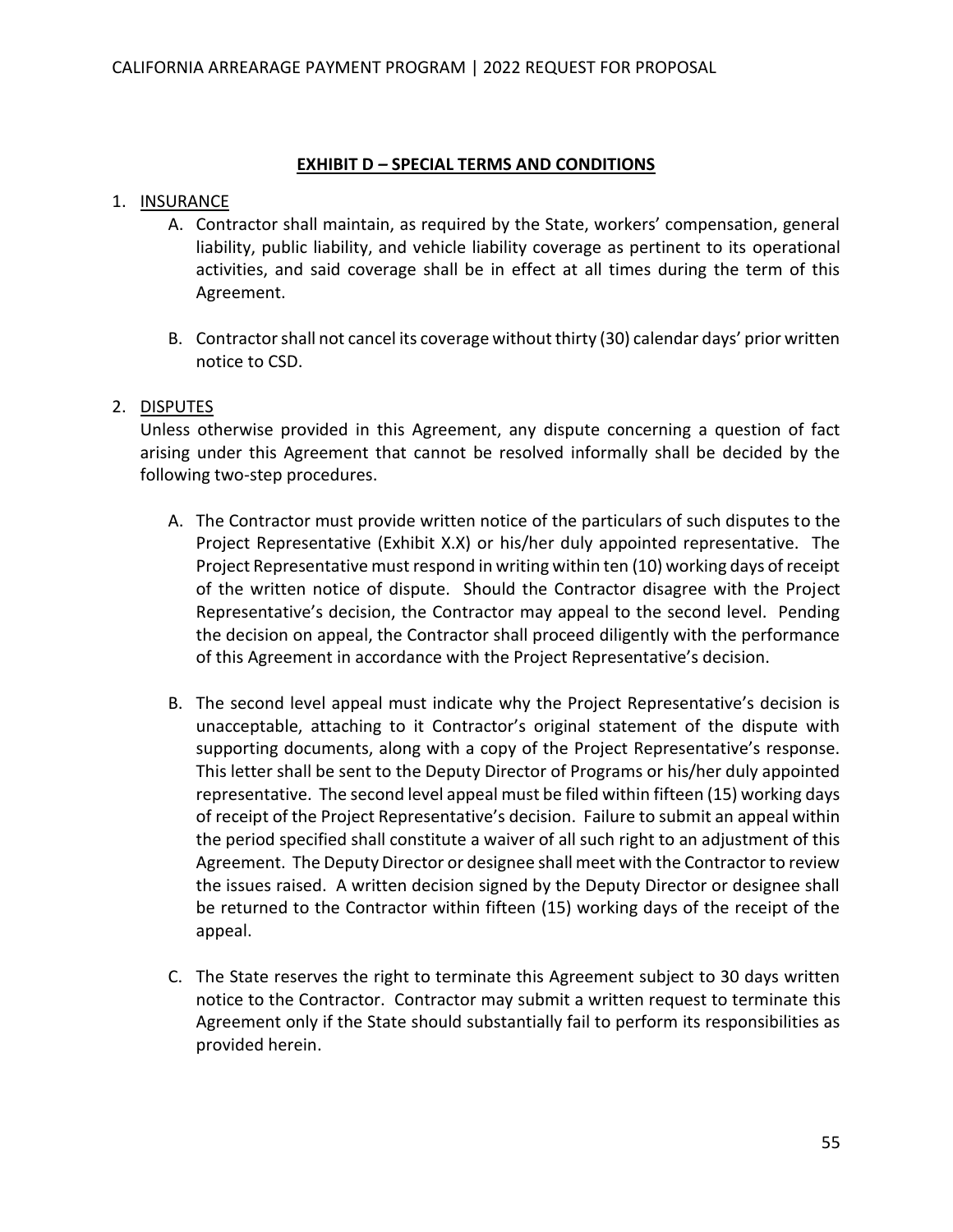However, this Agreement can be immediately terminated for cause. The term "for cause" shall mean that the Contractor fails to meet the terms, conditions, and/or responsibilities of the contract. In this instance, the contract termination shall be effective as of the date indicated on the State's notification to the Contractor.

This Agreement may be suspended or cancelled without notice, at the option of the Contractor, if the Contractor or State's premises or equipment are destroyed by fire or other catastrophe, or so substantially damaged that it is impractical to continue service, or in the event the Contractor is unable to render service as a result of any action by any governmental authority.

#### 3. INDEMNIFICATION AND GUARANTEES

State is constitutionally prohibited from indemnifying and holding the Contractor harmless; assuming responsibilities for matters beyond State's control; accepting any other provision creating a contingent liability against the State (including guarantees); or agreeing to obtain insurance to protect Contractor. (See Government Code Section 815–818.9 and the State Contracting manual, Section 7.60.)

#### 4. FORCE MAJEURE

The performance of this Agreement by either party, in part or in full, is subject to events or occurrences beyond their control such as, but not limited to, the following: acts of nature, war, threat of war, government retaliation against foreign enemies, government regulation or advisory, disasters, fire, earthquakes, accidents or other casualty, (exception: neither party may terminate or suspend this agreement for strikes, labor disputes or work stoppages involving their respective employees or agents), acts of attendees, civil disorder, terrorist acts and/or threats of terrorism, acts of foreign enemies, curtailment of transportation services or facilities preventing attendees from attending, or a similar intervening cause beyond the control of either party making it illegal, impossible, or commercially impracticable to hold the meeting at CSD or to provide the services outlined in this Agreement.

Either party may terminate, suspend, or partially perform its obligations under this Agreement without liability or further obligation by written notice to the other party if such obligations are delayed, prevented, or frustrated by any of the above events, or similar event or occurrence, to the extent such events or occurrences are beyond the reasonable control of the party whose reasonable performance is prevented, made impracticable, or partially curtailed.

#### 5. CONTRACT AMENDMENT

CSD may add or delete services or extend the term of this contract upon mutual agreement between Contractor and CSD.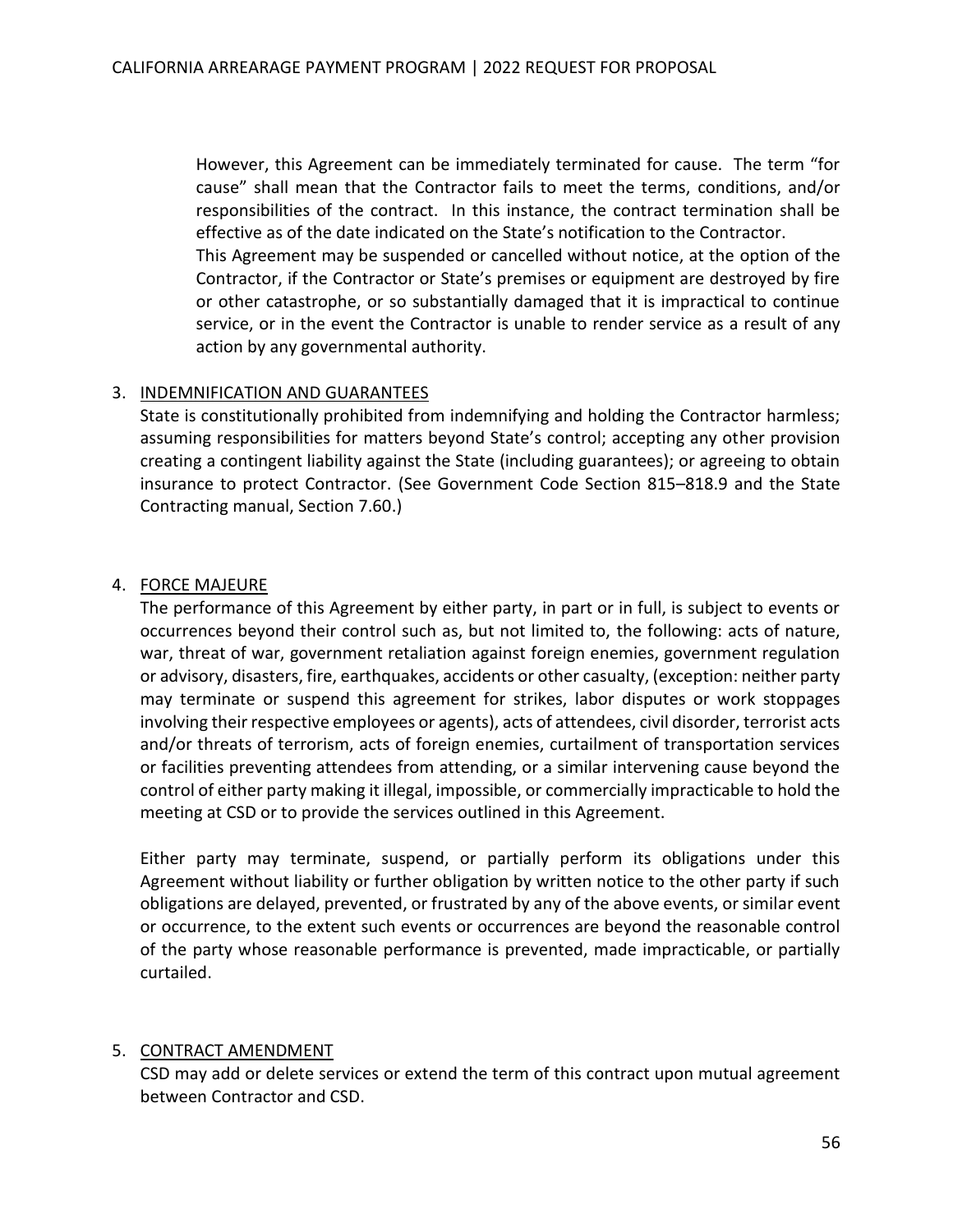#### 6. EVALUATION OF A CONTRACTOR

Performance of the Contractor under this Agreement may be evaluated. The evaluation shall be prepared on the Contact/Contractor Evaluation Sheet (STD 4) and maintained in the Agreement file. For consultant agreements, a copy of the evaluation shall be sent to the Department of General Services, Office of Legal Services, if it is negative and the Agreement is over \$5,000.

#### 7. POTENTIAL SUBCONTRACTORS

Nothing contained in this Agreement or otherwise shall create any contractual relation between CSD and any subcontractors, and no subcontract shall relieve the Contractor of its responsibilities and obligations hereunder. Contractor agrees to be as fully responsible to CSD for the acts and omissions of its subcontractors and of persons either directly or indirectly employed by any of them as it is for the acts and omissions of persons directly employed by Contractor. Contractor's obligation to pay its subcontractors is an independent obligation from CSD's obligation to make payments to the Contractor. As a result, CSD shall have no obligation to pay or to enforce the payment of any moneys to any subcontractor.

#### 8. CONFLICT OF INTEREST

Contractor certifies that its employees and the officers of its governing body shall avoid any actual or potential conflicts of interest and that no officer or employee who exercises any function or responsibilities in connection with this Agreement shall have any personal financial interest or benefit which either directly or indirectly arises from this Agreement.

Contractor shall establish safeguards to prohibit its employees or its officers from using their positions for a purpose which could result in private gain or which gives the appearance of being motivated for private gain for themselves or others, particularly those with whom they have family, business, or other ties.

#### 9. CONFIDENTIALITY

Contractor may within the course of its duties handle personal, statistical, technical and other data relating to CSD and CSD Providers. All such information is confidential, and, unless permitted by CSD in writing, Contractor shall not disclose such information, directly or indirectly, or use it in any way, either during the term of this Agreement or any time thereafter, except as required to perform its duties under this Agreement.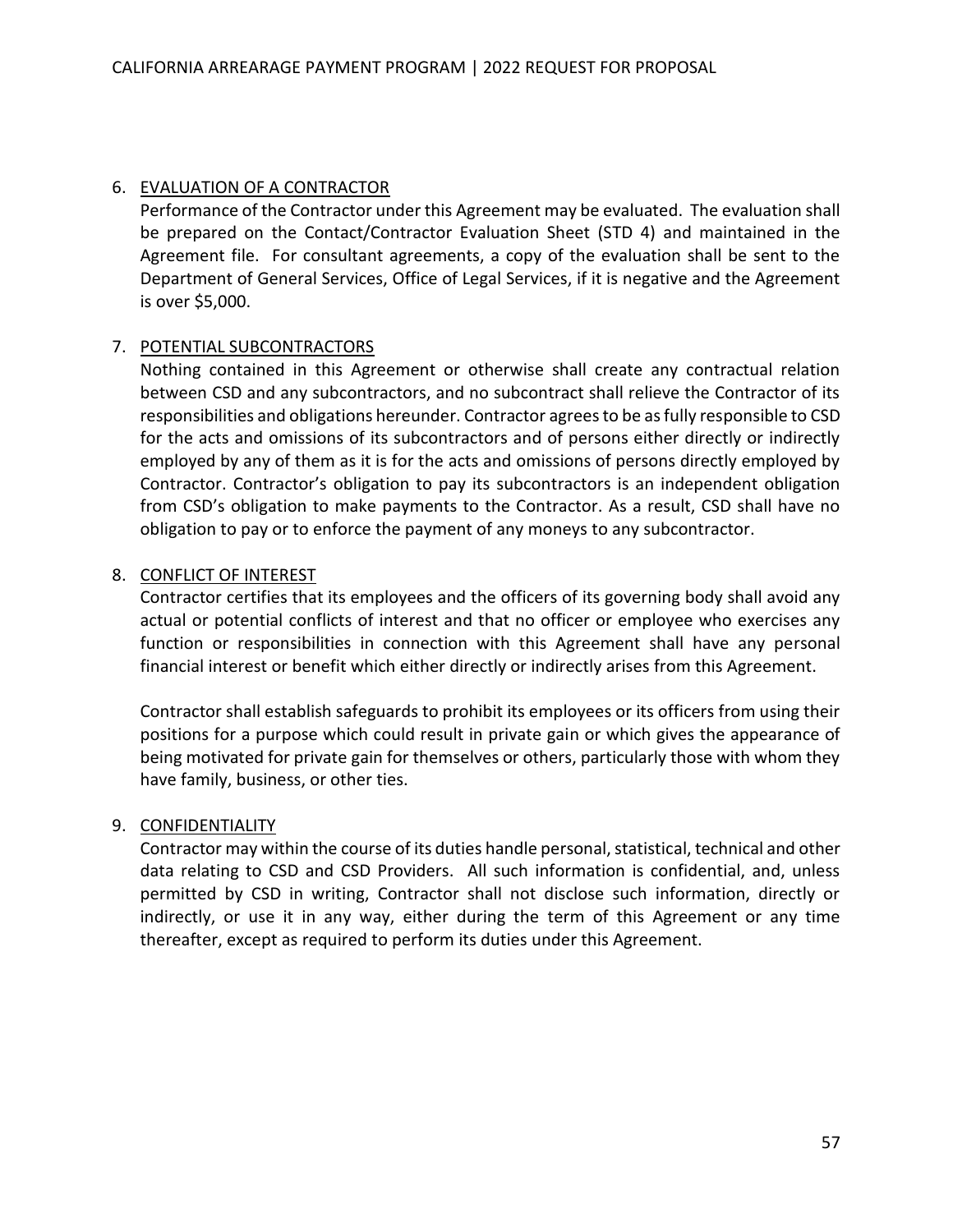#### 10. INFORMATION SECURITY, INTEGRITY AND CONFIDENTIALITY

Where access to personal<sup>[1]</sup>, confidential<sup>[2]</sup>, and/or sensitive<sup>[3]</sup> information assets<sup>[4]</sup> (hereafter, collectively referred to as "Confidential Information") is required in the performance of this Agreement for CSD; or access to such information is not required but physical access to facilities or computer systems is required and such access presents the potential for incidental access and/or inadvertent disclosure of such information, Contractor agrees to the following:

A. General Confidentiality of Data Provision. Contractor shall protect all Confidential Information from unauthorized use and disclosure through the observance of the same or more effective procedural requirements as are applicable to the State. This includes, but is not limited to, the secure transport, transmission and storage of data used or acquired in the performance of this Agreement. No reports, information, discoveries or data obtained, assembled or developed by Contractor in the performance of this Agreement may be released, published or made available to any individual or entity without prior written approval from the Department. Contractor shall retain as confidential all work performed under this Agreement, recommendations and/or reports made to the Department, and all discussions between Contractor and CSD staff, including all communications, whether oral, written or electronic. CSD may deem non-confidential in part or all of the work or other information referenced in this Paragraph without prior permission of Contractor.

 $[1]$  Information that identifies or describes an individual, including but not limited to, name, social security number, physical description, home address, home telephone number, education, financial account numbers, employment history and individually identifiable health information. (See California State Administrative Manual, sections 5300.4 and 5320.5.)

<sup>&</sup>lt;sup>[2]</sup> Information that is exempt from disclosure under the provisions of the California Public Records Act (GC 6250-6265) or other applicable state or federal laws. (See California State Administrative Manual, sections 5300.4 and 5320.5.)

<sup>&</sup>lt;sup>[3]</sup> Information, either public or confidential, maintained by CSD that requires special precautions to protect from unauthorized use, access, disclosure, modification, loss, or deletion. Sensitive information includes, but is not limited to, records of CSD's financial transactions and regulatory actions. (See California State Administrative Manual, sections 5300.4 and 5320.5.)

<sup>[4]</sup> All categories of automated information, including but not limited to records, files, statistics and databases; and information technology facilities, equipment (including personal computer systems), and software owned or leased by CSD. (See California State Administrative Manual, section 5300.4.)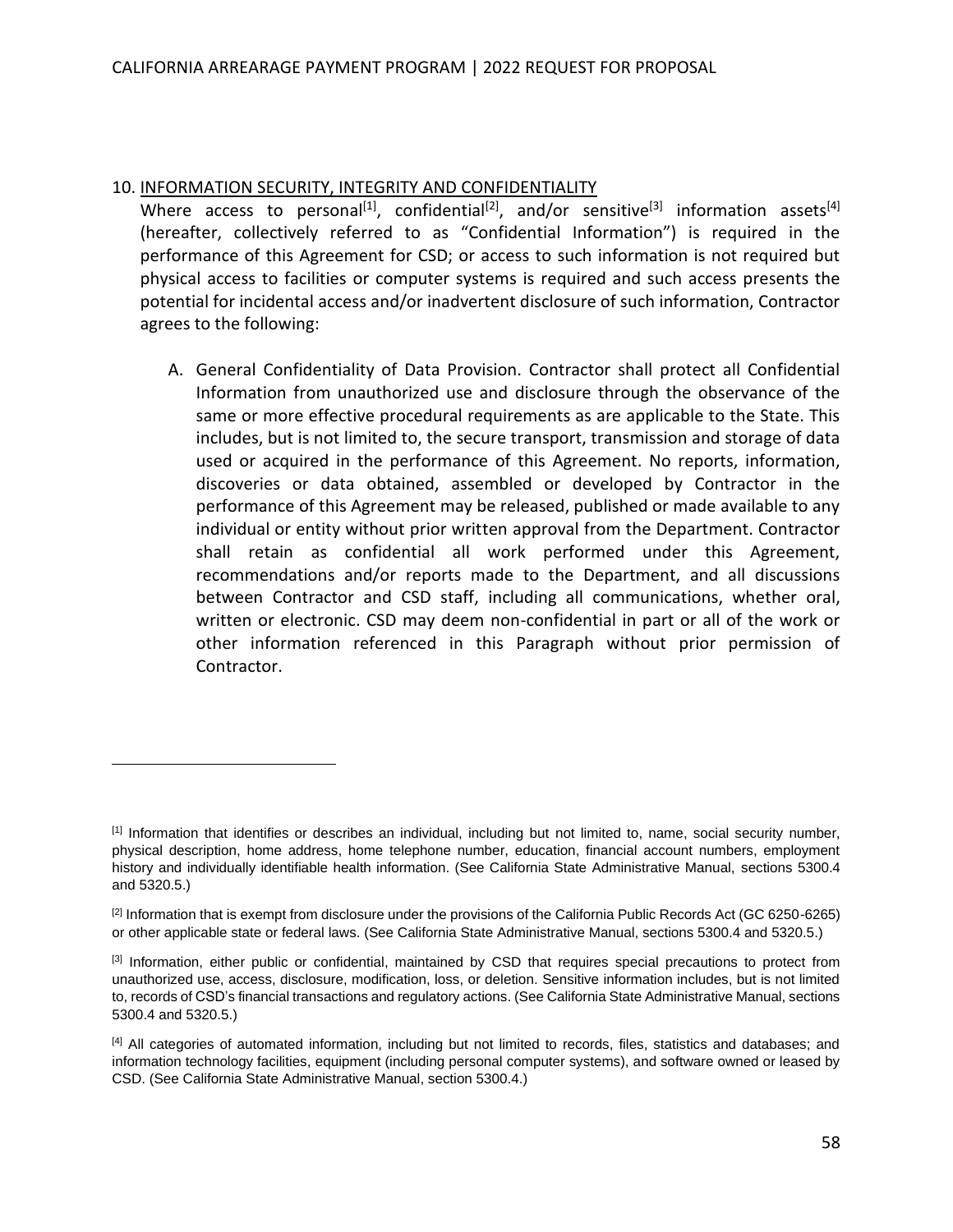- B. Contractor warrants and certifies that in the performance of this Agreement, Contractor shall comply with all applicable statutes, rules, regulations and orders of the United States and the State of California and agrees to indemnify CSD against any loss, cost, damage or liability by reason of Contractor's violation of this provision, including but not limited to information handling and confidentiality requirements outlined in the California Information Practices Act (Civil Code sections 1798 et seq.);
- C. Contractor shall not, except as authorized or required by their duties by law, reveal or divulge to any person or entity any of the Confidential Information concerning CSD and its affiliates which becomes known to him or her during the term of this Agreement.
- D. Contractor shall keep confidential all Confidential Information entrusted to them and shall not use or attempt to use any such Confidential Information in any manner which may injure or cause loss, either directly or indirectly, to CSD.
- E. Contractor shall comply, and shall cause its agents, subcontractors and individual employees to comply, with such directions as CSD shall make to ensure the safeguarding or confidentiality of all its resources.
- F. CSD reserves the right to require that, prior to commencing work on this contract, Contractor, its agents, subcontractors and individual employees involved in the performance of this Agreement, sign an information security and confidentiality statement, in a form to be provided by CSD. In such cases, Contractor shall attest that its agents, subcontractors and individual employees involved in the performance of this Agreement are bound by terms of a confidentiality agreement with Contractor similar in nature to this statement.
- G. Contractor shall immediately notify CSD when it discovers that there may have been a breach in security which has or may have resulted in compromise to Confidential Information. For purposes of this Paragraph, immediately is defined as within two hours of discovery. CSD contact for such notification is as follows:

Information Security Officer Department of Community Services and Development 2389 Gateway Oaks Drive, Suite 100 Sacramento, CA 95833 Email: [ISO@CSD.CA.GOV](mailto:ISO@CSD.CA.GOV)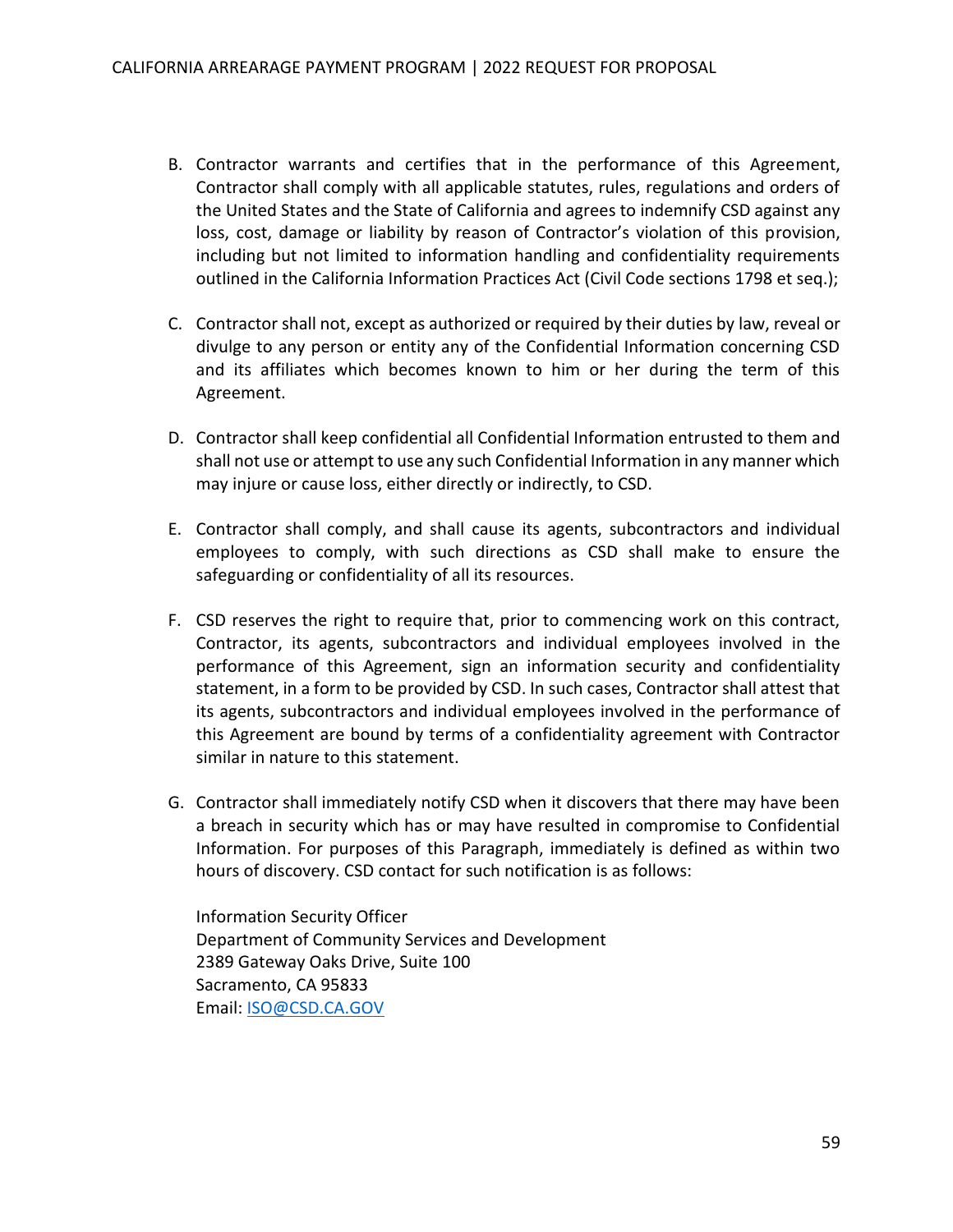- H. Contractor shall furnish written notification of the discovery, including a description of the nature of the breach or potential breach in security, in a form to be provided by CSD, to the Information Security Officer within 48 hours of Contractor's discovery.
- I. Contractor agrees to properly secure and maintain any computer systems (hardware and software applications) that Contractor uses in the performance of this Agreement. This includes ensuring that all CSD issued computer systems are available to receive security patches, upgrades, and anti-virus updates in a timely manner, and are safely and securely stowed while not in use, to ensure the security of data that may be used, transmitted, or stored on such systems in the performance of this Agreement; and
- J. Whenever Contractor utilizes non-State issued equipment in the performance of this Agreement, Contractor agrees, in addition to subdivisions 1 through 9 above, to:
	- 1. Access and use Confidential Information only for performing Agreement duties for CSD.
	- 2. Install encryption technology on all equipment, including but not limited to, personal laptops, computers, handheld devices, and removable storage devices, e.g., flash drives, CDs, and DVDs.
	- 3. Store and transmit Confidential Information using encryption technology.
	- 4. Pay all costs associated with complying with the encryption requirements within this section whenever utilizing non-State issued equipment.
	- 5. Have fully functional and operating encryption technology in place prior to commencing work on this Agreement.
	- 6. Set the lock computer feature on personal laptops or PCs to automatically engage after no more than 15 minutes of keyboard and/or mouse inactivity.
	- 7. Not remove Confidential Information from any CSD-controlled work area without prior authorization from CSD staff authorized to provide such authorization; and
	- 8. Consent to CSD monitoring of Contractor's activities involving use of CSD systems, applications and/or network.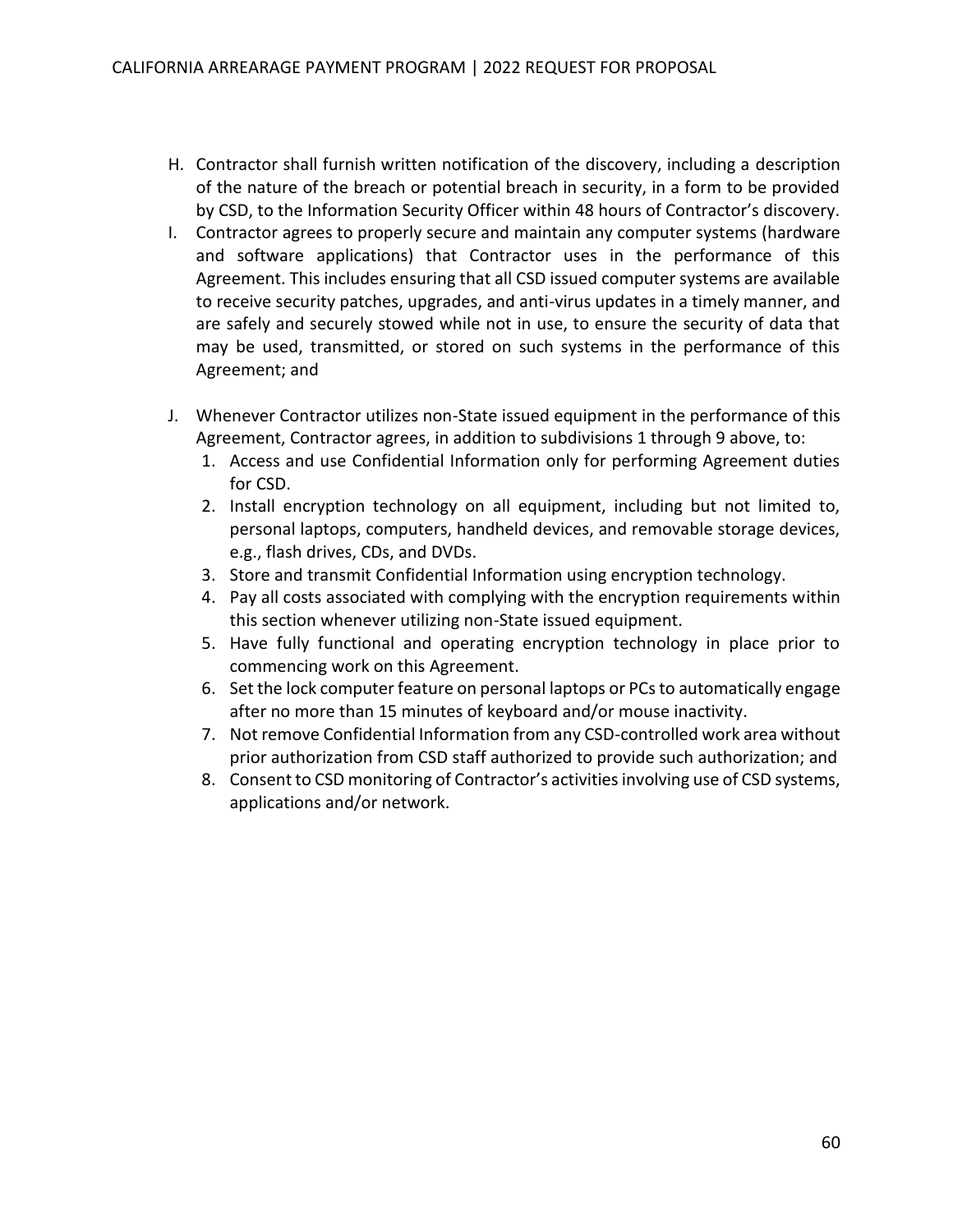|                                               | Estimated      | Number of       |                     |
|-----------------------------------------------|----------------|-----------------|---------------------|
|                                               | Number of      | <b>Accounts</b> | <b>Sub Accounts</b> |
|                                               | Clients Served | Checked         | if Applicable $1$   |
| Pacific Gas and Electric Company, CCA & LSE   | 726,455        | 200             |                     |
| <b>Central Coast Community Energy</b>         |                |                 | 8                   |
| CleanPowerSF                                  |                |                 |                     |
| East Bay Community Energy                     |                |                 | 22                  |
| King City Community Power                     |                |                 |                     |
| Marin Clean Energy                            |                |                 | 17                  |
| Peninsula Clean Energy Authority              |                |                 |                     |
| <b>Pioneer Community Energy</b>               |                |                 | 4                   |
| Redwood Coast Energy Authority                |                |                 | 5                   |
| San José Clean Energy                         |                |                 | 12                  |
| Silicon Valley Clean Energy Authority         |                |                 |                     |
| Sonoma Clean Power                            |                |                 |                     |
| Valley Clean Energy Alliance                  |                |                 |                     |
| Just Energy Solutions-PGE                     |                |                 |                     |
| Pilot Power Group, Inc.-PGE                   |                |                 | 1                   |
| Direct Energy Business Marketing, LLC         |                |                 |                     |
| Tiger, Inc.                                   |                |                 | 1                   |
| San Diego Gas and Electric Company, CCA & LSE | 152,629        | 150             |                     |
| Clean Energy Alliance                         |                |                 | 17                  |
| San Diego Community Power                     |                |                 |                     |
| Pilot Power Group, Inc.-SanDG&E               |                |                 |                     |
| Three Phases Renewables LLC-SanDG&E           |                |                 |                     |
| Southern California Edison Company, CCA & LSE | 433,282        | 200             |                     |
| Apple Valley Choice Energy                    |                |                 |                     |
| Baldwin Park Resident Owned Utility District  |                |                 |                     |
| <b>Clean Power Alliance</b>                   |                |                 | 33                  |
| <b>Desert Community Energy</b>                |                |                 |                     |
| Lancaster Choice Energy                       |                |                 |                     |
| Pico Rivera Innovative Municipal Energy       |                |                 | 1                   |
| Pomona Choice Energy                          |                |                 |                     |
| Rancho Mirage Energy Authority                |                |                 |                     |
| San Jacinto Power                             |                |                 | $\overline{c}$      |
| Just Energy Solutions-SoCalE                  |                |                 |                     |
| Three Phases Renewables LLC-SoCalE            |                |                 | 1                   |
| <b>Bear Valley Electric Service</b>           | 872            | 10              |                     |
| Liberty Utilities                             | 2,010          | 20              |                     |
| PacifiCorp                                    | 3,825          | 50              |                     |
| Southern California Gas Company               | 560,701        | 200             |                     |
| Southwest Gas                                 | 34,275         | 150             |                     |

## <span id="page-61-0"></span>ATTACHMENT 17 – Audit Estimates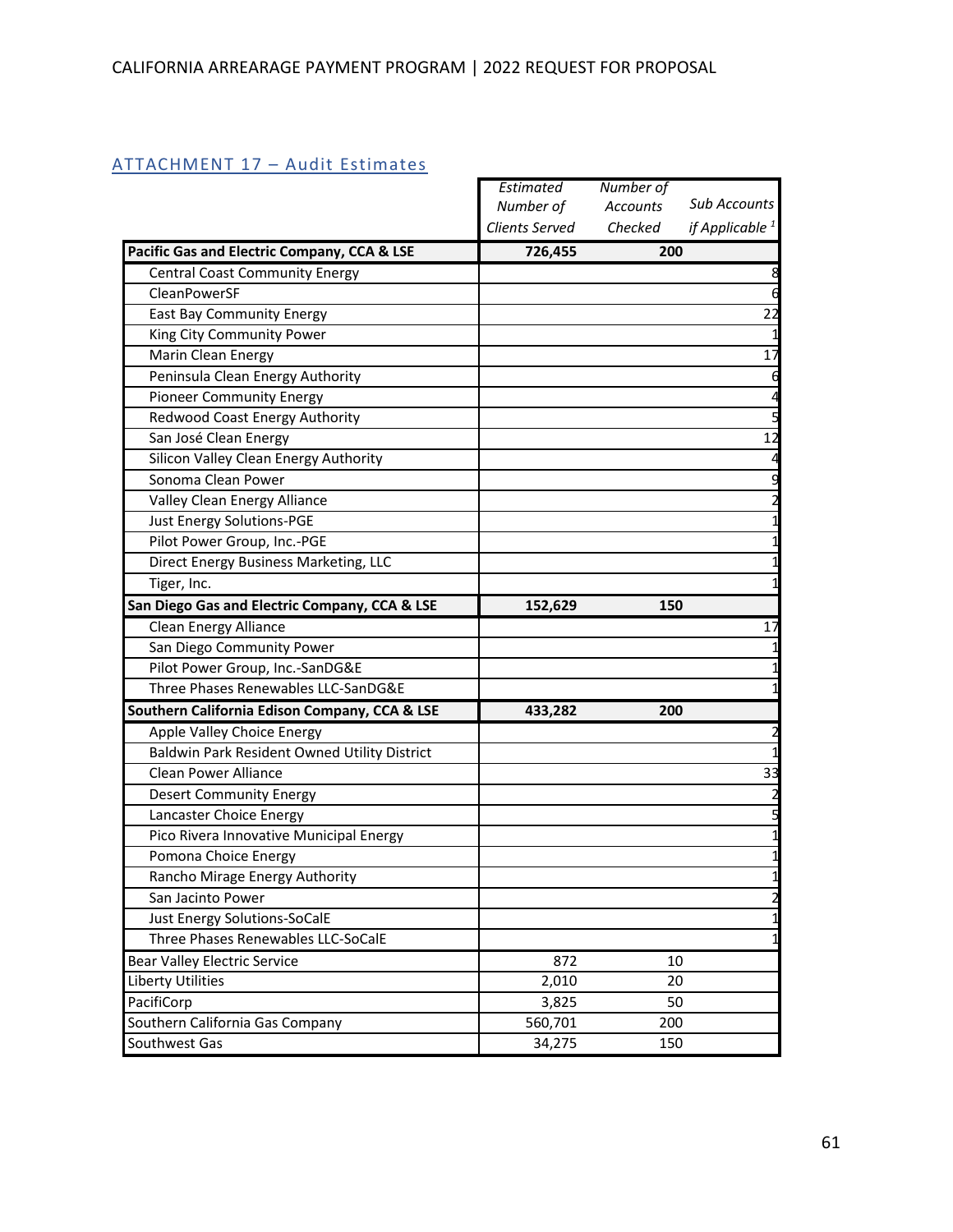#### CALIFORNIA ARREARAGE PAYMENT PROGRAM | 2022 REQUEST FOR PROPOSAL

|                                             | <b>Totals</b><br>2,377,359 |                 | 2,740             |
|---------------------------------------------|----------------------------|-----------------|-------------------|
|                                             |                            |                 |                   |
| <b>Turlock Irrigation District</b>          | 4,971                      | 50              |                   |
| Truckee Donner Public Utility District      | 456                        | 10              |                   |
| <b>Surprise Valley Electric Cooperative</b> | 187                        | 5               |                   |
| <b>Silicon Valley Power</b>                 | 7,109                      | 100             |                   |
| San Francisco Public Utilities Commission   | 1,053                      | 20              |                   |
| Sacramento Municipal Utility District       | 52,166                     | 150             |                   |
| Roseville Electric                          | 3,107                      | 50              |                   |
| <b>Redding Electric Utility</b>             | 2,471                      | 20              |                   |
| Rancho Cucamonga Municipal Utility          | 120                        | 5               |                   |
| Plumas-Sierra Rural Electric Cooperative    | 213                        | 10              |                   |
| Pasadena Water and Power                    | 8,185                      | 100             |                   |
| Moreno Valley Electric Utility              | 733                        | 10              |                   |
| Modesto Irrigation District                 | 9,772                      | 100             |                   |
| Los Angeles Department of Water and Power   | 296,302                    | 200             |                   |
| Lodi Electric Utility                       | 2,010                      | 20              |                   |
| Lassen Municipal Utility District           | 427                        | 10              |                   |
| <b>Imperial Irrigation District</b>         | 8,199                      | 100             |                   |
| <b>Gridley Electric Utility</b>             | 651                        | 10              |                   |
| <b>Glendale Water and Power</b>             | 8,608                      | 100             |                   |
| City of Vernon                              | 152                        | 5               |                   |
| City of Ukiah                               | 904                        | 10              |                   |
| City of Shasta Lake                         | 194                        | 5               |                   |
| City of Riverside                           | 17,337                     | 150             |                   |
| City of Pittsburg                           | 8                          | 5               |                   |
| City of Palo Alto Utilities Department      | 1,229                      | 20              |                   |
| <b>City of Needles</b>                      | 302                        | 10              |                   |
| City of Long Beach                          | 11,367                     | 150             |                   |
| City of Lompoc Electric Division            | 2,992                      | 50              |                   |
| City of Healdsburg Electric Department      | 459                        | 10              |                   |
| City of Corona                              | 386                        | 10              |                   |
| City of Banning                             | 1,337                      | 20              |                   |
| City of Anaheim                             | 13,023                     | 150             |                   |
| <b>Burbank Water and Power</b>              | 3,616                      | 50              |                   |
| Azusa Light and Water                       | 1,424                      | 20              |                   |
| Anza Electric Cooperative Inc.              | 71                         | 5               |                   |
| Alameda Municipal Power                     | 1,769                      | 20              |                   |
|                                             | <b>Clients Served</b>      | Checked         | if Applicable $1$ |
|                                             | Number of                  | <b>Accounts</b> | Sub Accounts      |
|                                             | Estimated                  | Number of       |                   |

 $1$ Sub accounts are inclusive of the associated utility count, meaning they do not add to the total number of accounts checked at a given utility but rather a client account associated with a sub account must be checked in relation to the utility. As an example for Pacific Gas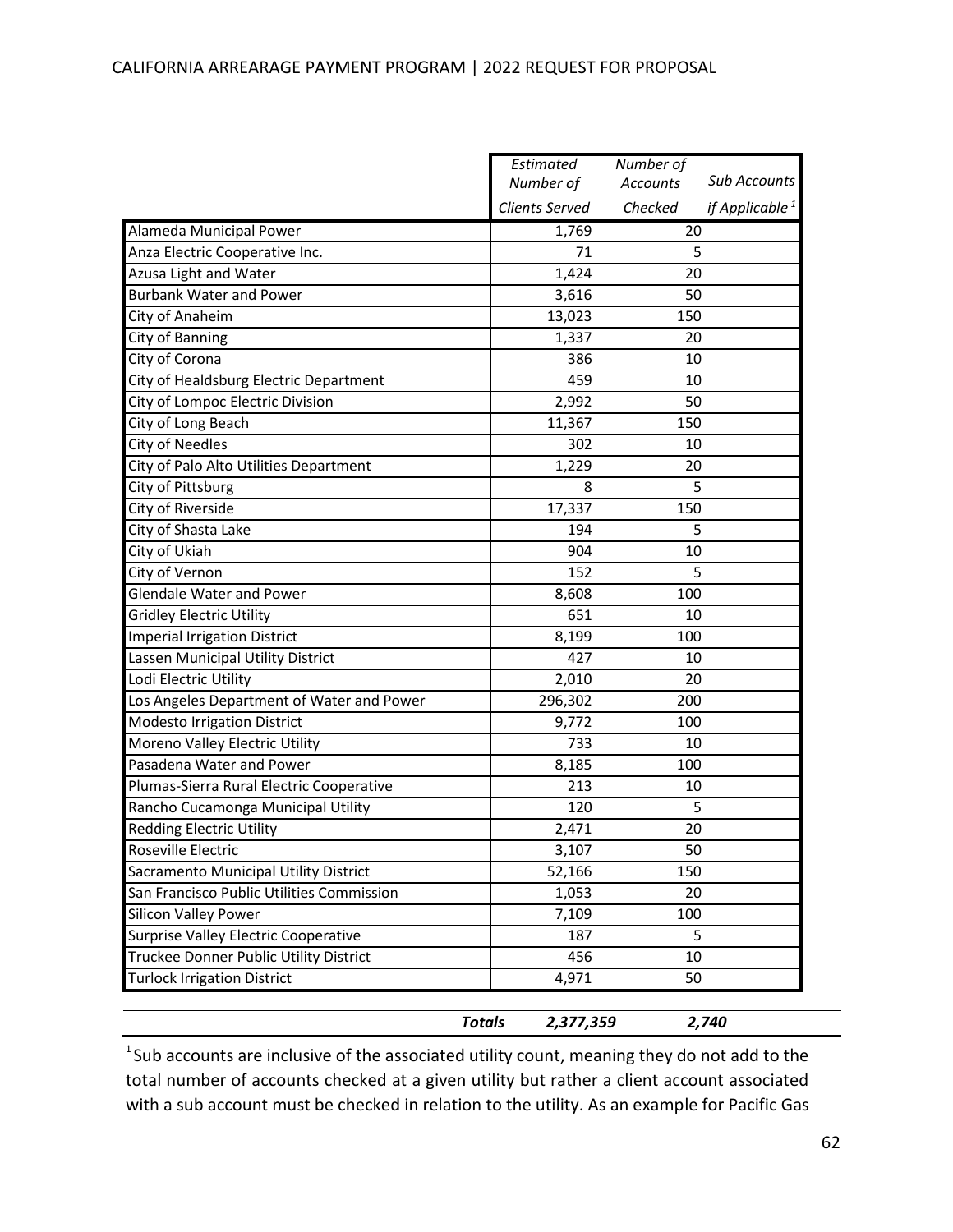### CALIFORNIA ARREARAGE PAYMENT PROGRAM | 2022 REQUEST FOR PROPOSAL

& Electric Company, of the 200 accounts checked, a minimum of 8 need to be associated with Central Coast Community Energy.